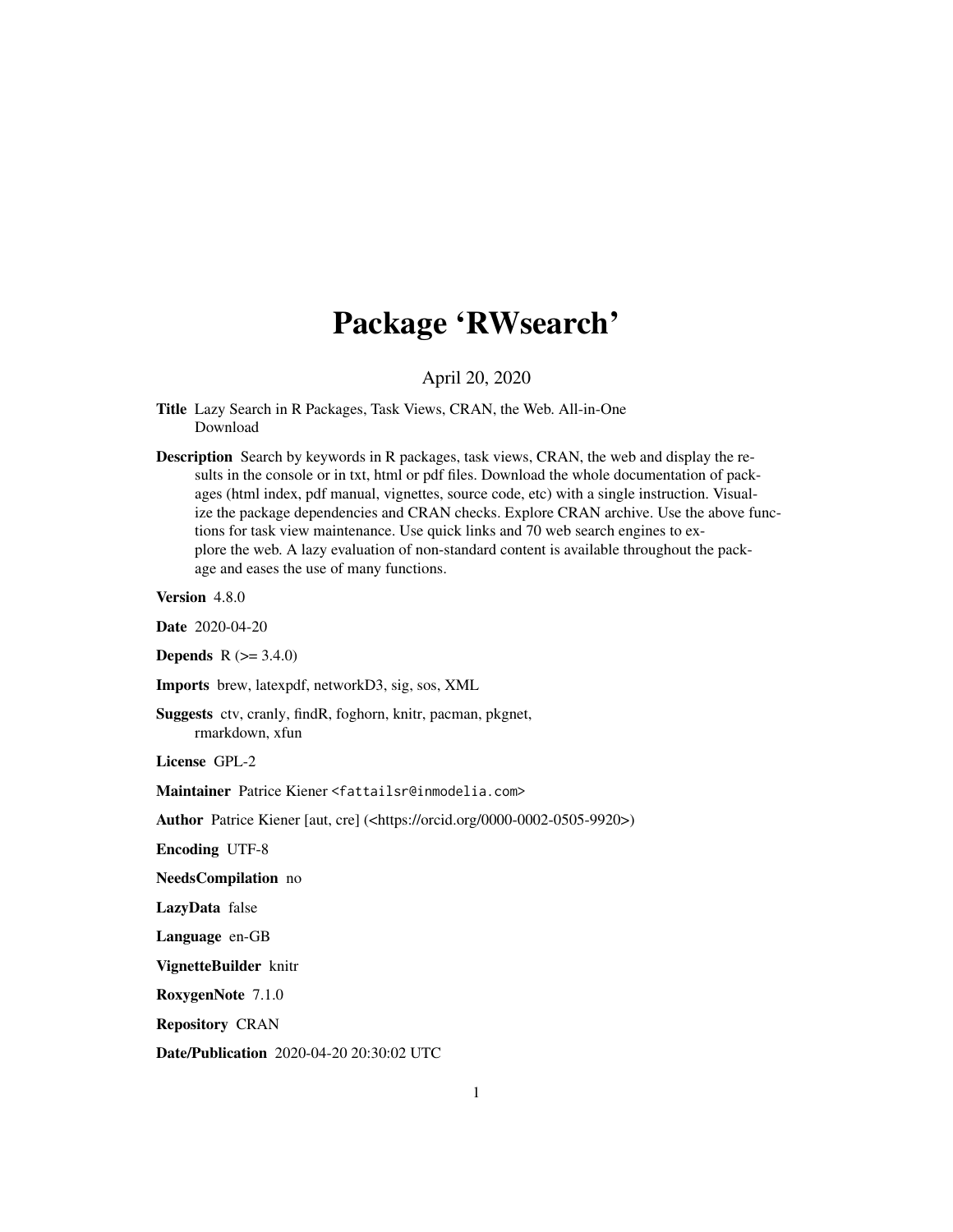# <span id="page-1-0"></span>R topics documented:

| cranmirrors<br>e check | 5<br>$\overline{7}$<br>$\overline{7}$<br>8<br>10<br>11<br>11<br>12<br>13<br>14<br>15<br>19<br>21 |
|------------------------|--------------------------------------------------------------------------------------------------|
|                        |                                                                                                  |
|                        |                                                                                                  |
|                        |                                                                                                  |
|                        |                                                                                                  |
|                        |                                                                                                  |
|                        |                                                                                                  |
|                        |                                                                                                  |
|                        |                                                                                                  |
|                        |                                                                                                  |
|                        |                                                                                                  |
|                        |                                                                                                  |
|                        |                                                                                                  |
|                        |                                                                                                  |
|                        | 21                                                                                               |
|                        | 22                                                                                               |
|                        | 24                                                                                               |
|                        | 25                                                                                               |
|                        | 26                                                                                               |
|                        | 29                                                                                               |
|                        | 31                                                                                               |
|                        | 32                                                                                               |
|                        | 33                                                                                               |
|                        | 35                                                                                               |
|                        | 37                                                                                               |
|                        | 38                                                                                               |
|                        | 40                                                                                               |
|                        | 41                                                                                               |
|                        | 42                                                                                               |
|                        | 43                                                                                               |
|                        | 44                                                                                               |
|                        | 45                                                                                               |
| ztydh                  | 45                                                                                               |
|                        | 47                                                                                               |

RWsearch-package *Package RWsearch*

# Description

Search by keywords in R packages, task views, CRAN, the web and display the results in console, txt, html or pdf pages. Download the whole documentation (html index, pdf manual, readme, vignettes, source code, etc) with a single instruction, either in a flat format or in subdirectories defined by the keywords. Visualize the package dependencies. Several functions for task view maintenance and exploration of CRAN archive. Quick links to more than 70 web search engines.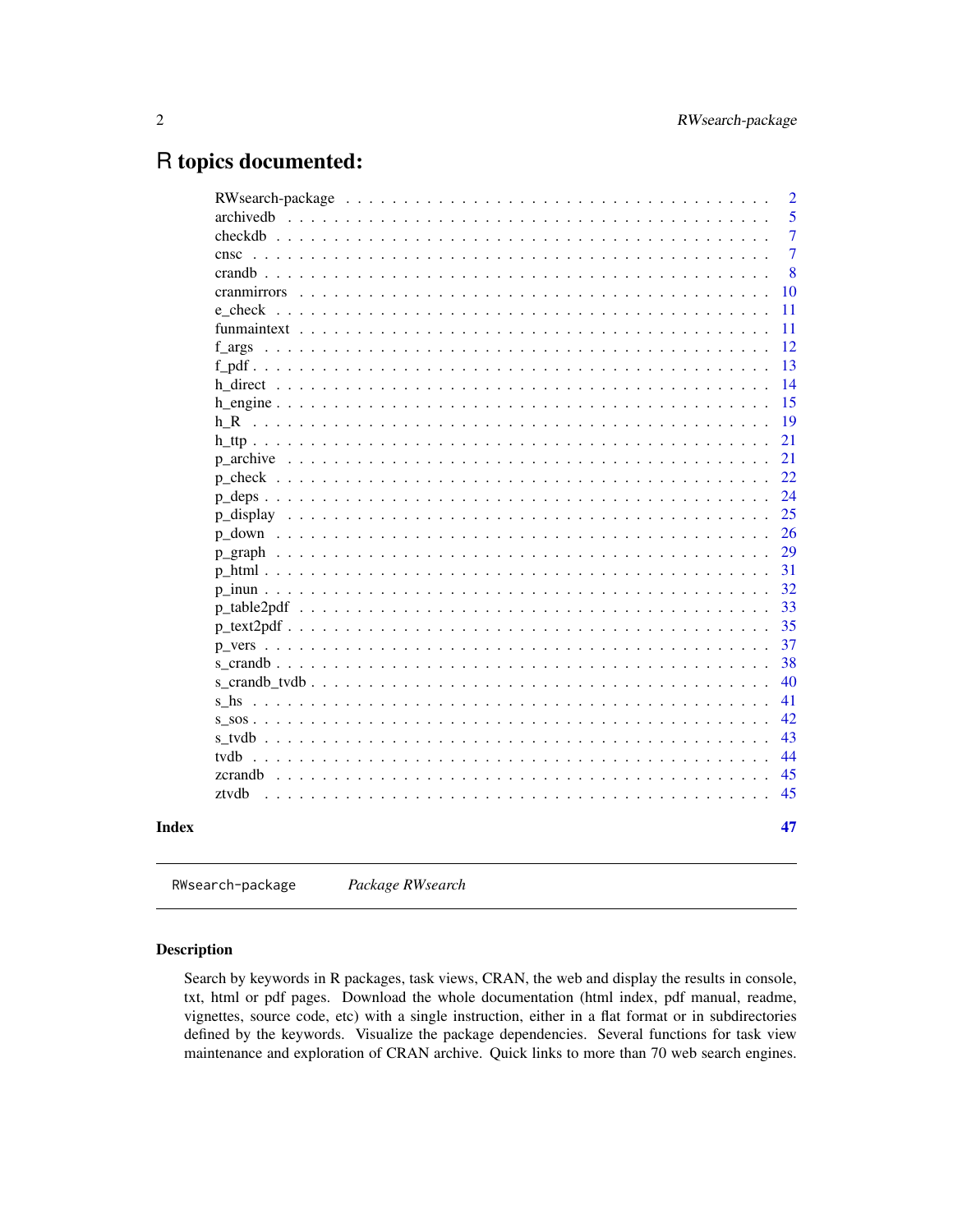#### RWsearch-package 3

Lazy evaluation of non-standard content is available throughout the package and eases the use of many functions. Packages RWsearch and pacman share the same syntax and complement each other. Inspired by packages ctv, foghorn, latexpdf, pacman, sos.

#### Examples

```
### NON-STANDARD CONTENT - NON-STANDARD EVALUATION
## Non-standard content (nsc1, nsc2), standard content ("stc3", "double word4")
## and regular object (obj) stored in .GlobalEnv can be merged with cnsc()
obj <- c("obj5", "obj6")
cnsc(nsc1, nsc2, "stc3", "double word4", obj)
### DOWNLOAD CRANDB AND CHECKDB
## In real life, download crandb and checkdb from CRAN or load them
## with functions crandb_down(), crandb_load(), checkdb_down(), checkdb_load().
## checkdb can be ignored if less than npkgs are explored.
## In this example, we use two small files.
crandb_load(system.file("data", "zcrandb.rda", package = "RWsearch"))
checkdb_load(system.file("aabb", "zcheck_results.rds", package = "RWsearch"))
### SEARCH IN CRANDB
## Search in crandb. Use standard or non-standard content.
## Display the results in a vector or in a list.
s_crandb(search, find, cran, web)
s_crandb(search, find, cran, web, select = "PD", mode = "relax")
s_crandb(c("thermodynamic", "chemical reaction"))
(lst <- s_crandb_list(thermodynamic, "chemical reaction"))
### DISPLAY THE RESULTS
## in the console, in (txt, md, pdf) files or in the browser.
p_table2(lst)
p_table7pdf(lst, dir = file.path(tempdir(), "ptable"), cleantex = FALSE, openpdf = TRUE)
p_text(lst, dir = file.path(tempdir(), "ptext2"), editor = TRUE,
           repos = "https://cloud.r-project.org")
p_text2pdf(lst, dir = file.path(tempdir(), "ptext2"), cleantex = FALSE,
           openpdf = TRUE, repos = "https://cloud.r-project.org")
p_display(lst, dir = tempdir())
### VISUALIZE THE DOCUMENTATION
## from installed packages or U. Pennsylviana in the browser
p_html(brew, sig)
p_htmlweb(foghorn)
p_pdfweb(sos, repos = "https://cloud.r-project.org")
### VISUALIZE THE PACKAGE CHECKS AND THE DEPENDENCIES
p_check(RWsearch, repos = "https://cloud.r-project.org")
p_checkdeps_lst(RWsearch, repos = "https://cloud.r-project.org")
p_graphF(RWsearch) # Parents
p_graphF(actuar, fitdistrplus, reverse = TRUE) # Children
### DOWNLOAD THE DOCUMENTATION
## Vector => download in the "docpkgs" directory ("." is for current directory)
```
## List => download in subdirectories named after the keywords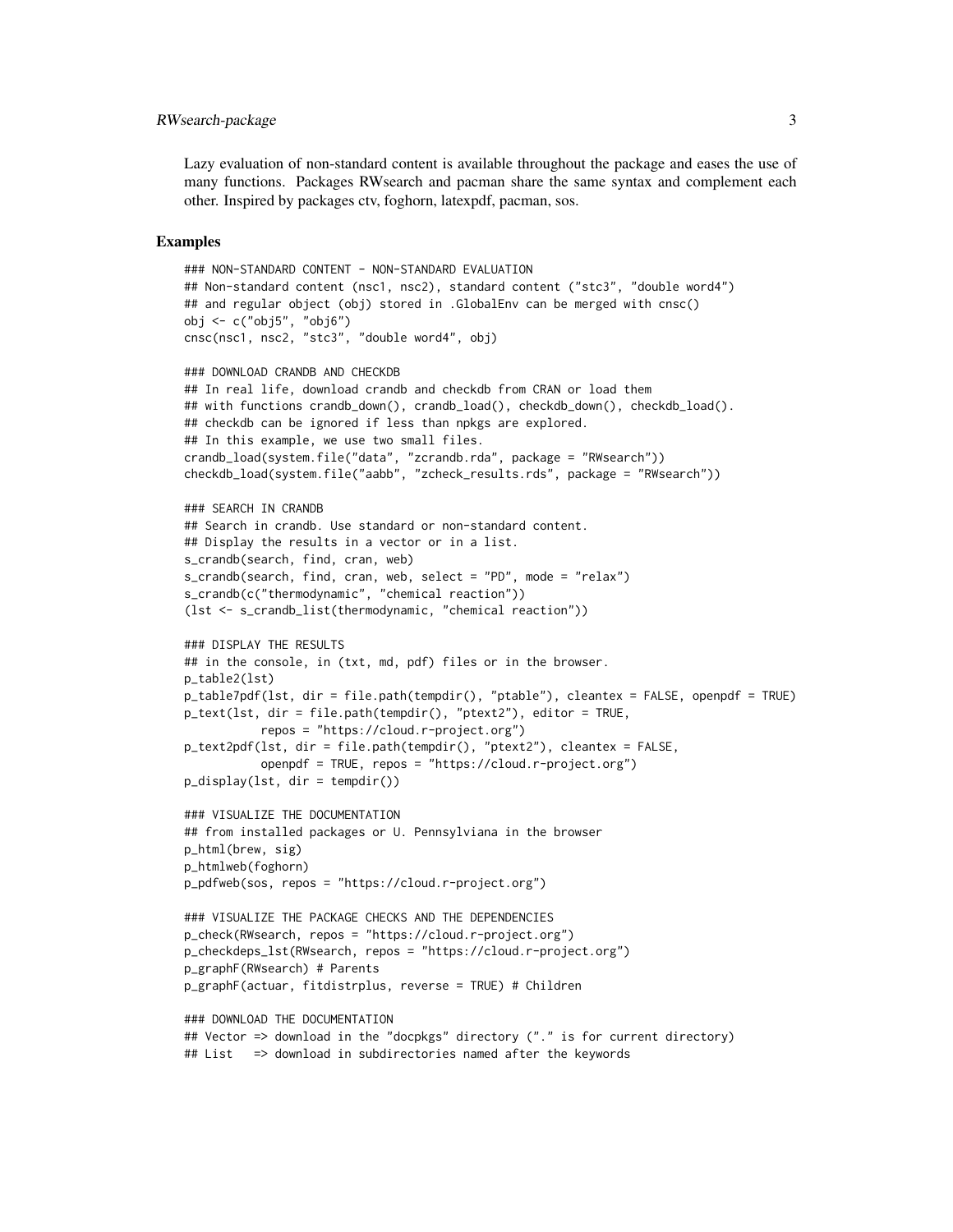```
## (non-standard content is accepted)
p_down(pacman, pdfsearch, sos, dir = file.path(tempdir(), "pdown"),
      repos = "https://cloud.r-project.org")
p_down(lst, dir = file.path(tempdir(), "pdown"), repos = "https://cloud.r-project.org")
### SEARCH WITH sos (U. PENNSYLVANIA)
(res <- s_sos(distillation))
data.frame(res)
### LAUNCH WEBSITES AND SEARCH ENGINES
h_cranbydate(repos = "https://cloud.r-project.org")
h_yt("Serge Gainsbourg Ne dis rien")
h_so(R, deep, neural, network)
h_osm("La Ferriere sous Jougne")
h_mw(recension)
h_lexilogos()
### TASK VIEW MAINTENANCE
## In real life, download crandb and tvdb from CRAN or load them from your directory
## with functions crandb_down(), crandb_load(), tvdb_down(), tvdb_load().
## In this example, we use small files.
crandb_load(system.file("data", "zcrandb.rda", package = "RWsearch"))
tvdb_load(system.file("data", "ztvdb.rda", package = "RWsearch"))
## List the task views
tvdb_vec()
tvdb_pkgs(gR, Genetics, Robust)
## Search for some packages in the task views
s_tvdb(actuar, FatTailsR, MASS, zoo, nopackage)
## Search for the recent packages in crandb that contain the keyword
## and verify if the packages are already refereed in the task view.
## from = "2017-01-01" and "2018-01-01" are selected for this small example.
s_crandb_tvdb("distribution", tv = "Distributions", from = "2017-01-01")
s_crandb_tvdb("distribution", tv = "Distributions", from = "2018-01-01")
### EXPLORE CRAN ARCHIVE AND DOWNLOAD OLD tar.gz FILES
## In real life, download archivedb and crandb from CRAN
## with the functions archivedb_down() and crandb_down().
## In this example, we load two small files (50 and 43 packages).
crandb_load(system.file("data", "zcrandb.rda", package = "RWsearch"))
archivedb_load(system.file("aabb", "zCRAN-archive.html", package = "RWsearch"))
archivedb_npkgs()
lapply(archivedb_list(), tail)
## Download the latest tar.gz version from CRAN archive
## (this works for both both existing and removed packages).
```
p\_downarch(fitur, zmatrix, dir = file.path(tempdir(), "pdownarch"))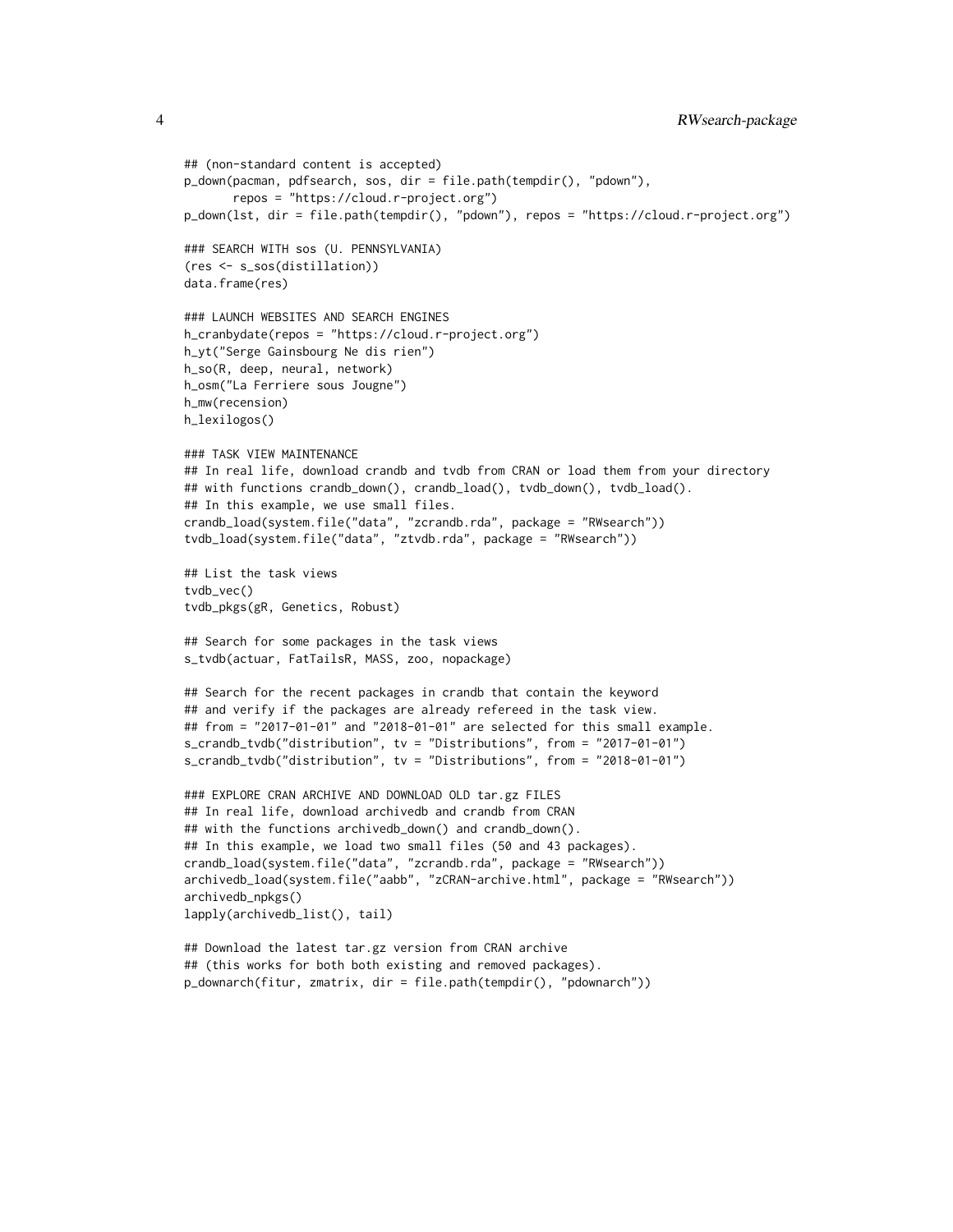<span id="page-4-0"></span>

#### <span id="page-4-1"></span>Description

The following functions deal with the packages archived in CRAN. The html file downloaded from CRAN contains the regular packages that have been updated once and the packages that have been removed from CRAN by CRAN administrators. It does not contain the first version of the packages uploaded to CRAN and never updated. These files and the files removed from CRAN index can be guessed through a comparison with crandb.

archivedb\_down downloads from CRAN the html file of the archived packages, saves it on the disk under the name filename, extracts from it and loads in .GlobalEnv a data.frame named archivedb.

archivedb\_load reads the html file filename saved on the disk, extracts from it and loads in .GlobalEnv a data.frame named archivedb.

archivedb\_npkgs returns the number of packages listed each category: number of packages in crandb, in archivedb, at first version, at subsequent version and removed from crandb (CRAN index).

archivedb\_pkgs returns the packages listed in CRAN archive (= archivedb).

archivedb\_rempkgs returns the packages removed from CRAN but available in CRAN archive. The result can be combined with [p\\_check](#page-21-1) to display the last CRAN check performed (if available). See the example.

archivedb\_list compares the data.frame archivedb and crandb and returns a list with the following items:

- pkgs crandb: the packages listed in crandb.
- pkgs archived b: the packages listed in archived b.
- pkgs\_first: the packages in first version in crandb.
- pkgs updated: the packages with more than one version in crandb.
- pkgs removed: the archived packages removed from CRAN regular index, i.e. not listed in crandb.
- dfr\_crandb: data.frame pkgs\_crandb + Published date.
- dfr\_archivedb: data.frame pkgs\_archivedb + Archived date.
- dfr\_first: data.frame pkgs\_first + Published date.
- dfr\_updated: data.frame pkgs\_updated + Published date.
- dfr\_removed: data.frame pkgs\_removed+ Archived date.
- npkgs: the number of packages in each category.

Use p\_archive\_1st to list the package versions stored in CRAN archive.

Use [p\\_downarch](#page-25-1) to download packages from CRAN archive, either the latest version or a specific version number.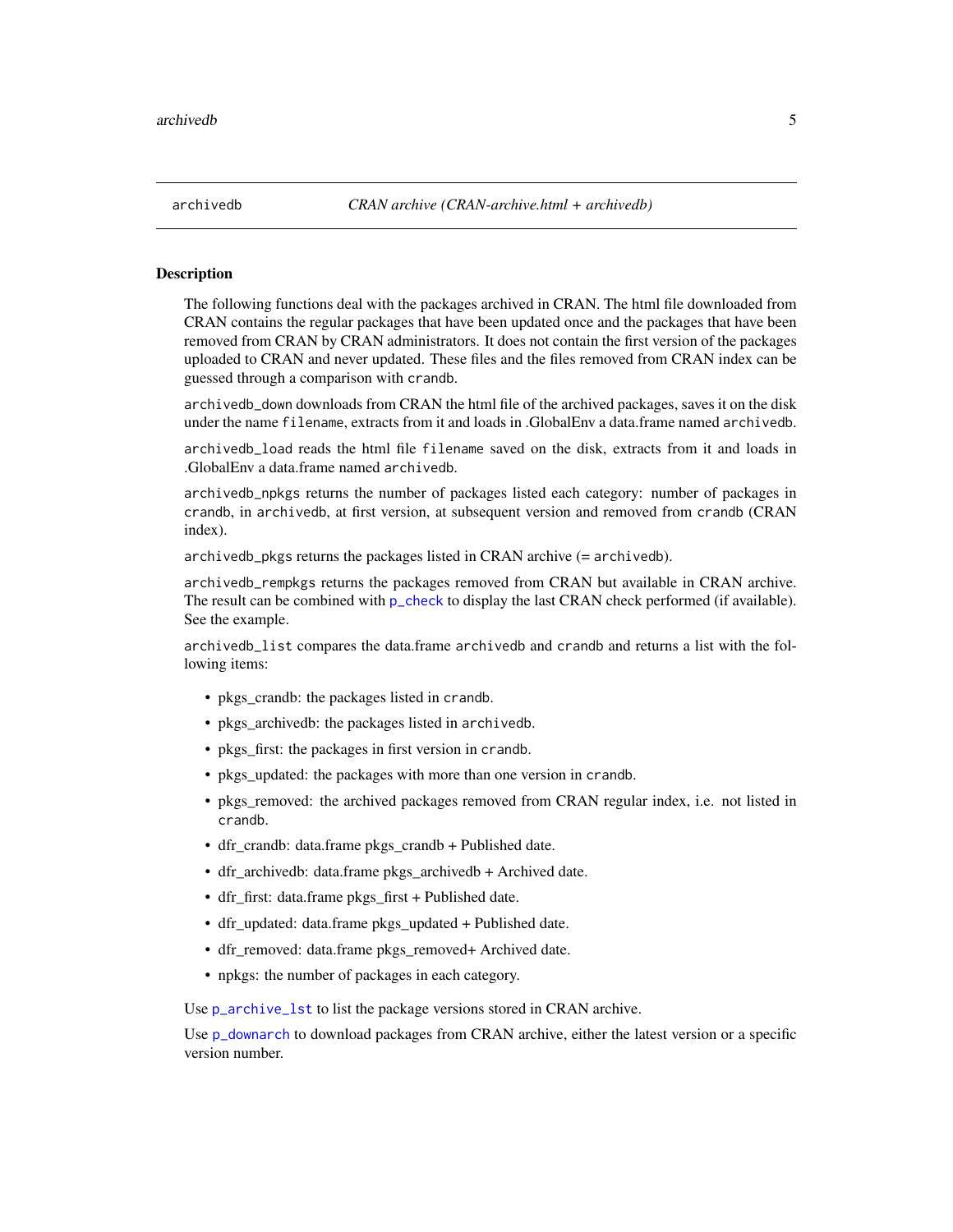#### Usage

```
archivedb_down(filename = "CRAN-archive.html", dir = ".",
 url = "https://cran.r-project.org/src/contrib/Archive")
archivedb_load(filename = "CRAN-archive.html")
archivedb_npkgs(archivedb = get("archivedb", envir = .GlobalEnv),
  crandb = get("crandb", envir = .GlobalEnv))
archivedb_pkgs(archivedb = get("archivedb", envir = .GlobalEnv))
archivedb_rempkgs(archivedb = get("archivedb", envir = .GlobalEnv),
 crandb = get("crandb", envir = .GlobalEnv))
archivedb_list(archivedb = get("archivedb", envir = .GlobalEnv),
  crandb = get("crandb", envir = .GlobalEnv))
```
#### Arguments

| filename  | character. The path to file "CRAN-archive.html" (or equivalent).                                                   |  |
|-----------|--------------------------------------------------------------------------------------------------------------------|--|
| dir       | character. The directory where filename or tar.gz files are saved. Default value<br>". " is the current directory. |  |
| url       | character. The url address of CRAN archive html file.                                                              |  |
| archivedb | data.frame archivedb. The archivedb data.frame format loaded in memory by<br>archivedb_down or archivedb_load.     |  |
| crandb    | data.frame crandb. The data.frame of CRAN packages.                                                                |  |

# Examples

```
### DOWNLOAD archivedb AND COMPARE IT WITH crandb.
## In real life, download archivedb and crandb from CRAN
## with the functions archivedb_down() and crandb_down().
## In this example, we load two small files.
crandb_load(system.file("data", "zcrandb.rda", package = "RWsearch"))
archivedb_load(system.file("aabb", "zCRAN-archive.html", package = "RWsearch"))
archivedb_npkgs()
archivedb_pkgs()
archivedb_rempkgs()
lst <- archivedb_list()
lapply(lst, head)
lapply(lst, tail)
xlim <- as.Date(range(lst$dfr_archivedb$Archived)) ; xlim
op \leq par(mfrow = c(2,1))
hist(as.Date(lst$dfr_first$Published),
     breaks = 12, freq = TRUE, las = 1, xlim = xlim)
hist(as.Date(lst$dfr_archivedb$Archived),
     breaks = 12, freq = TRUE, las = 1, xlim = xlim)
```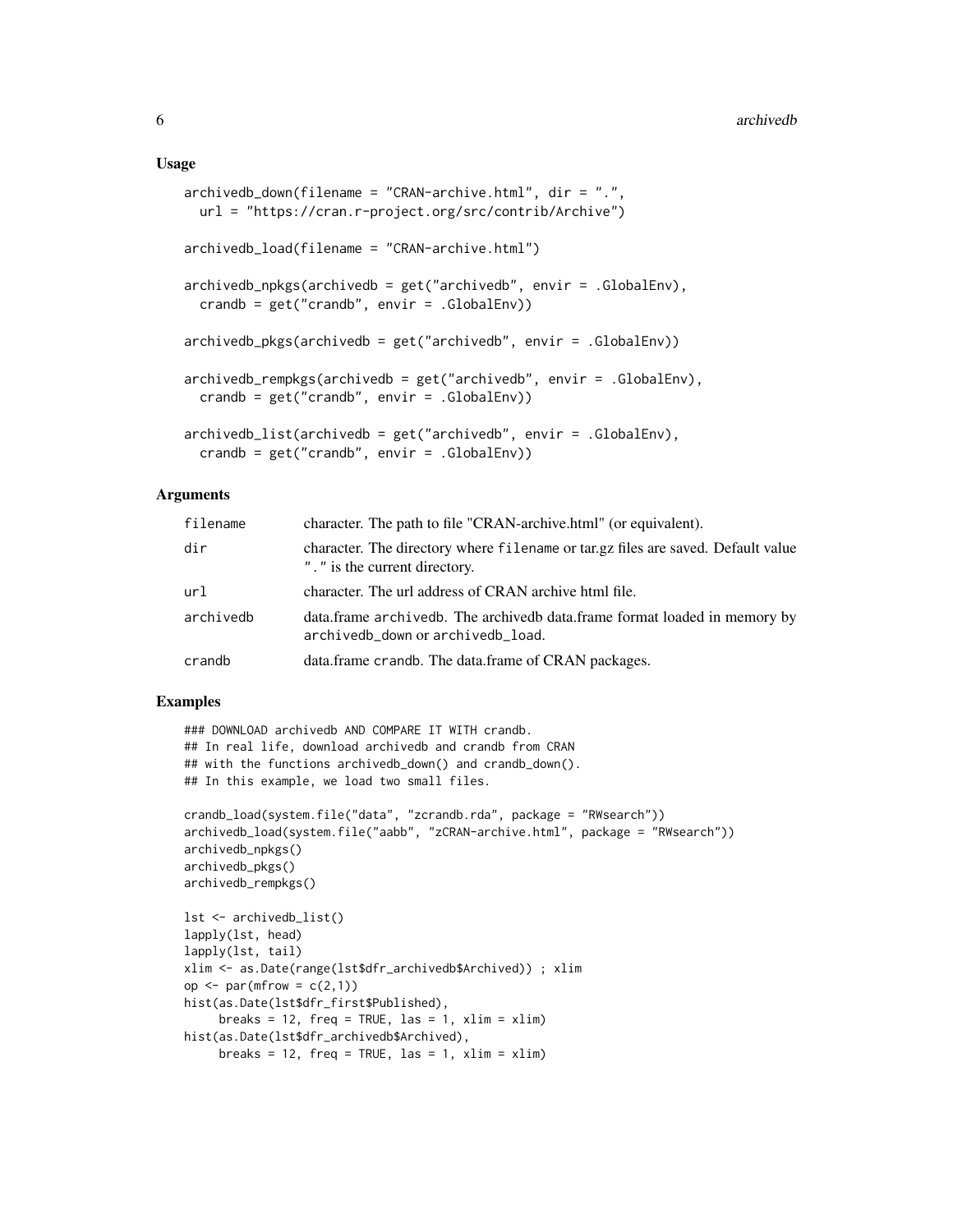#### <span id="page-6-0"></span>checkdb 7

par(op)

checkdb *CRAN checks file (check\_results.rds)*

#### <span id="page-6-2"></span>Description

checkdb\_down downloads from CRAN the file *check\_results.rds*, saves it unchanged in the designated directory, by default in the current directory, then loads it in .GlobalEnv under the name checkdb. checkdb is a data.frame of dimension 200000 x 10 (approximatavely).

checkdb\_load loads the file filename, by default check\_results.rds in .GlobalEnv under the name checkdb.

#### Usage

 $checkdb_down(dir = "."$ , repos =  $getOption("repos")[1])$ 

checkdb\_load(filename = "check\_results.rds")

# Arguments

| dir      | character. The directory where filename or tar.gz files are saved. Default value<br>". " is the current directory. |  |
|----------|--------------------------------------------------------------------------------------------------------------------|--|
| repos    | character. The address of your local CRAN.                                                                         |  |
| filename | character. The path to file "check_results.rds" (or equivalent).                                                   |  |

#### Examples

```
### In this first example, we use a small file synchronized with zcrandb.
checkdb_load(system.file("aabb", "zcheck_results.rds", package = "RWsearch"))
dim(checkdb)
head(checkdb, 15)
```
<span id="page-6-1"></span>cnsc *Conversion of Non-Standard Content into a Character Chain*

#### Description

cnsc converts standard content and non-standard content ... into a character chain. Standard content, including *call*s, is evaluated. Non-standard content and non-existing objects (in .GlobalEnv) are converted into character chains. Regular lists are kept unchanged.

cnscinfun is intended to be used inside a function. It should not be used directly. If you find it appealing, copy the code of cnscinfun in your package and use it as an hidden function.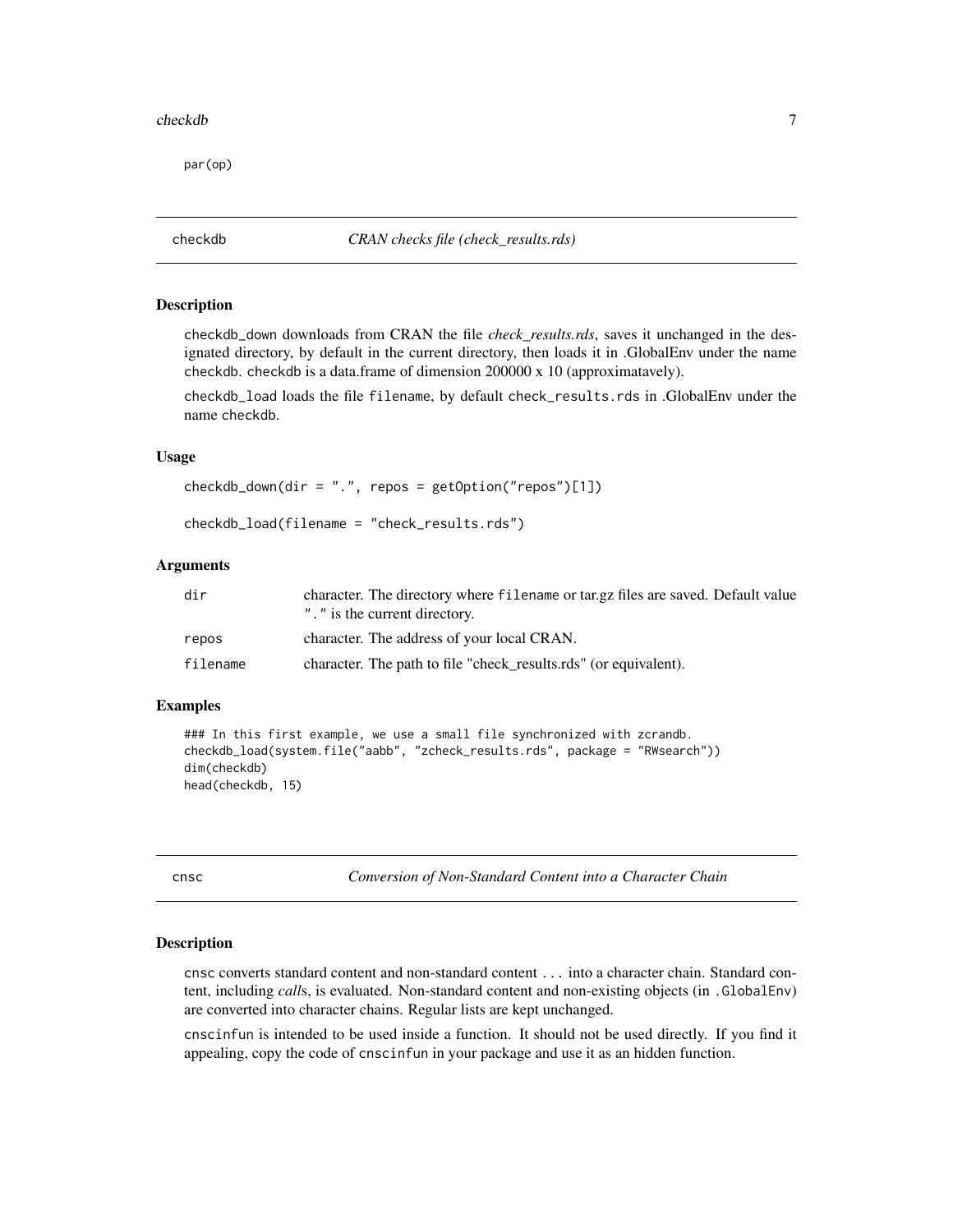8 crandb and the contract of the contract of the contract of the contract of the contract of the contract of the contract of the contract of the contract of the contract of the contract of the contract of the contract of t

#### Usage

```
c n s c (\ldots)cnscinfun()
cnscinfun2(...)
```
### Arguments

... Character vectors, standard or non-standard, existing or non-existing R objects, regular call. Examples : "word1"; c("word1 word2"); c("word1","word2"); "word1","word2","word3"; word1,word2,c("word3","word4").

# Examples

```
### cnsc
## Non-standard content (nsc1, nsc2), standard content ("stc3", "double word4")
## and regular object (vec) stored in .GlobalEnv are merged.
vec <- c("obj5", "obj6")
cnsc(nsc1, nsc2, "stc3", "double word4", vec)
## Lists, either name in .GlobalEnv or call, are evaluated.
lst <- list(A = c("txt1", "txt2", "txt3"), B = c("txt4", "txt5"))cnsc(lst)
cnsc(list(C = c("pkg1","pkg2","pkg3"), D = c("pkg4","pkg5")))
### cnscinfun
fun <- function(...) cnscinfun()
fun(nsc1, nsc2, "stc3", "double word4", vec)
fun(lst)
### cnscinfun used in RWsearch: one line at the begining of each function.
### An easy-to-use Non Standard Evaluation, mainly for characters.
funsort \leq function(..., char = NULL) {
 words <- if (is.null(char)) cnscinfun() else char
 sort(words)
 # or more complex code
}
funsort(nsc1, nsc2, "stc3", "double word4", vec)
funsort(char = sample(vec, 5, replace = TRUE))
```
<span id="page-7-0"></span>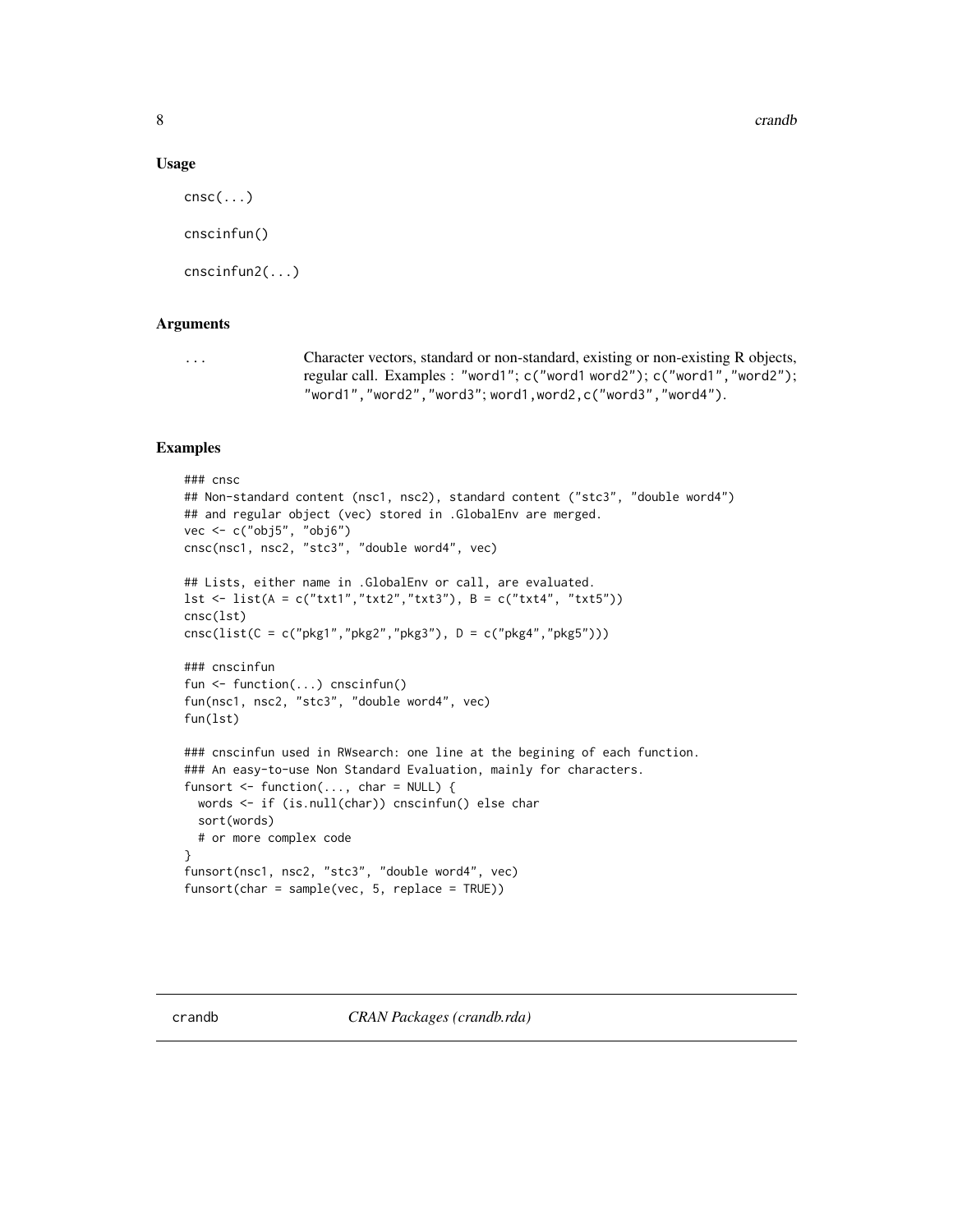#### crandb 9

#### Description

crandb\_down downloads from CRAN the file *packages.rds*, a file refreshed everyday that describes the packages available in CRAN for this day, rename (with make.names) the column names that are syntactically invalid, removes the duplicated lines located at the end of the file, cleans some bad characters in the Description column, loads the resulting data.frame in .GlobalEnv under the name *crandb* and saves it in the current directory with the name crandb.rda. If oldfile is defined, the vector of packages between the two files is compared.

crandb\_load loads the file filename in .GlobalEnv under the name crandb. Equivalent to load("crandb.rda"). Use this function if you are not connected to internet or do not want to refresh your file.

crandb\_pkgs displays all packages listed in crandb. The number of packages is larger than the number obtained with nrow(available.packages()) since packages for all OSes are counted. crandb\_fromto displays the packages published in CRAN between two dates.

#### Usage

```
crandb_down(dir = ".", oldfile = "crandb.rda", verbose = TRUE,
  repos = getOption("repos")[1])
crandb_load(filename = "crandb.rda")
crandb_comp(filename = "crandb.rda", oldfile = "crandb-old.rda", addtxt = "")
crandb_pkgs(bydate = FALSE, rev = FALSE, crandb = get("crandb", envir =.GlobalEnv))
crandb_fromto(from = -10, to = Sys.Date(), crandb = get("crandb", envir =
  .GlobalEnv))
```
#### Arguments

| dir      | character. The directory where "crandb.rda" is saved and the old "crandb.rda" is<br>read. Default value "." is the current directory.                                                |
|----------|--------------------------------------------------------------------------------------------------------------------------------------------------------------------------------------|
| oldfile  | character or NULL. The (path to an) old file that will be compared to a freshly<br>downloaded version of "crandb.rda" or to filename. Set to NULL if no compari-<br>son is required. |
| verbose  | logical. TRUE prints the result. FALSE keeps it invisible.                                                                                                                           |
| repos    | character. The address of your local CRAN.                                                                                                                                           |
| filename | character. The (path to a) file "crandb.rda" or an equivalent.                                                                                                                       |
| addtxt   | character. Internal use.                                                                                                                                                             |
| bydate   | logical. List the package by date of publication rather than by alphabetical order.                                                                                                  |
| rev      | logical. Print in reverse order.                                                                                                                                                     |
| crandb   | data.frame crandb. The data.frame of CRAN packages.                                                                                                                                  |
| from     | Negative integer or character representing a date. The number of days preceed-<br>ing to or a date before to.                                                                        |
| to       | date. The upper date in the search.                                                                                                                                                  |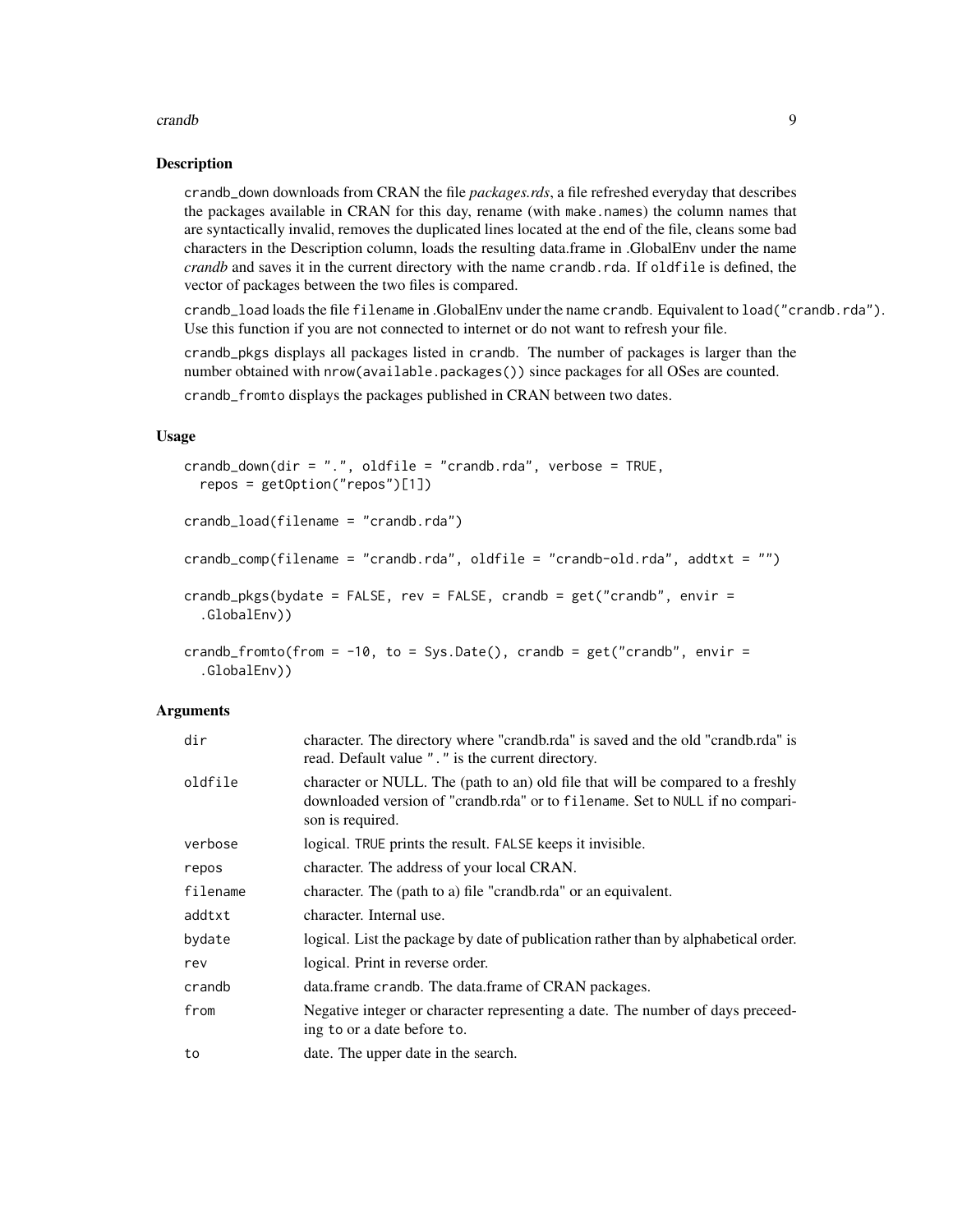#### Examples

```
### In this example, we use a small file.
## List the 110 packages of this file, the ones uploaded since 2020-01-01
## and those uploaded in the last 15 days before the last date (2020-04-17)
crandb_load(system.file("data", "zcrandb.rda", package = "RWsearch"))
crandb_pkgs()
dim(crandb)
colnames(crandb)
crandb$Published
crandb_fromto(from = "2020-01-01", to = Sys.Date())
pkgs <- crandb_fromto(from = -15, to = max(crandb$Published)) ; pkgs
p_table2(pkgs) # Print in the console (better if full width)
p_display7(pkgs, dir = tempdir()) # Display in the browser
### In the real life, we use a fresh file downloaded from CRAN (6 MB / 20").
## Here, we retrieve the packages uploaded in the last 2 days.
# crandb_down(dir = tempdir(), repos = "https://cloud.r-project.org")
# crandb_fromto(-2)
```
cranmirrors *CRAN archive (CRAN-archive.html + archivedb)*

#### Description

cranmirrors\_down downloads the csv file of CRAN mirrors, modifies the "Maintainer" and "Host" columns, eventually saves the modified data.frame on the disk, loads this dat.frame in .GlobalEnv and print in the console a subset with the selected columns.

# Usage

```
cranmirrors_down(filename = "CRAN-mirrors1.csv", dir = ".",
  columns = c(1, 3, 7), save = FALSE,
  url = "ftp://cran.r-project.org/pub/R/CRAN_mirrors.csv")
```
#### Arguments

| filename | character. The path to file "CRAN-mirrors1.csv" (or equivalent).                                                                                                                                                                              |
|----------|-----------------------------------------------------------------------------------------------------------------------------------------------------------------------------------------------------------------------------------------------|
| dir      | character. The directory where filename is saved. Default value "." is the<br>current directory.                                                                                                                                              |
| columns  | a vector of integers or a vector of names. The column numbers or the column<br>names. Allowed numbers are within 1:9. Allowed names are: "Name", "Coun-<br>try", "City", "URL", "Host", "Maintainer", "OK", "CountryCode" and "Com-<br>ment". |
| save     | logical. Save the file. If FALSE, the default, the file is just loaded in GlobalEnv<br>and a subset is printed in the console.                                                                                                                |
| ur1      | character. The url address of the CRAN csv file.                                                                                                                                                                                              |

<span id="page-9-0"></span>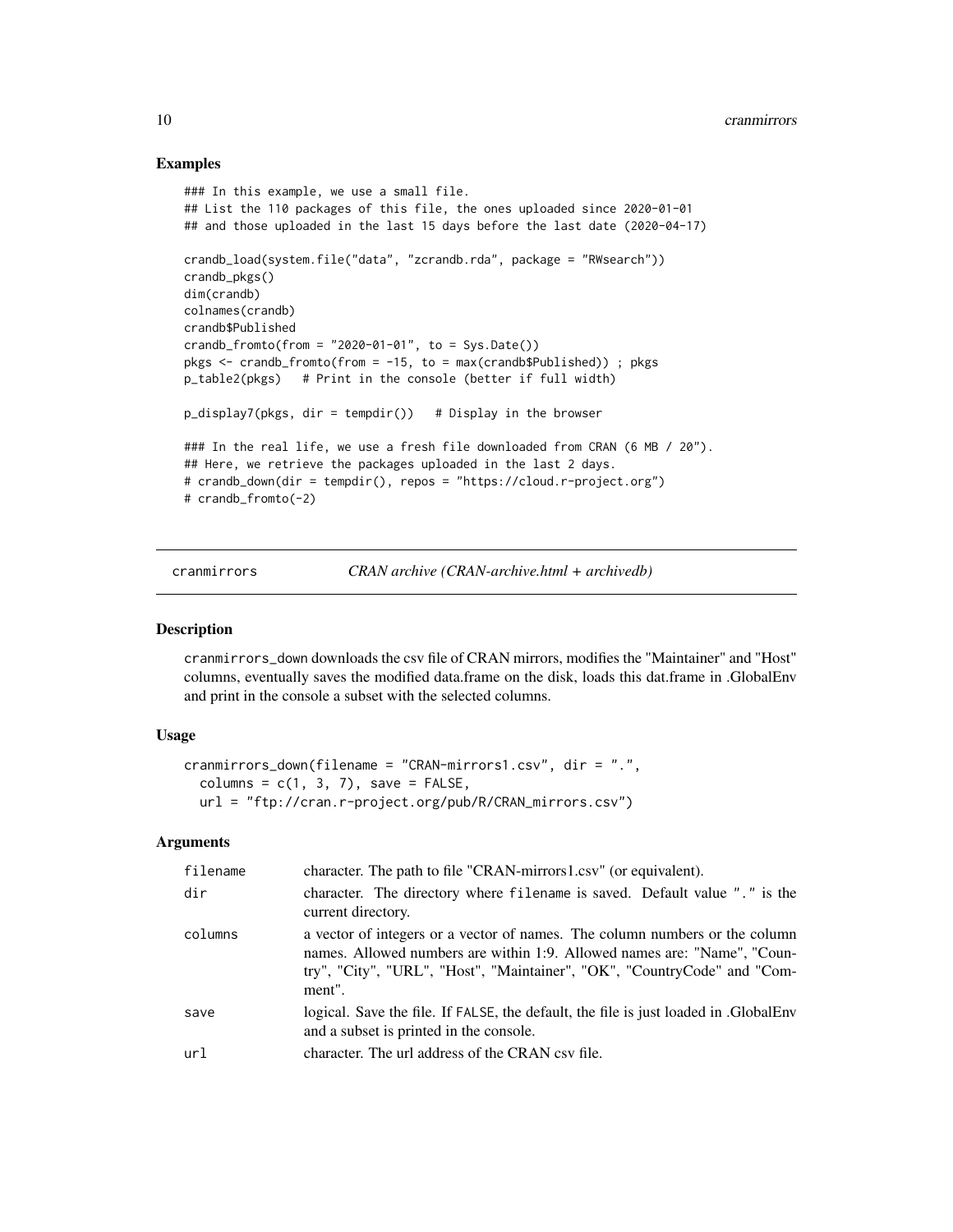#### <span id="page-10-0"></span>e\_check 11

#### Examples

```
cranmirrors_down(dir = tempdir(), save = TRUE)
```
e\_check *Package Check Results By Email Address*

# Description

e\_check opens the browser and returns the "CRAN Check Results" page(s) of the packages maintained by one or several maintainers identified by their regular email addresses (but not the orphaned ones). An internet connection is required.

This function is a simplified version of the functions proposed in package *foghorn*.

#### Usage

e\_check(..., char = NULL, repos = getOption("repos")[1])

#### Arguments

| .     | any format recognized by cnsc, except list. A vector of quoted "e-mail adresses".                                                                     |
|-------|-------------------------------------------------------------------------------------------------------------------------------------------------------|
| char  | (name to) a character vector. Use this argument if  fails or if you call the<br>function from another function. If used, argument $\dots$ is ignored. |
| repos | character. The address of your local CRAN.                                                                                                            |

#### Examples

```
e_check(c("FatTailsR@inmodelia.com", "christophe.dutang@ensimag.fr"),
        repos = "https://cloud.r-project.org")
```

|  | funmaintext |  |  |
|--|-------------|--|--|
|  |             |  |  |
|  |             |  |  |
|  |             |  |  |

*Modify the Main Text and the Markdown Header in p\_text Function* 

#### Description

Use funmaintext or funmaintext2 to select the function that displays the main text. Usage is f\_maintext = funmaintext (without curly braces).

Use funheadermd to insert markdown header in function sep1 = funheadermd() (with curly braces).

See the example in p\_text. To create you own functions, use these functions as a pattern. The five parameters in f\_maintext,funmaintext are mandatory. funheadermd can be freely modified.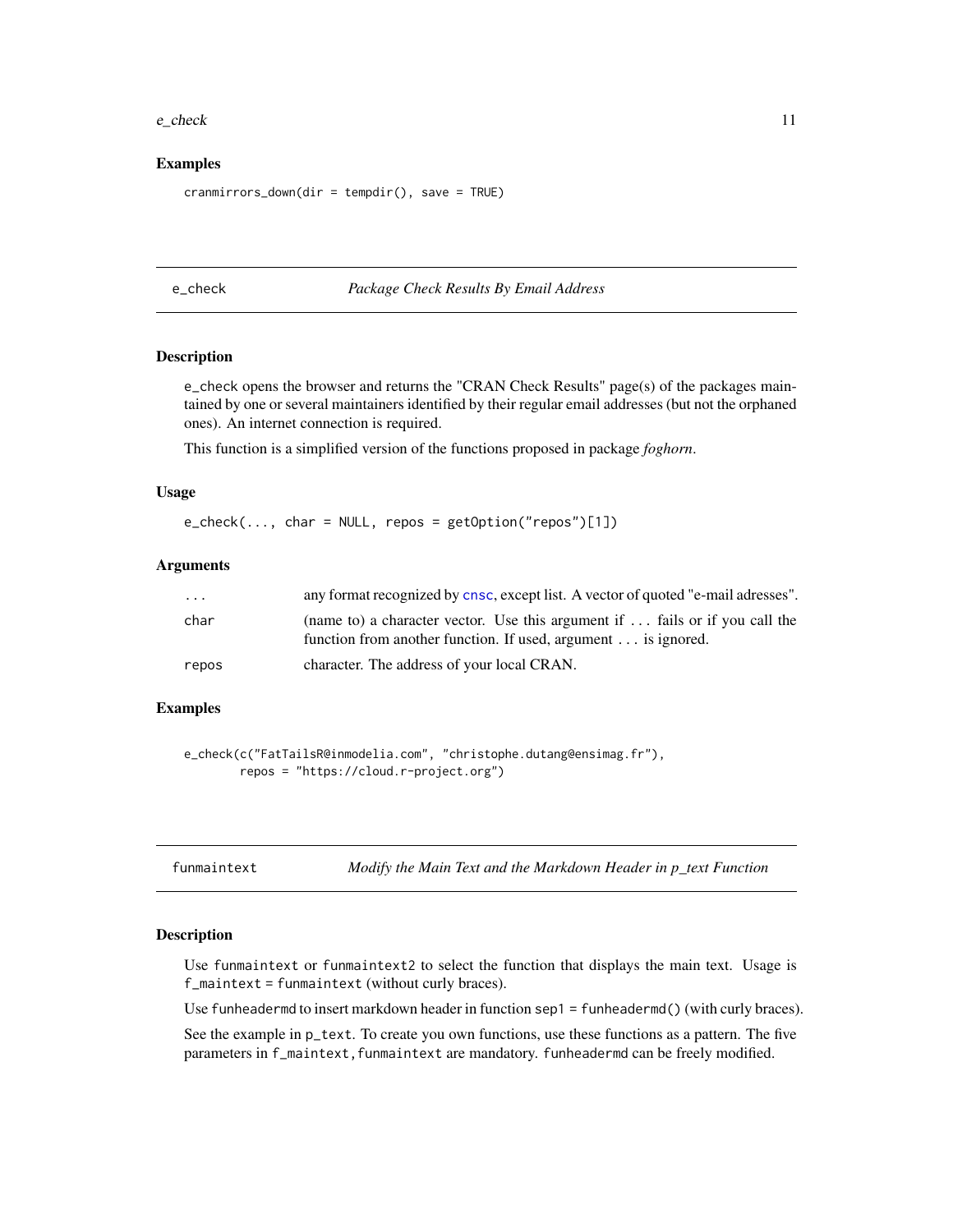# <span id="page-11-0"></span>Usage

```
funmaintext(pkg, sep1, sep2, eol, crandb, repos)
funmaintex(pkg, sep1, sep2, eol, crandb, repos)
funheadermd(title = "TITLE", author = "AUTHOR", date = Sys.Date(),
 keep_tex = "false", toc = "false", number_sections = "true",
 fontsize = "10pt", papersize = "a4paper", margin = "1in")
funheadertex(fontsize = "10pt", papersize = "a4paper", margin = "1in")
funfootertex()
```
# Arguments

| character. The package name.                                                                                                                     |  |  |
|--------------------------------------------------------------------------------------------------------------------------------------------------|--|--|
| character. The symbols written just before each package name.                                                                                    |  |  |
| character. The symbols written just after each package name.                                                                                     |  |  |
| character. The end of line for the main text (but not for the header and the<br>footer). "\n" for text, " \n" for rmarkdown, " \\ \n" for latex. |  |  |
| data.frame crandb. The data.frame of CRAN packages.                                                                                              |  |  |
| character. The address of your local CRAN.                                                                                                       |  |  |
| character. The title of the .md document (and then in the .pdf file).                                                                            |  |  |
| character. The author of the .md document.                                                                                                       |  |  |
| character. The date of the document. Any text format is accepted.                                                                                |  |  |
| character. "true" or "false".                                                                                                                    |  |  |
| character. "true" or "false".<br>number_sections                                                                                                 |  |  |
| character. "true" or "false".                                                                                                                    |  |  |
| character. Usually "10pt", "11pt", "12pt.                                                                                                        |  |  |
| character. The usual tex format. Example: "a4paper".                                                                                             |  |  |
| character. In inches, cm or mm. Example: "0.5in", "1.5cm", "25mm".                                                                               |  |  |
|                                                                                                                                                  |  |  |

f\_args *Names and Arguments of Functions*

#### Description

f\_args is a wrapper of the base function [args](#page-0-0).

f\_sig prints the name and arguments of one or several functions in a readable style. It wraps the function sig::sig.

p\_sig prints the name and arguments of the functions exported by one or several packages. It wraps the function sig::list\_sigs.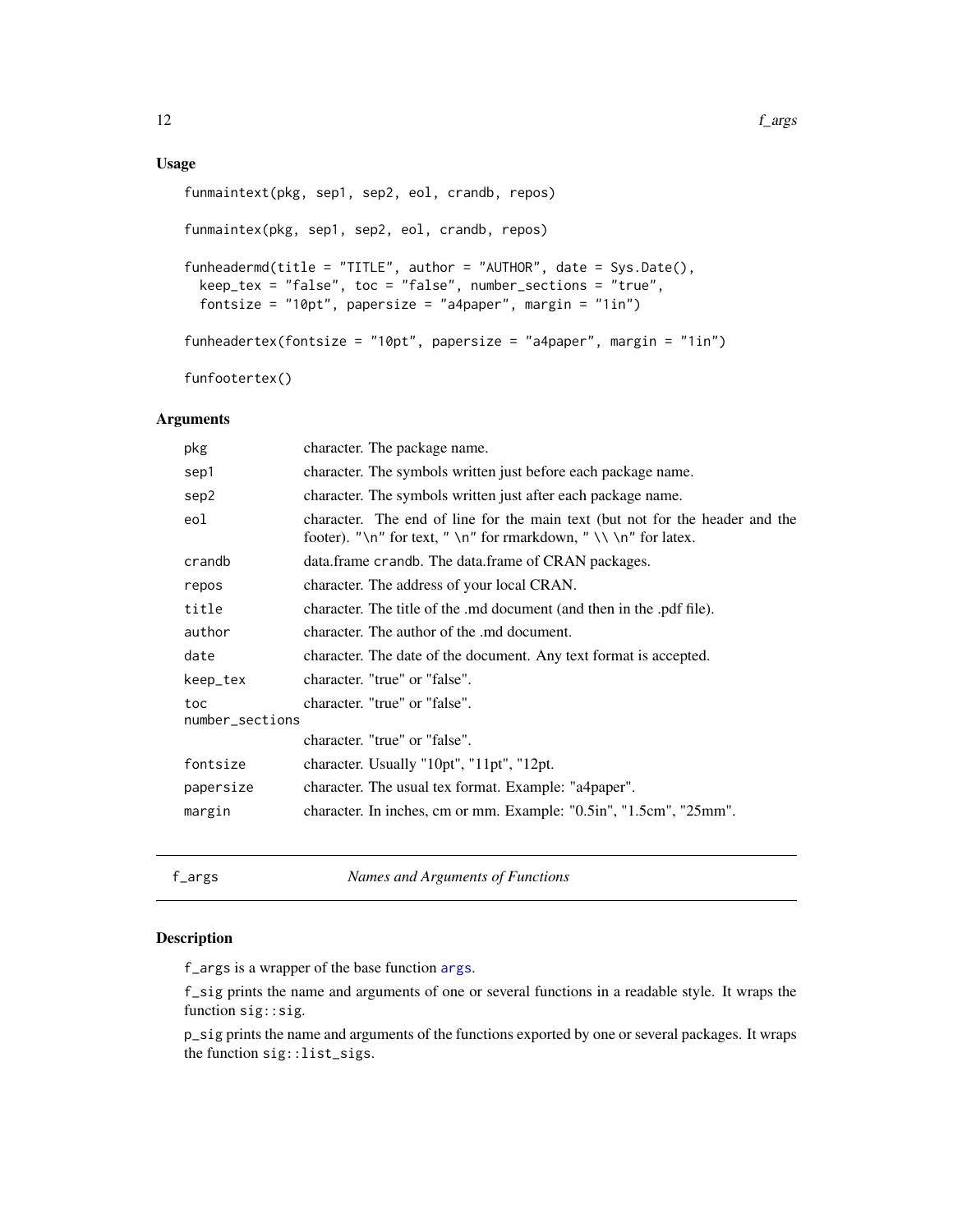<span id="page-12-0"></span>f\_pdf  $\qquad$  13

# Usage

f\_args(..., char = NULL)  $f\_sig(..., char = NULL)$  $p\_sig(..., char = NULL, pattern = NULL)$ 

# Arguments

| $\cdots$ | any format recognized by cnsc, except list. A vector of unquoted "functions" or<br>characters.                                                |
|----------|-----------------------------------------------------------------------------------------------------------------------------------------------|
| char     | (name to) a character vector. Use this argument if  fails or if you call the<br>function from another function. If used, argument is ignored. |
| pattern  | a regular expression. See the example.                                                                                                        |

# Examples

```
f_args(mean, p_display)
f_sig( mean, p_display)
```

```
library(brew)
library(sos)
p_sig(brew)
p_sig(RWsearch, sos, pattern = "^f")
```
f\_pdf *PDF Pages of Functions*

# Description

f\_pdf generates in the current directory the pdf pages of one or several functions. The pdf pages are printed but not opened. Miktex or Texlive is required. This function wraps {utils::help} with the pdf option activated. Similar functions are available in the packages *document* and *sinew*.

# Usage

 $f$ \_pd $f$ (..., char = NULL)

# Arguments

| $\cdot$ | any format recognized by cnsc, except list. A vector of quoted "package::function".  |
|---------|--------------------------------------------------------------------------------------|
| char    | (name to) a character vector. Use this argument if $\ldots$ fails or if you call the |
|         | function from another function. If used, argument $\dots$ is ignored.                |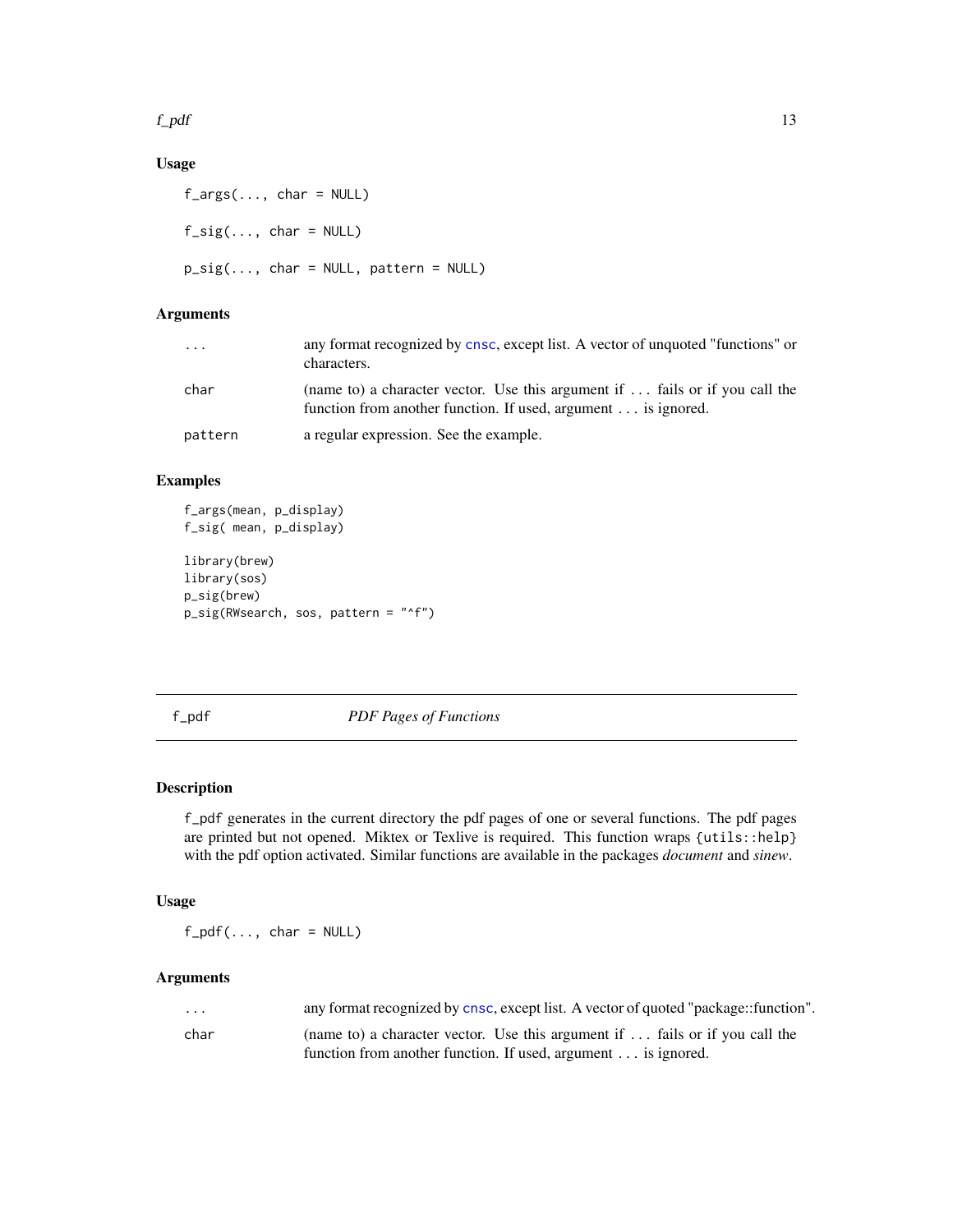#### Examples

```
## FALSE is here to avoid a NOTE in CRAN checks. Ignore this line.
if (FALSE) {
  f_pdf(c("RWsearch::cnsc", "RWsearch::p_inun"))
}
```
#### h\_direct *Open a Web Page in the Browser*

# Description

h\_academie gives access to the Academie francaise's dictionary.

h\_etz gives access to the EveryTimeZone website.

h\_framasoft gives access to several free web services (as in speech and in half pint of beer) that are good alternatives to GAFA services.

h\_lexilogos gives access to hundreds of dictionaries in many languages.

h\_googletranslate, h\_interglot, h\_reverso, h\_linguee, h\_promt, h\_reverso, h\_systran provide translation engines. h\_linguee returns examples with long sentences.

h\_tad and h\_tadsm gives access to a website dedicated to date and time conversion plus timezone management.

h\_yacy is a decentralized peer-to-peer web search software.

Using the regular R format "w1 w2 w3" rather than w1, w2, w3 makes sense as most engines collapse the words into character chains "w1 w2 w3", "w1+w2+w3" or "w1-w2-w3".

#### Usage

```
h_academie()
h_etz()
h_framasoft()
```
h\_framasoft0()

```
h_googletranslate()
```
h\_interglot()

h\_lexilogos()

h\_linguee()

h\_promt()

<span id="page-13-0"></span>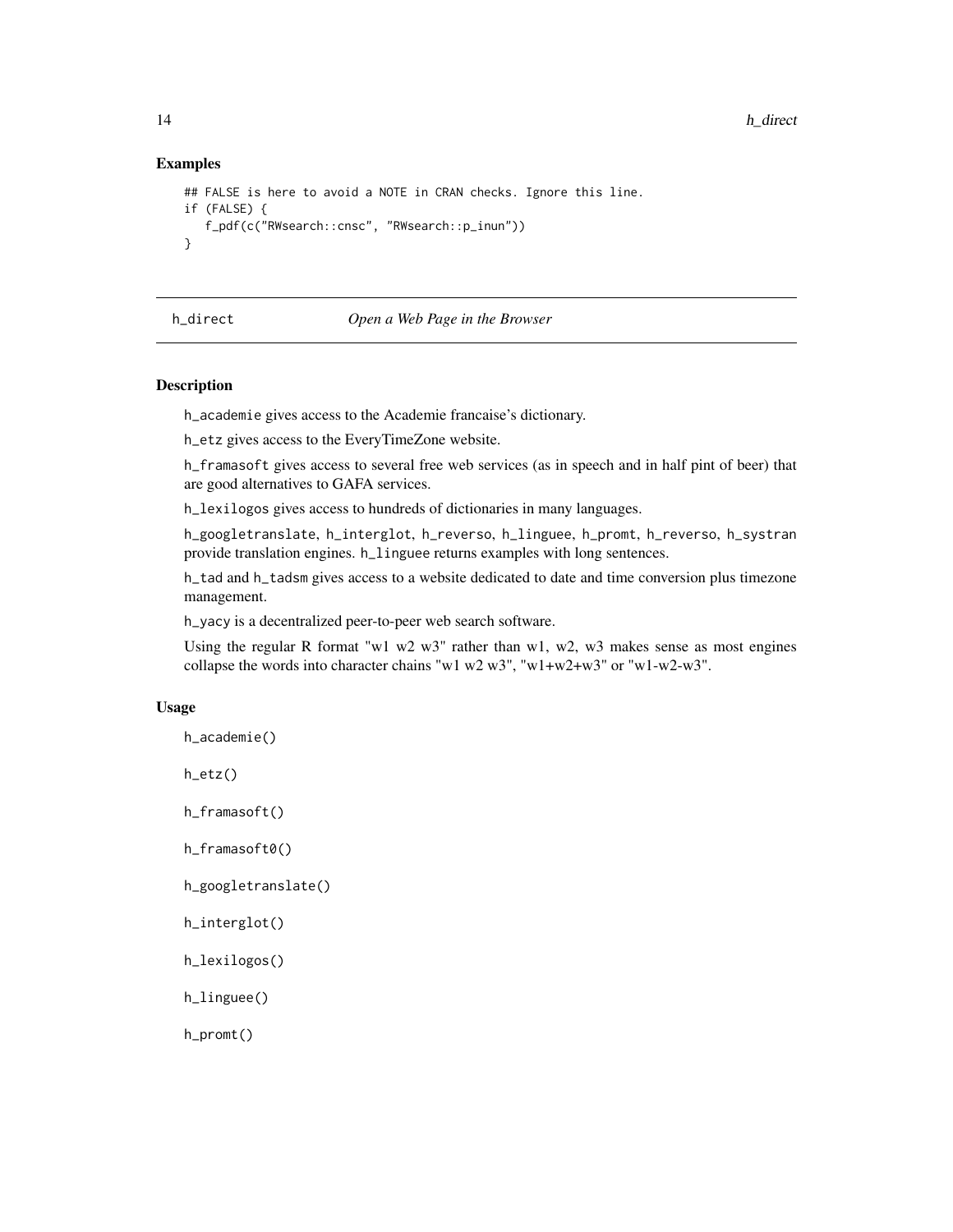<span id="page-14-0"></span>h\_reverso()

h\_systran()

h\_tad()

h\_tadsm()

h\_yacy()

# Examples

h\_linguee() h\_lexilogos()

#### h\_engine *Explore the Web with Various Search Engines*

#### Description

Launch the default browser and search in: 1bis Map (BottinCarto), ABC Bourse (short stock names), arXiv (vectorized), Ask, Baidu, Blackle, Bing, Bing Map (bmap), Boursorama (short stocknames), CNRTL (French dictionary), Collins English Dictionary, CPAN and metaCPAN (Perl), Crossref (DOI and bibliographic metadata), CTAN (Latex), Daum, DailyMotion (dm), DOI, Duck-DuckGo (ddg), Ecosia, Egerin, Evene (citations), Exalead, Excite, Gigablast, GitHub, GitLab, Google Map (gmap), Google, Google Scholar (gscholar), Info, Khoj, Les Echos, La Tribune (lt), Lilo, Lycos, Mappy Map, Merriam-Webster (mw, English dictionary), Nabble, Nate, Naver (see N2H4 package), Orcid, Open Street Map, OSM Nominatim, Parsijoo, PeerTube, Peru, Pipilika, Qwant (qw + qwfr), R-bloggers, Rdocumentation (rdoc), Rdocumentation task views (rdoctv), Rdrr, Reverso dictionnary, Rseek, Sapo, Searx, Sogou, SSRN and SSRN Author (vectorized), Stackoverflow (so), Startpage (ex-Ixquick), Twitter (+ twfr), L'Usine Nouvelle (un), ViaMichelin Map and Routes (via), Les Verbes, Vimeo, Wego (Here maps), Wikipedia (wp + wpfr), Yahoo, Yahoo Finance, Yandex, Yooz, Youtube (yt).

Using the regular R format "w1 w2 w3" rather than w1, w2, w3 makes sense as most functions collapse the words into character chains "w1 w2 w3", "w1+w2+w3" or "w1-w2-w3".

Visit [https://en.wikipedia.org/wiki/Web\\_search\\_engine](https://en.wikipedia.org/wiki/Web_search_engine) for a list of web search engines.

# Usage

 $h_1$ bis $(..., char = NULL)$  $h$ <sub>-abcbourse</sub> $(\ldots, \text{char} = \text{NULL})$ 

 $h\_ask(..., char = NULL)$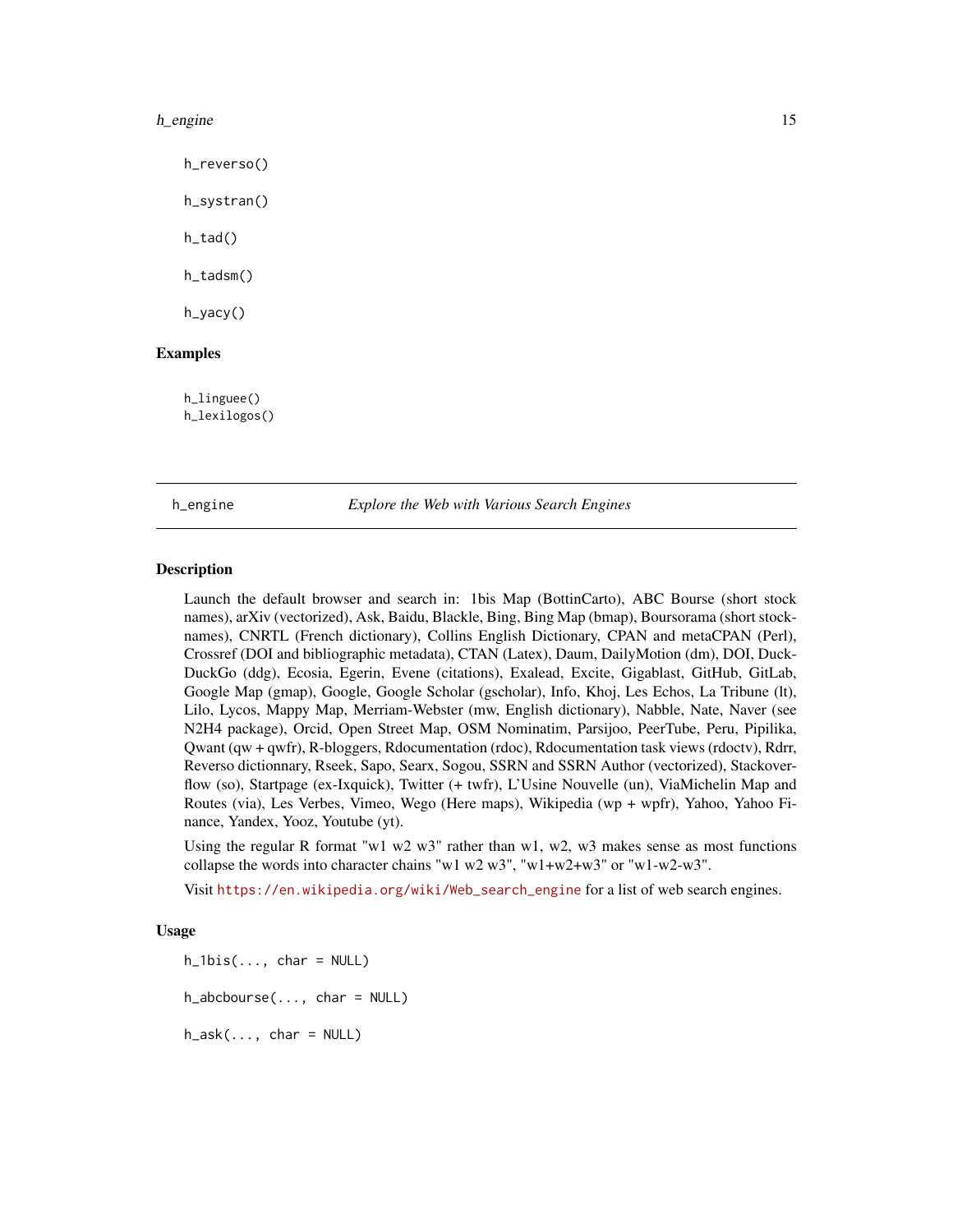$h_$ arxiv $(..., char = NULL)$  $h_$ arxivpdf(..., char = NULL)  $h$ \_baidu $(..., char = NULL)$ h\_blackle(..., char = NULL)  $h_bing(..., char = NULL)$  $h_b$ iorxiv $(..., char = NULL)$ h\_biorxivpdf(..., char = NULL)  $h_b = h_b$  (..., char = NULL) h\_boursorama(..., char = NULL)  $h_{\text{1}}$ cnrt $l(\ldots, \text{char} = \text{NULL})$  $h_{collines}(\ldots, char = NULL)$  $h_c$ cpan $(..., char = NULL)$ h\_crossref(..., char = NULL)  $h_{\text{c}} \text{tan}(\ldots, \text{ char} = \text{NULL})$  $h\_damm(\ldots, char = NULL)$  $h_d dg(..., char = NULL)$  $h_dm(\ldots, char = NULL)$  $h\_doi(...,\text{char} = NULL)$  $h_e\cos i\omega$ ..., char = NULL)  $h_{\text{e}}$ gerin $(..., \text{ char} = \text{NULL})$  $h$ <sup>\_</sup>estrep( $\dots$ , char = NULL)  $h$ <sup>\_</sup>evene $(..., char = NULL)$ h\_exalead(..., char = NULL)  $h$ <sup>\_</sup>excite( $\dots$ , char = NULL)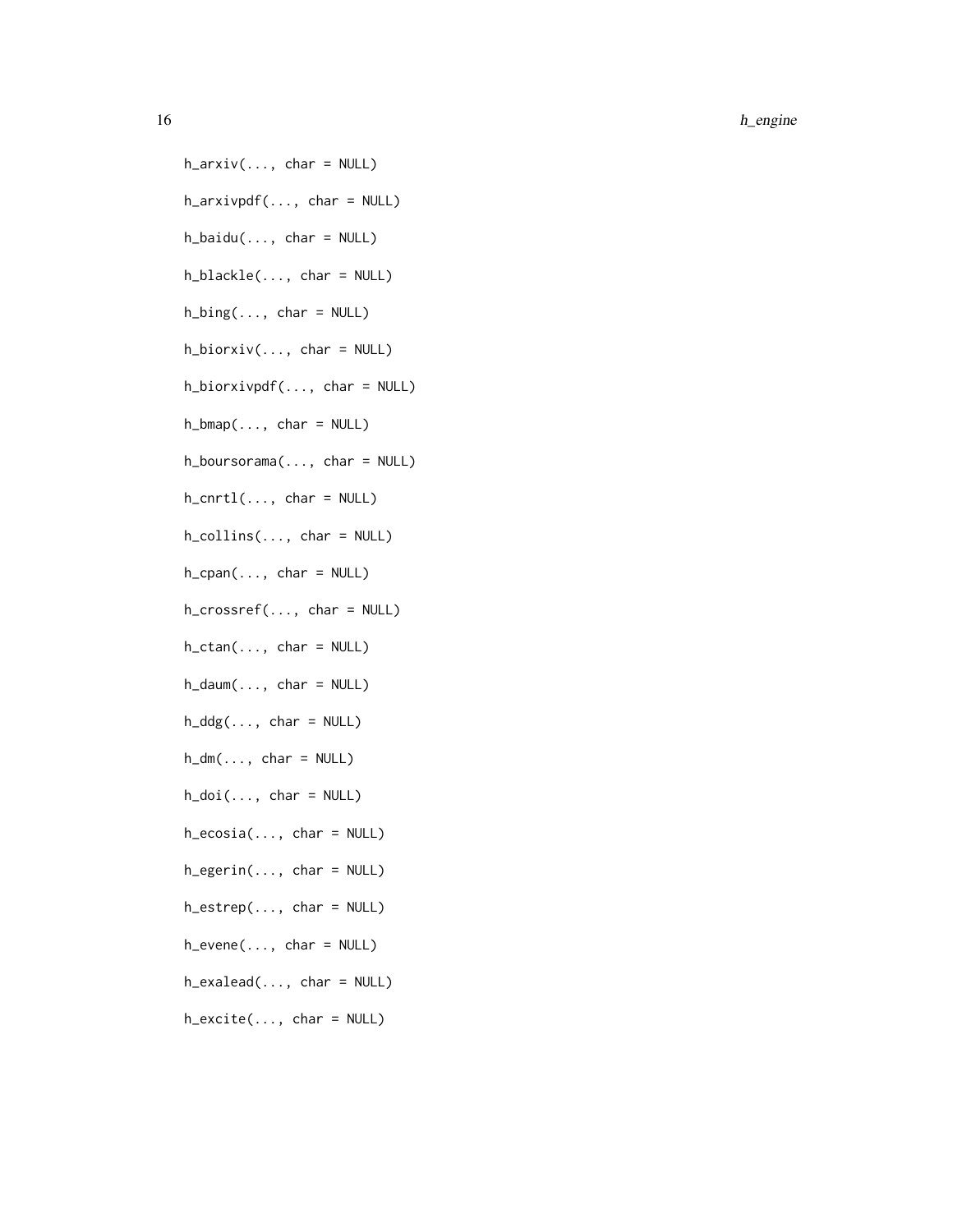h\_gigablast(..., char = NULL) h\_github(..., char = NULL)  $h_g$ itlab $(..., char = NULL)$  $h_{gmap}(\ldots, \text{char} = \text{NULL})$  $h\_google(..., char = NULL)$  $h_g$ scholar $(..., char = NULL)$  $h_info(..., char = NULL)$ h\_ixquick(..., char = NULL)  $h_khoj(..., char = NULL)$ h\_lesechos(..., char = NULL)  $h$ <sub>-</sub>lilo(..., char = NULL)  $h_l(t, \ldots, \text{char} = \text{NULL})$  $h_{\text{1}}y\cos(\ldots, \text{ char} = \text{NULL})$  $h_m$ appy $(..., char = NULL)$  $h_mw(\ldots, char = NULL)$  $h$ <sup>-nate(..., char = NULL)</sup>  $h$ \_naver $(..., char = NULL)$  $h\_orcid(..., char = NULL)$  $h_{\text{cosm}}(\ldots, \text{char} = \text{NULL})$  $h_{\text{cosmn}}(\ldots, \text{char} = \text{NULL})$  $h_{\text{p}}$ arsijoo $(..., \text{ char} = \text{NULL})$ h\_peertube(..., char = NULL)  $h_{peru}(\ldots, char = NULL)$ 

h\_framabee(..., char = NULL)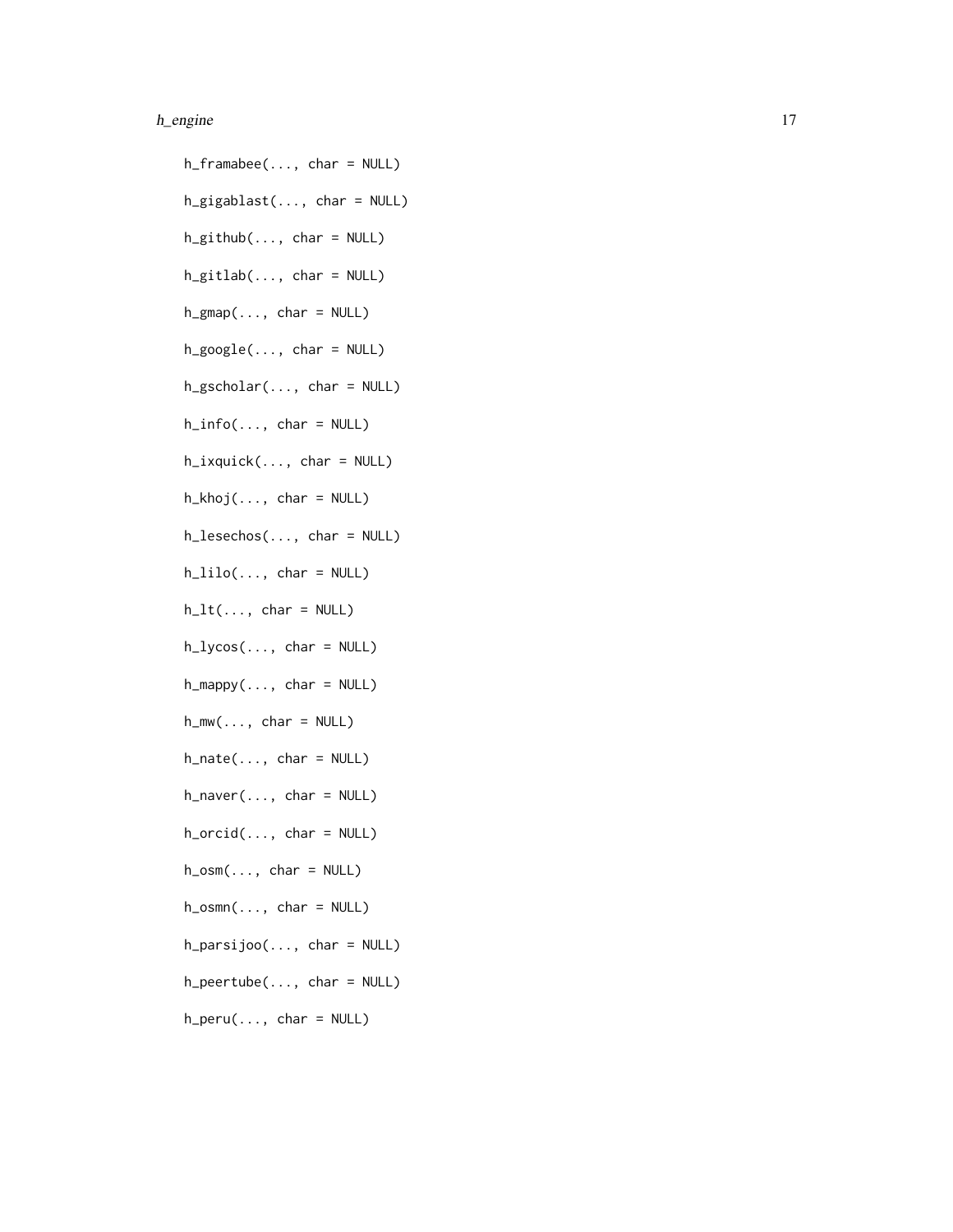h\_pipilika(..., char = NULL)  $h_q$ want $(..., char = NULL, lang = "en")$  $h_qwfr(..., char = NULL)$ h\_reverso\_d(..., char = NULL)  $h$ \_sapo $(..., char = NULL)$  $h$ \_searx $(..., char = NULL)$  $h\_so(..., char = NULL)$  $h_sogou(..., char = NULL)$  $h_{\text{--}}ssrn(\ldots, \text{char} = \text{NULL})$  $h_{\text{Ssmauth}}(...,\text{char} = \text{NULL})$ h\_startpage(..., char = NULL)  $h_twtr(\ldots, char = NULL)$  $h_t$ twitter(..., char = NULL, lang = "en")  $h\_un(..., char = NULL)$  $h_{\text{--}}$ verbes $(\ldots, \text{ char} = \text{NULL})$  $h\_via(..., char = NULL)$  $h_vimeo(..., char = NULL)$  $h_{w} = f(x)$ ..., char =  $NULL$ )  $h_wp(\ldots, char = NULL, lang = "en")$  $h_{wpfr}(\ldots, char = NULL)$  $h_y = \text{h}_y$ ahoo $(..., \text{char} = \text{NULL}, \text{lang} = \text{"en"})$  $h_y = h_y$ ahoofin $(..., \text{char} = \text{NULL}, \text{lang} = \text{"}$  $h_y$ andex $(..., char = NULL)$  $h_yooz(..., char = NULL)$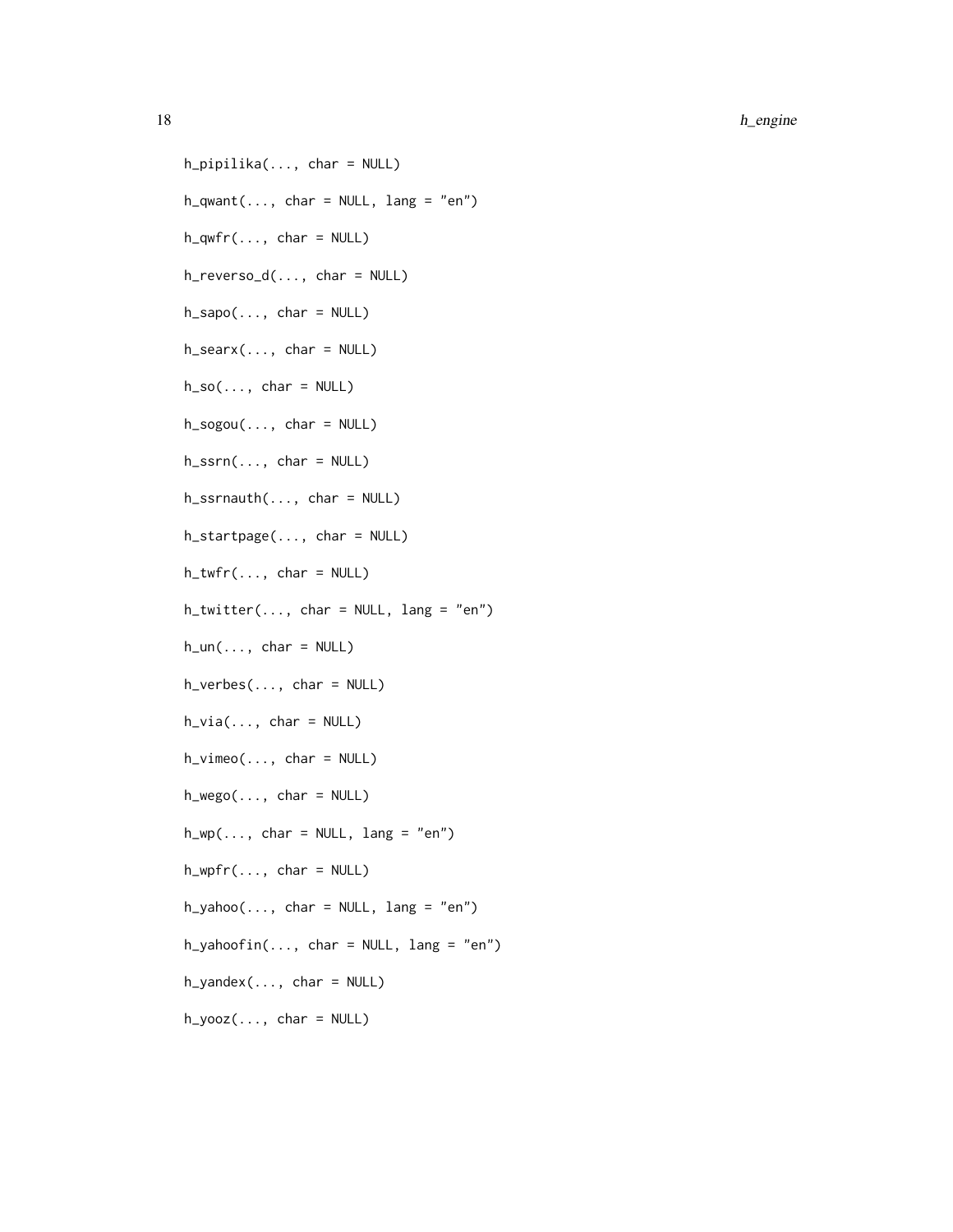<span id="page-18-0"></span> $h_yt(\ldots, \text{char} = \text{NULL})$ 

# **Arguments**

| $\ddotsc$ | any format recognized by cnsc, except list. A vector of packages.                                                       |
|-----------|-------------------------------------------------------------------------------------------------------------------------|
| char      | (name to) a character vector. Use this argument if $\ldots$ fails or if you call the<br>function from another function. |
| lang      | character. The language accepted by the search engine, usually "en", "de", "es",<br>"fr", " $ip$ ", etc.                |

# Examples

h\_yt("Serge Gainsbourg Ne dis rien") h\_so(R, deep, neural, network) h\_osm("Le Chateau d'Oleron") h\_mw(recension) h\_arxiv(c(1212.4320, 1605.08732)) h\_doi("10.1016/j.ejor.2013.06.029")

h\_R *Open a Web Page in the Browser*

#### <span id="page-18-1"></span>Description

h\_R opens the page <https://www.r-project.org>. h\_Rml opens the page dedicated to the mailing lists <https://www.r-project.org/mail.html>. h\_Rnews opens the page [https://cran.](https://cran.r-project.org/doc/manuals/r-devel/NEWS.html) [r-project.org/doc/manuals/r-devel/NEWS.html](https://cran.r-project.org/doc/manuals/r-devel/NEWS.html). h\_Rversions opens a page (from rversions package) that keeps a record of all R versions and their release dates.

h\_cran opens the page of you local CRAN.

h\_cranbydate and h\_cranbyname open the page of CRAN packages sorted by date of publication and in alphabetical order.

h\_cranchecks and h\_crancheckwindows open the pages related to the checks of all packages listed by name, maintainers, dates, os. A special page is dedicated to Windows packages with the results for the previous, the current and the devel R versions.

h\_crantv opens the page of CRAN task views.

h\_cranberries, h\_nabble, h\_rbloggers, h\_rdoc, h\_rdoctv (RDocumentation), h\_rdrr, h\_rseek open the pages of web sites related to R.

h\_gepuro lists all (most) R packages available on GitHub. A huge file.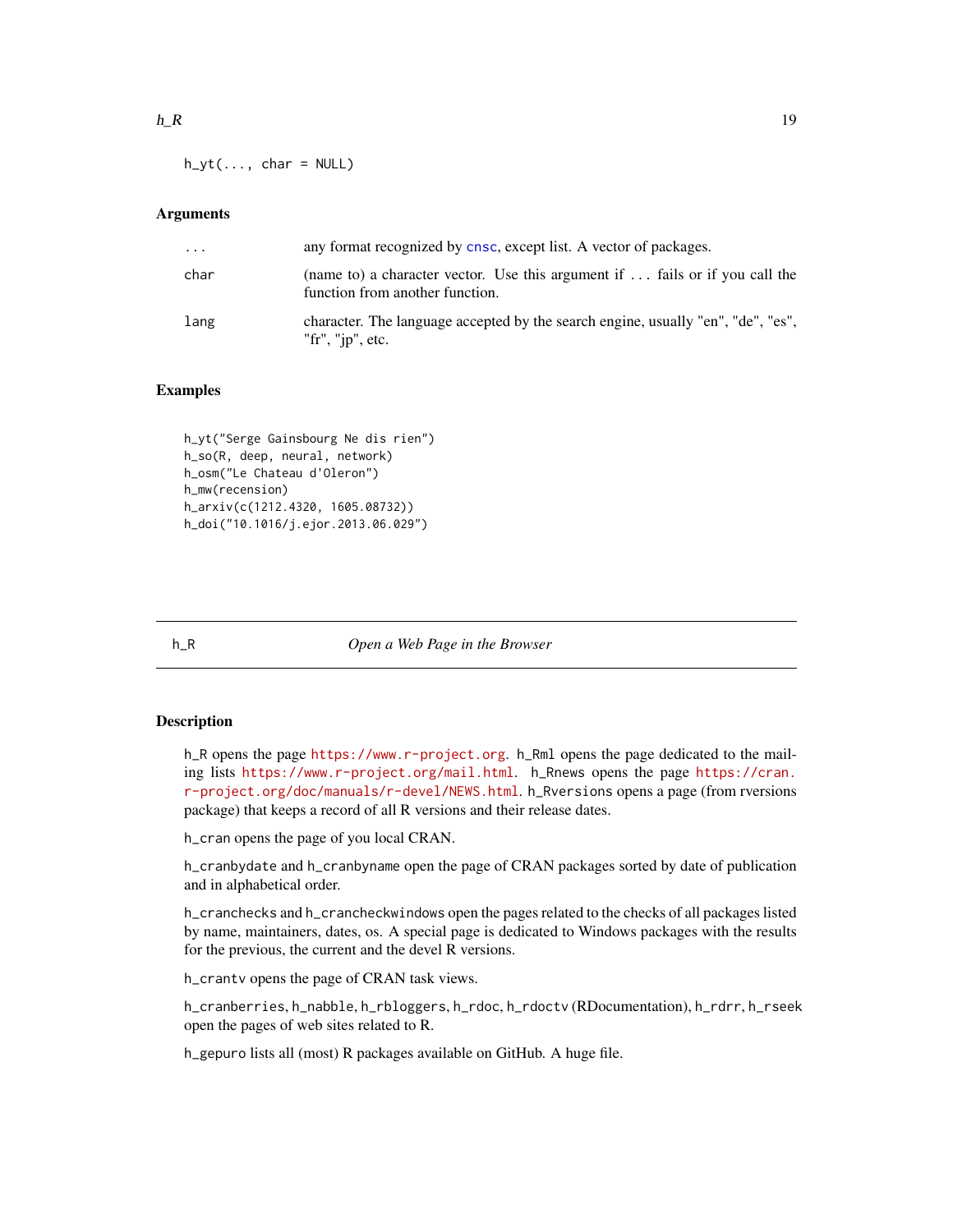# Usage

 $h_R()$ 

h\_Rml()

h\_Rnews(repos = getOption("repos")[1])

h\_Rversions(repos = getOption("repos")[1])

h\_cran(repos = getOption("repos")[1])

```
h_cranbydate(repos = getOption("repos")[1])
```

```
h_cranbyname(repos = getOption("repos")[1])
```

```
h_cranchecks(repos = getOption("repos")[1])
```

```
h_crancheckwindows(repos = getOption("repos")[1])
```

```
h_crantv(repos = getOption("repos")[1])
```
h\_cranstatus()

```
h_cranberries()
```
h\_gepuro()

 $h\_nable(..., char = NULL)$ 

h\_rbloggers(..., char = NULL)

 $h_rvdoc(\ldots, char = NULL)$ 

 $h_rvdotiv(..., char = NULL)$ 

 $h_rdrr(..., char = NULL)$ 

h\_rseek(..., char = NULL)

h\_biocstats()

# Arguments

| repos   | character. The address of your local CRAN.                                          |
|---------|-------------------------------------------------------------------------------------|
| $\cdot$ | any format recognized by cnsc, except list. A regular web address.                  |
| char    | (name to) a character vector. Use this argument if $\dots$ fails or if you call the |
|         | function from another function.                                                     |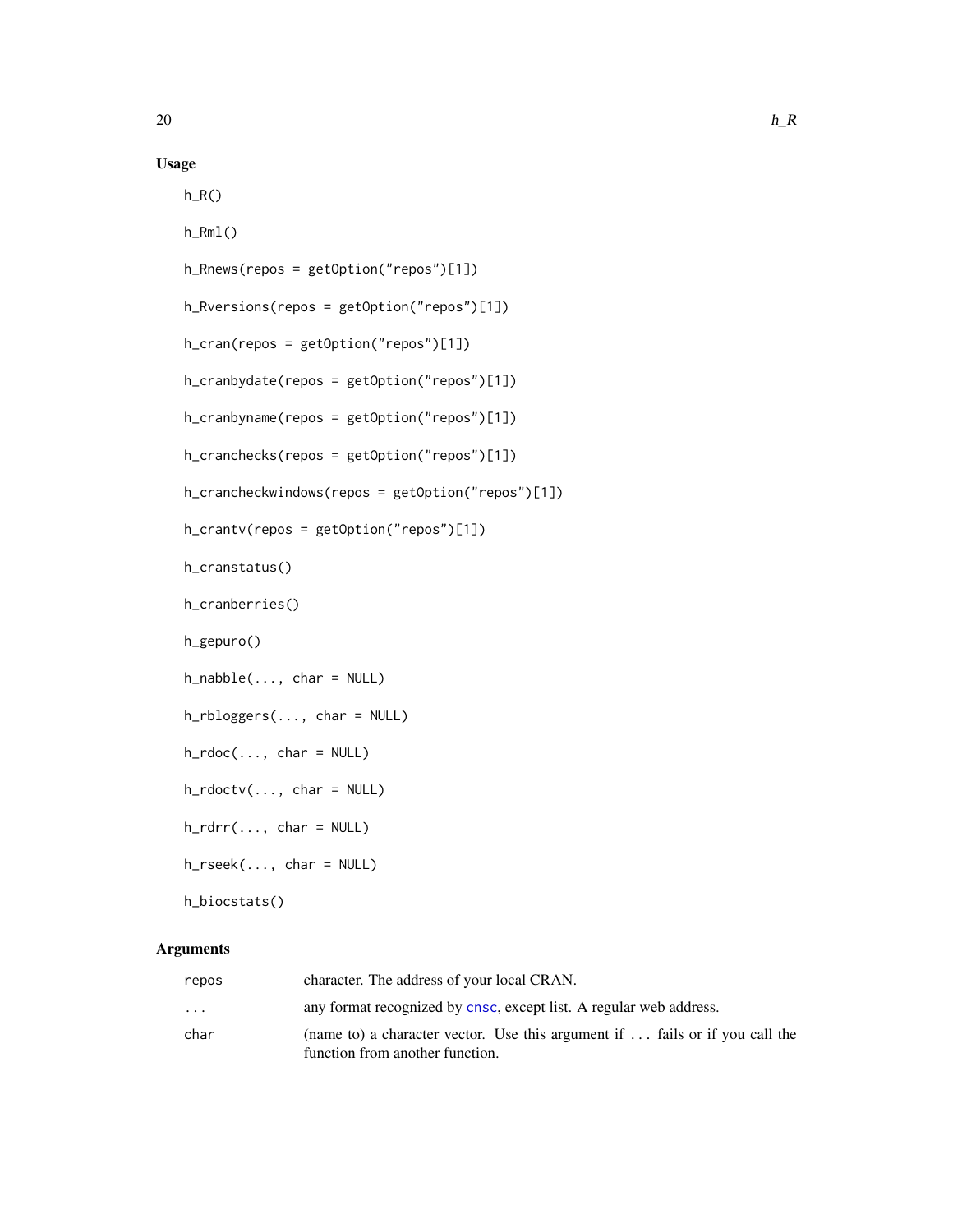#### <span id="page-20-0"></span> $h$ <sub>1</sub> ttp 21

# Examples

```
h_crantv(repos = "https://cloud.r-project.org")
h_cranberries()
```
#### h\_ttp *Open a Web Page in the Browser*

# Description

h\_ttp opens the page coresponding to the mentionned address in the default browser.

# Usage

 $h_ttp(..., char = NULL, https = TRUE, www = FALSE)$ 

# Arguments

| $\cdots$ | any format recognized by cnsc, except list. A regular web address.                                              |
|----------|-----------------------------------------------------------------------------------------------------------------|
| char     | (name to) a character vector. Use this argument if  fails or if you call the<br>function from another function. |
| https    | logical. Use https or http.                                                                                     |
| www      | logical. Add www. to the address.                                                                               |

# Examples

h\_ttp("www.r-project.org")

<span id="page-20-2"></span>p\_archive *Read Packages in CRAN archive*

#### <span id="page-20-1"></span>Description

p\_archive opens in the browser one page per package and displays the package versions stored in CRAN archive.

p\_archive\_lst prints in the console a list of the package versions stored in CRAN archive.

Use [l\\_targz](#page-20-1) takes as input the list obtained from p\_archive\_lst and extracts the packages before a certain date (Default is today).

Use [p\\_downarch](#page-25-1) to download packages from CRAN archive, either the latest version or a specific version number.

Use [archivedb\\_list](#page-4-1) to list all packages stored in CRAN archive (does not include the valid packages having a single version which are stored in regular CRAN only).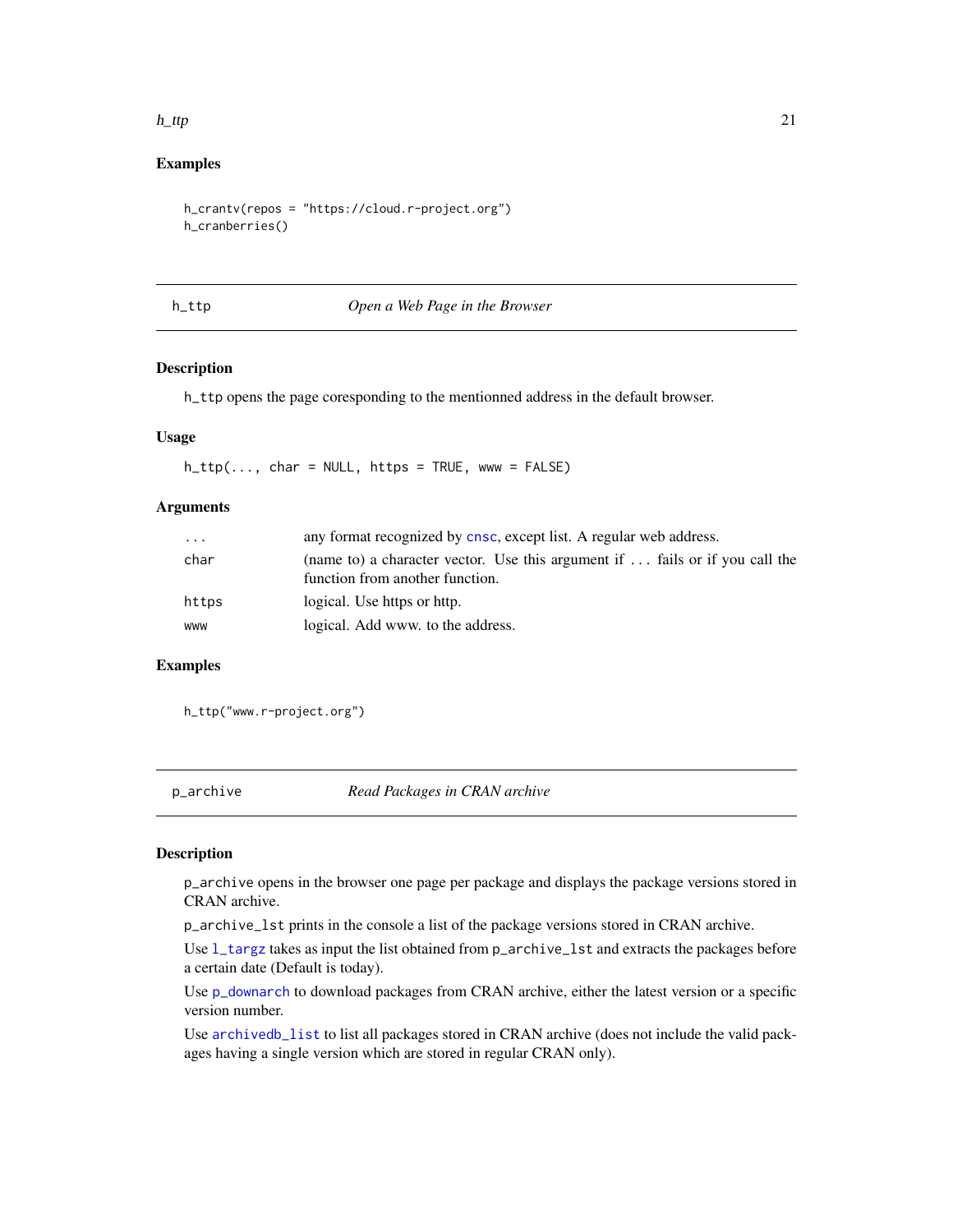#### <span id="page-21-0"></span>Usage

```
p_{\text{}archive(..., char = NULL)}p_archive_lst(..., char = NULL,
  url = "https://cran.r-project.org/src/contrib/Archive")
```

```
l_targz(lst, before = Sys.Date())
```
## **Arguments**

| $\cdots$ | any format recognized by cnsc, except list. A vector of packages.                                                                                                                                                                                                                                                                                  |
|----------|----------------------------------------------------------------------------------------------------------------------------------------------------------------------------------------------------------------------------------------------------------------------------------------------------------------------------------------------------|
| char     | (name to) a character vector. Use this argument if  fails or if you call the<br>function from another function. If used, argument is ignored.                                                                                                                                                                                                      |
| url      | character. The url address of CRAN archive html file.                                                                                                                                                                                                                                                                                              |
| lst      | list. A list produced by p_archive_1st.                                                                                                                                                                                                                                                                                                            |
| before   | character which can be converted to a Date, for instance "2017-05-14". Ex-<br>tract from CRAN archive the package(s) available before this date. Can be syn-<br>chronized with the release dates of base-R versions listed at: https://CRAN.<br>R-project.org/src/contrib/ and https://CRAN.R-project.org/package=<br>rversions/readme/README.html |

# Examples

p\_archive(brew, RWsearch)

lst <- p\_archive\_lst(brew, pacman, RWsearch, fitur, zmatrix, NotAPkg) ; lst l\_targz(lst, before = "2017-05-14")

<span id="page-21-1"></span>p\_check *Return CRAN Package Check Results*

# Description

p\_check opens the default browser, connects to your local CRAN and displays for each package the CRAN Package Check Results or the last Check Results recorded in CRAN archive (with the date of the archive). An internet connexion is required.

p\_check\_lst reads the check results from the repository and print the results as a list in the console, with a message for the archived package(s). An internet connexion is required. If a large number of packages is to be analyzed, a preload of checkdb is required before launching the instruction (via [checkdb\\_down](#page-6-2) or [checkdb\\_load](#page-6-2)). This preload speeds up significantly the analysis.

p\_checkdeps and p\_checkdeps\_lst extend the analysis to the package dependencies.

Comprehensive tables of the check results for package sources and Windows binaries can be displayed with [h\\_cranchecks](#page-18-1) and [h\\_crancheckwindows](#page-18-1).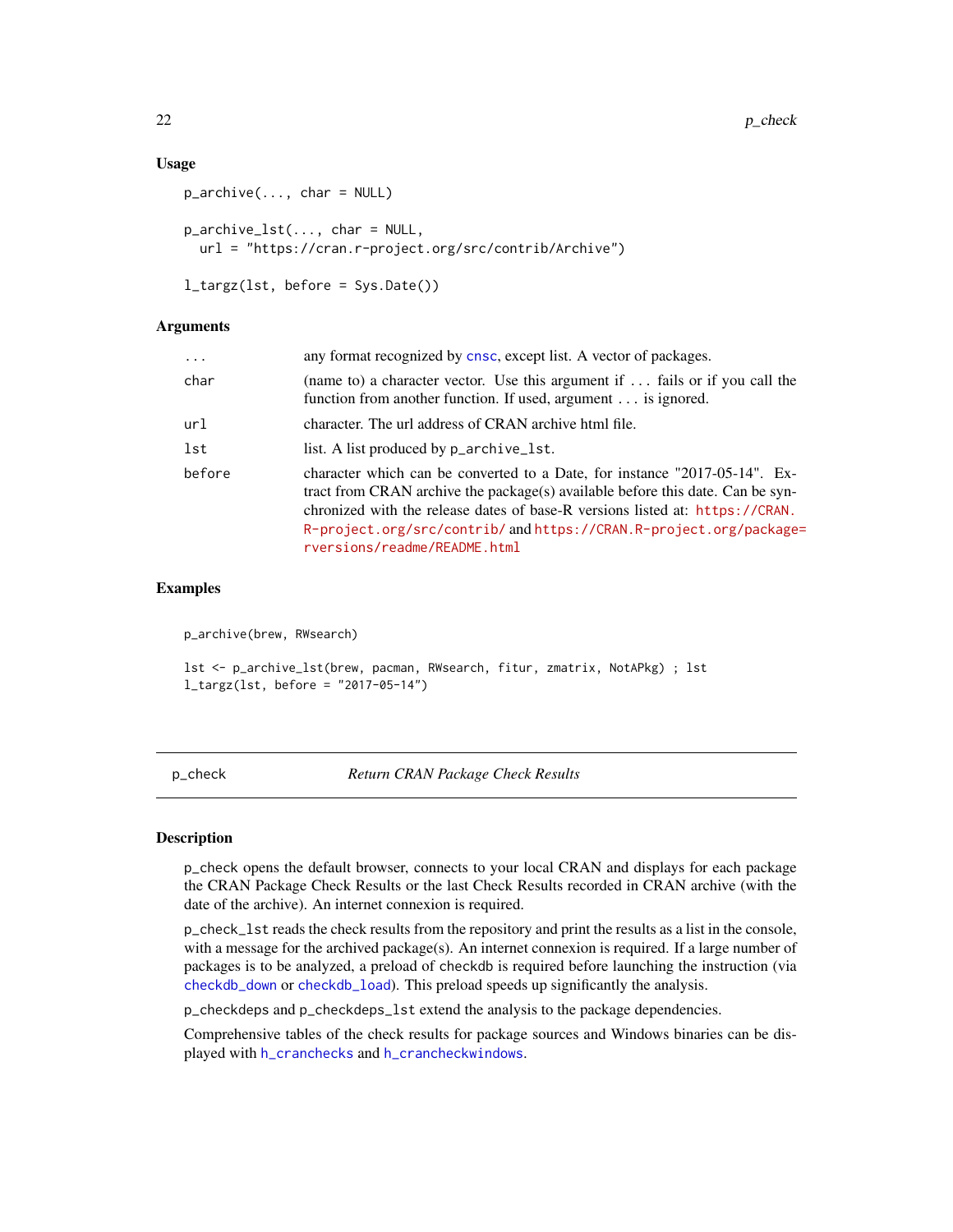#### <span id="page-22-0"></span> $p_{\text{check}}$  23

## Usage

```
p_{\text{check}}(\ldots, \text{char} = \text{NULL}, \text{repos} = \text{getOption}("repos")[1])p_{\text{check\_lst}(\ldots, \text{char} = \text{NULL}, \text{npkgs} = 10, \text{repos} = \text{getOption("repos")[1]})p_checkdeps(..., char = NULL, which = "DIL", recursive = TRUE,
  reverse = FALSE, crandb = get("crandb", envir = .GlobalEnv),
  repos = getOption("repos")[1])
p_checkdeps_lst(..., char = NULL, which = "DIL", recursive = TRUE,
  reverse = FALSE, npkgs = 10, crandb = get("crandb", envir =.GlobalEnv), repos = getOption("repos")[1])
```
#### Arguments

| $\cdots$  | any format recognized by cnsc, except list. A vector of packages.                                                                                                                                                                                                                                                    |
|-----------|----------------------------------------------------------------------------------------------------------------------------------------------------------------------------------------------------------------------------------------------------------------------------------------------------------------------|
| char      | (name to) a character vector. Use this argument if $\ldots$ fails or if you call the<br>function from another function. If used, argument is ignored.                                                                                                                                                                |
| repos     | character. The address of your local CRAN.                                                                                                                                                                                                                                                                           |
| npkgs     | integer. The number of packages from which a preload of checkdb is required<br>(via checkdb_down or checkdb_load).                                                                                                                                                                                                   |
| which     | character vector. A sub-vector of c("Depends", "Imports", "LinkingTo", "Suggests", "Enhances").<br>The short forms "D", "I", "L", "S", "N", "DL", "DI", "DIL", "DILS", "DILN",<br>"DILSN", "SN" are accepted. "N" is for "Enhances" as the single letter "E" is<br>used by R as a shortcut to EXPR, a reserved word. |
| recursive | logical. Search for (reverse) dependencies of (reverse) dependencies.                                                                                                                                                                                                                                                |
| reverse   | logical. Search for reverse dependencies.                                                                                                                                                                                                                                                                            |
| crandb    | data.frame crandb. Also accepted is NULL which will search in the local installed.packages().<br>This later form allows (private) packages that are not listed in crandb.                                                                                                                                            |
|           |                                                                                                                                                                                                                                                                                                                      |

#### Examples

```
## In real life, download crandb and checkdb from CRAN or load them
## with functions crandb_down(), crandb_load(), checkdb_down(), checkdb_load().
## checkdb can be ignored if less than npkgs are explored.
## In this example, we use two small files.
crandb_load(system.file("data", "zcrandb.rda", package = "RWsearch"))
checkdb_load(system.file("aabb", "zcheck_results.rds", package = "RWsearch"))
p_check(RWsearch, zmatrix, zonator, NotApkg, repos = "https://cloud.r-project.org")
p_graphF(RWsearch)
p_checkdeps(igraph, zmatrix, zonator, NotApkg, repos = "https://cloud.r-project.org")
p_checkdeps_lst(igraph, zmatrix, zonator, NotApkg, repos = "https://cloud.r-project.org")
```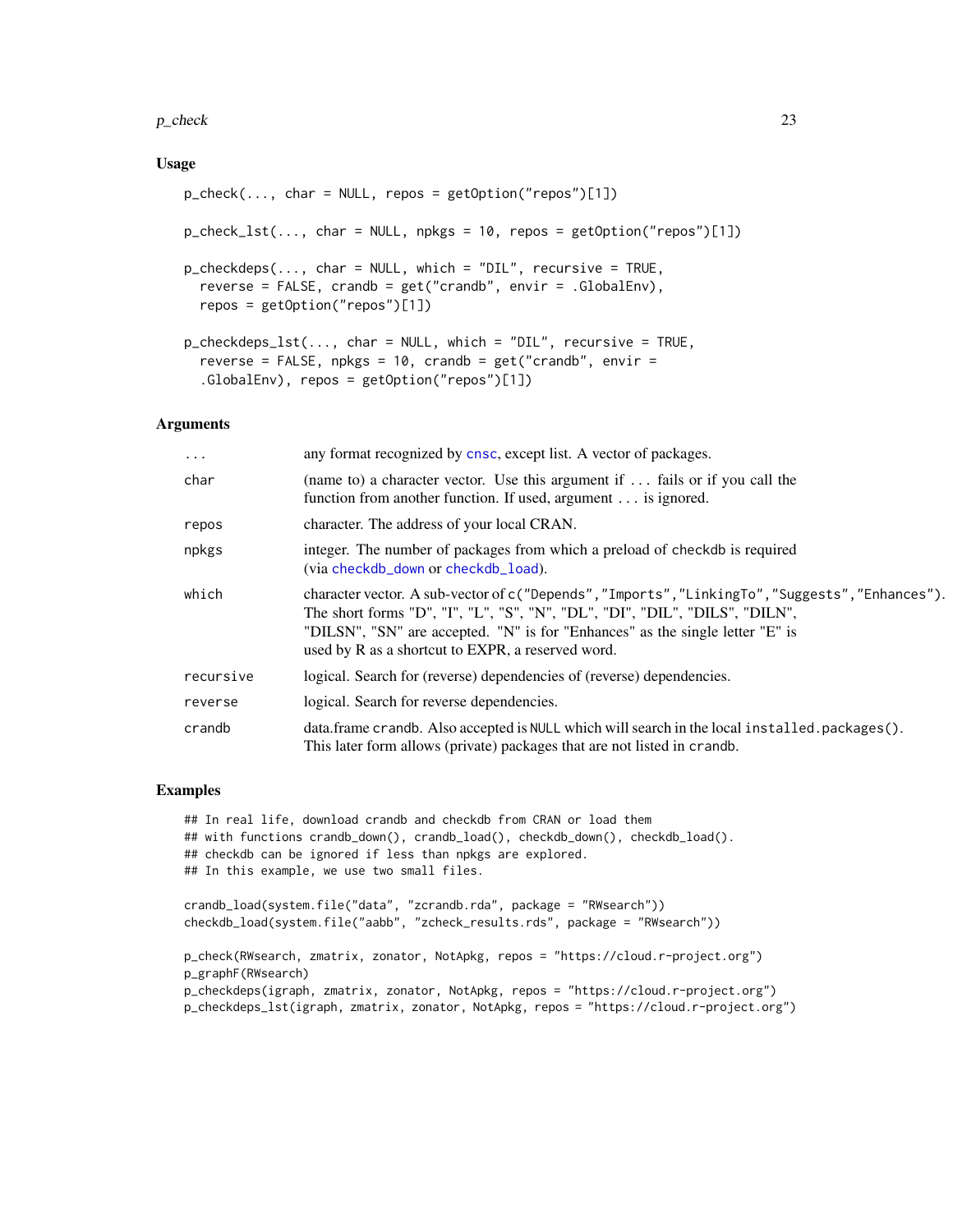#### <span id="page-23-0"></span>**Description**

p\_deps returns the (reverse) dependencies of a (vector of) package(s). It is a wrapper of the tools::package\_dependencies function. A warning is issued for packages that are not in crandb + .libPaths() (for instance in CRAN archive, Bioconductor, Github or your own directories).

p\_depsrev is a shortcut to p\_deps(reverse = TRUE). It returns the reverse dependencies (e.g. the children packages).

p\_deps\_count counts the number of (recursive/reverse) dependencies for each package and returns a data.frame with 4 columns: Parents1, ParentsN, Children1, ChildrenN.

p\_deps\_inpkgs returns the package dependencies that are installed in the computer.

p\_deps\_unpkgs returns the package dependencies that are not installed in the computer.

p\_deps\_inun combines p\_deps and p\_inun\_crandb, then returns the status of all dependencies: installed or not installed in the computer, available or not available in the current crandb (see CRAN archives, Bioconductor, Github, your own packages).

The missing packages available on CRAN can be downloaded with  $p_d$  downloaded and checked (by R CMD check) with xfun::rev\_check or installed with install.packages. The packages removed from CRAN but available in CRAN archive can be downloaded with [p\\_downarch](#page-25-1).

# Usage

```
p\_deps(..., char = NULL, which = "DIL", recursive = FALSE,reverse = FALSE, crandb = get("crandb", envir = .GlobalEnv))
p_{\text{0}} depsrev(..., char = NULL, which = "DIL", recursive = FALSE,
  crandb = get("crandb", envir = .GlobalEnv))
p_{\text{c}} deps_count(..., char = NULL, which = "DIL", crandb = get("crandb",
  envir = .GlobalEnv))
p_deps_inpkgs(..., char = NULL, which = "DIL", recursive = TRUE,
  reverse = FALSE, crandb = get("crandb", envir = .GlobalEnv))
p_deps_unpkgs(..., char = NULL, which = "DIL", recursive = TRUE,
  reverse = FALSE, crandb = get("crandb", envir = .GlobalEnv))
p_{\text{c}} deps_inun(..., char = NULL, which = "DIL", recursive = TRUE,
  reverse = FALSE, crandb = get("crandb", envir = .GlobalEnv))
```
#### Arguments

... any format recognized by [cnsc](#page-6-1), excluding list. A package or a vector of packages listed in crandb or in installed.packages().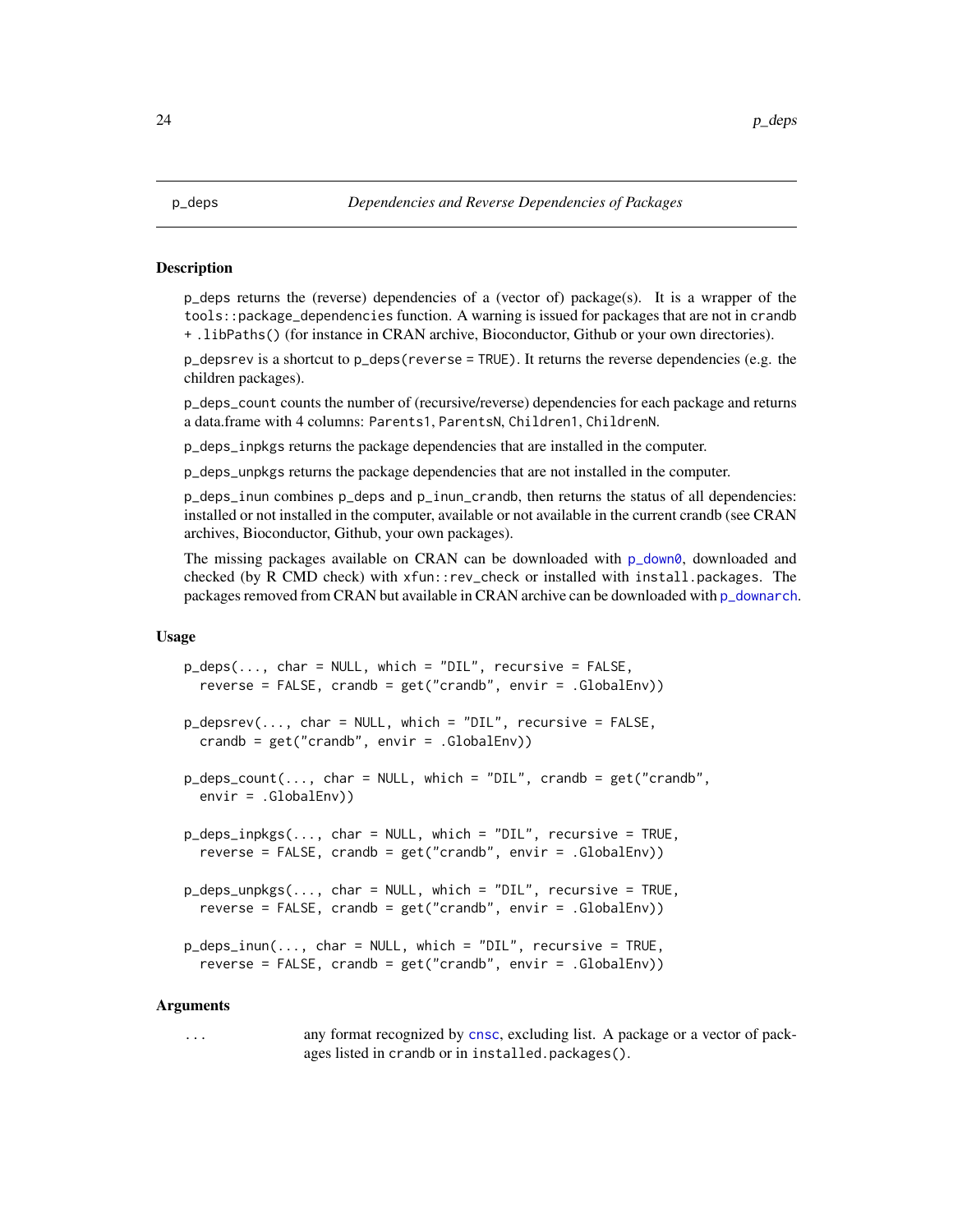#### <span id="page-24-0"></span>p\_display 25

| char      | (name to) a character vector. Use this argument if $\ldots$ fails or if you call the<br>function from another function. If used, argument is ignored.                                                                                                                                                                |
|-----------|----------------------------------------------------------------------------------------------------------------------------------------------------------------------------------------------------------------------------------------------------------------------------------------------------------------------|
| which     | character vector. A sub-vector of c("Depends", "Imports", "LinkingTo", "Suggests", "Enhances").<br>The short forms "D", "I", "L", "S", "N", "DL", "DI", "DIL", "DILS", "DILN",<br>"DILSN", "SN" are accepted. "N" is for "Enhances" as the single letter "E" is<br>used by R as a shortcut to EXPR, a reserved word. |
| recursive | logical. Search for (reverse) dependencies of (reverse) dependencies.                                                                                                                                                                                                                                                |
| reverse   | logical. Search for reverse dependencies.                                                                                                                                                                                                                                                                            |
| crandb    | data.frame crandb. Also accepted is NULL which will search in the local installed.packages().<br>This later form allows (private) packages that are not listed in crandb.                                                                                                                                            |

#### Examples

```
## In real life, download crandb from CRAN or load it from your directory
## with functions crandb_down() or crandb_load().
## In this example, we use a small file.
crandb_load(system.file("data", "zcrandb.rda", package = "RWsearch"))
p_deps_count(actuar, networkD3, FatTailsR, RWsearch, NotApkg)
p_deps(networkD3, visNetwork)
p_deps(networkD3, visNetwork, recursive = TRUE)
p_deps(actuar, fitdistrplus, reverse = TRUE, which = "DILSN")
p_deps_inpkgs(RWsearch, canprot)
p_deps_unpkgs(RWsearch, canprot)
p_deps_inun(RWsearch, canprot, NotApkg)
```
<span id="page-24-1"></span>p\_display *Display Package Information in HTML Pages*

# Description

p\_display, p\_display5 and p\_display7 open the default browser and display the results of p\_table, p\_table5 and p\_table7 in one or several html pages. If ... (or char) is a list, several pages are opened.

# Usage

```
p_display(..., char = NULL, columns = c("Package", "Title", "Description"),
  dir = tempdir(), verbose = FALSE, crandb = get("crandb", envir =.GlobalEnv))
p\_display5(..., char = NULL, dir = tempdir(), verbose = FALSE,
  crandb = get("crandb", envir = .GlobalEnv))
p\_display(...,\text{char} = \text{NULL}, \text{dir} = \text{template}(), verbose = F</math>ALSE,crandb = get("crandb", envir = .GlobalEnv))
```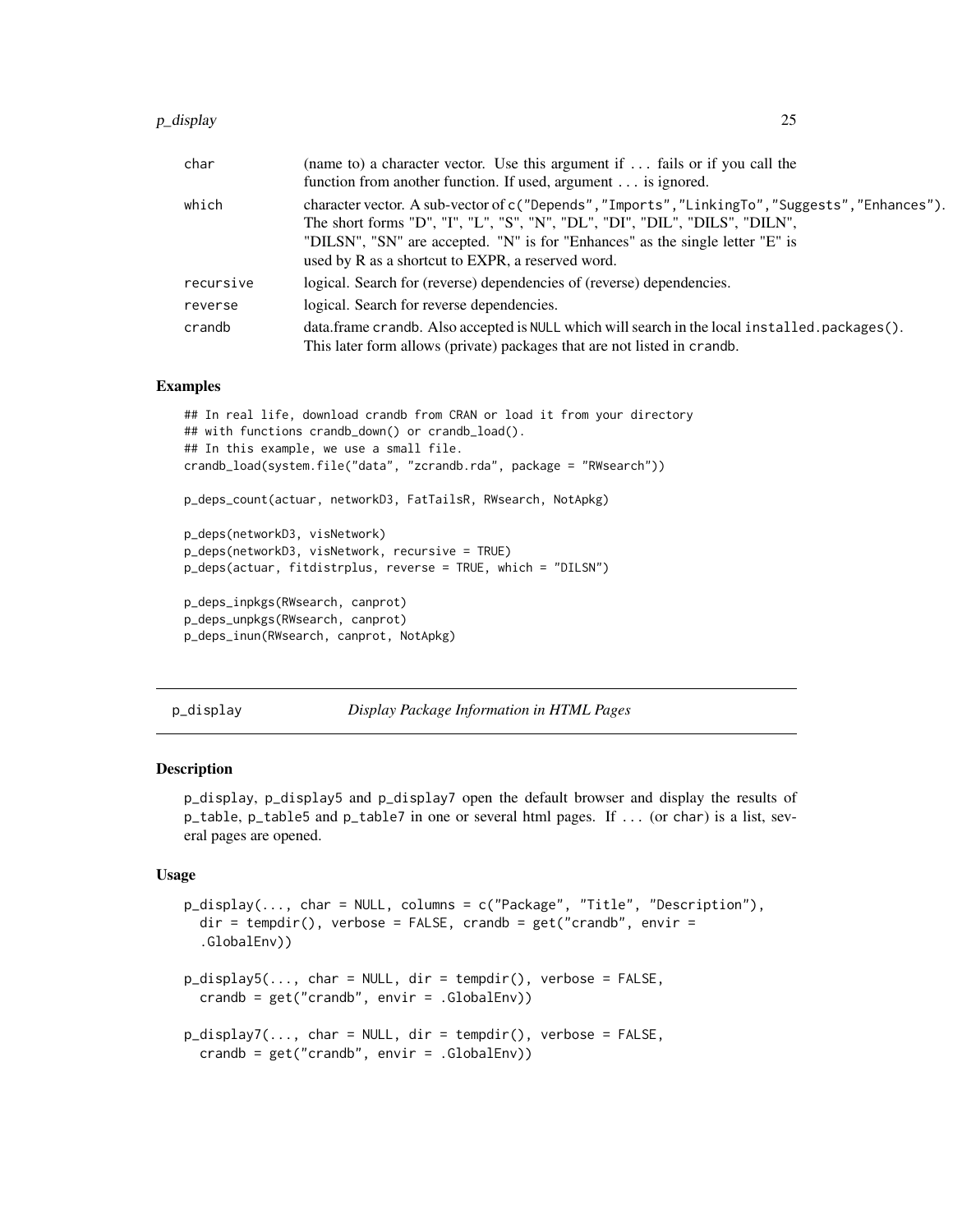#### <span id="page-25-0"></span>Arguments

| .       | any format recognized by cnsc, including list. A vector or a list of packages. Or<br>a vector or a list of data.frame produced by $p$ _table.                                                                                              |
|---------|--------------------------------------------------------------------------------------------------------------------------------------------------------------------------------------------------------------------------------------------|
| char    | (name to) a character vector. Use this argument if $\dots$ fails or if you call the<br>function from another function. If used, argument is ignored.                                                                                       |
| columns | character vector. A sub-vector of colnames (crandb). The short form "P", "T",<br>"D", "PT", "PD", "TD", "PTD", "A", "M", "AM" describing the Package name,<br>Title, Description, Author, Maintainer or a combination of them is accepted. |
| dir     | character. The directory in which the html file(s) is (are) saved. tempdir() or<br>getwd() are common paths.                                                                                                                               |
| verbose | logical. List the generated html $file(s)$ .                                                                                                                                                                                               |
| crandb  | data.frame crandb. The data.frame of CRAN packages.                                                                                                                                                                                        |
|         |                                                                                                                                                                                                                                            |

#### Examples

```
## In real life, download crandb from CRAN or load it from your directory
## with functions crandb_down() or crandb_load().
## In this example, we use a small file.
crandb_load(system.file("data", "zcrandb.rda", package = "RWsearch"))
## Vector => 1 page
p_display(RWsearch, pacman, pdfsearch, sos, brew, dir = tempdir())
## List with 3 items => 3 pages
## No package has the 'distillation' keyword. An empty table is returned.
(lst <- s_crandb_list("thermodynamic", "chemical reaction", "distillation"))
p_display5(lst, dir = tempdir())
```
<span id="page-25-2"></span>p\_down *Download the Package Documentation in One Directory or in Several Subdirectories*

#### <span id="page-25-1"></span>**Description**

If pkgs is a vector of packages obtained from [s\\_crandb](#page-37-1), p\_down downloads from CRAN and saves in the dir directory (by default the current directory) the index page, the manual, the vignettes, the README, NEWS, ChangeLog, CRAN checks files, the source code in *pkg\_ver.tar.gz* format, the binary code in *pkg\_ver.tgz* (Mac OSX) or *pkg\_ver.zip* (Windows) format and a minimal R-script of each package. The files that do not exist are ignored, with no warning.

If pkgs is a list of packages obtained from [s\\_crandb\\_list](#page-37-2), p\_down saves the downloaded files in subdirectories named after the names of the list, e.g. the keywords used at the search step. The names are eventually modified with gsub(".", "\_", make.names(pkg),  $fixed = TRUE$ ) to cope with Unix and Windows directory names.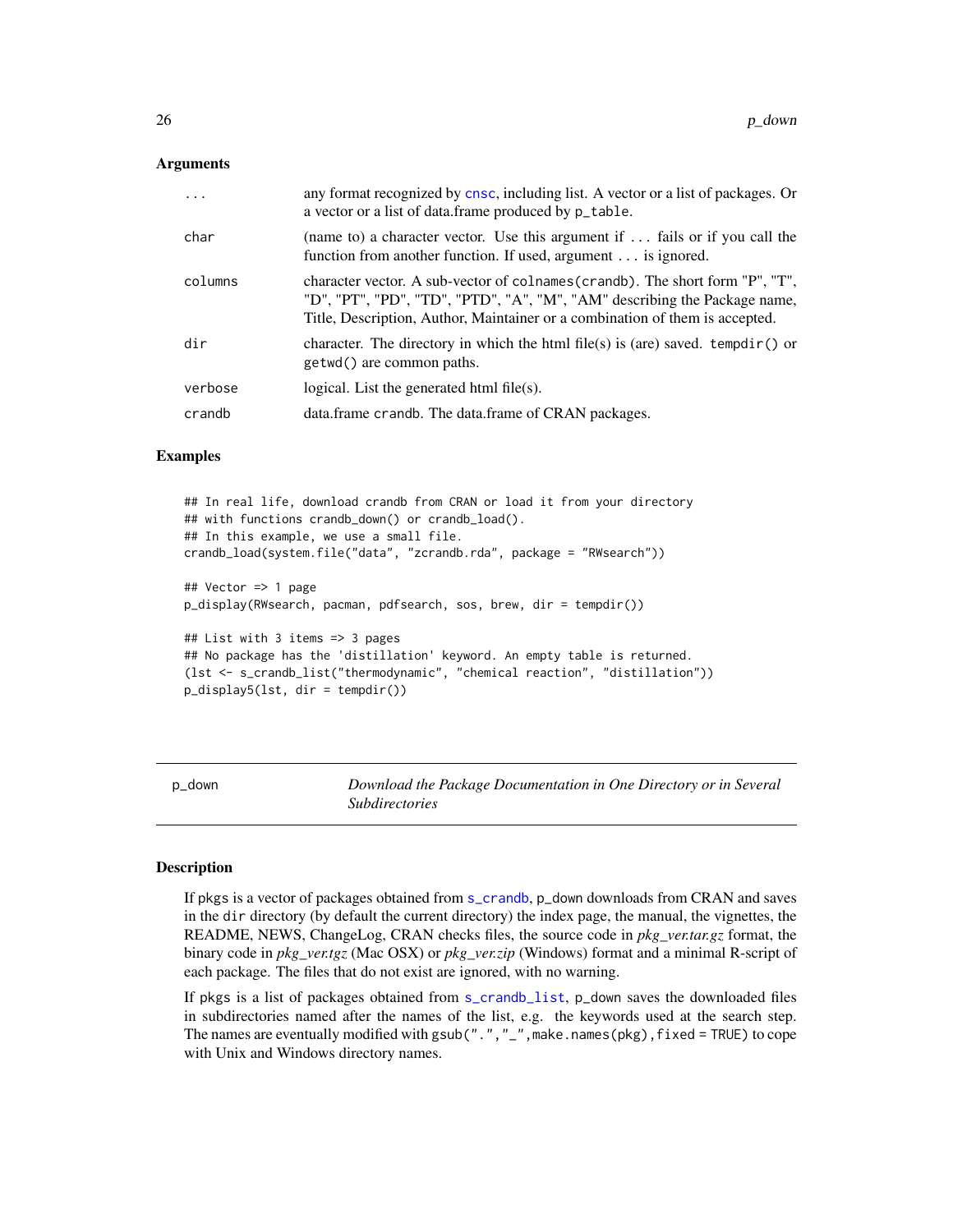#### <span id="page-26-0"></span> $p_d$  down 27

p\_down0 calls p\_down with different values for each argument. With the default configuration, this function downloads nothing. It is mostly used to download one specific item which has not been previously downloaded.

p\_downarch downloads from CRAN archive the tar.gz file of one or several packages, either the last version(s) with Sys.Date() or the version(s) before a given date. It combines 3 functions: [p\\_archive\\_lst](#page-20-1) lists the packages stored in CRAN archive and their version numbers, [l\\_targz](#page-20-1) extracts the appropriate version numbers available before a given date, targz\_down downloads the tar.gz files in the selected directory (default is the current directory).

targz\_down downloads the tar.gz files from CRAN archive to the selected directory (default is the current directory).

#### Usage

```
p_ddown(..., char = NULL, index = TRUE, manual = TRUE, vignettes = TRUE,
  README = TRUE, NEWS = FALSE, ChangeLog = FALSE, checks = FALSE,
  targz = FALSE, binary = FALSE, type = "binary", script = FALSE,
  dir = ".", crandb = get("crandb", envir = .GlobalEnv),
  repos = getOption("repos")[1])
p_ddown\emptyset(..., char = NULL, index = FALSE, manual = FALSE,
  vignettes = FALSE, README = FALSE, NEWS = FALSE, ChangeLog = FALSE,
  checks = FALSE, targz = FALSE, binary = FALSE, type = "binary",
  script = FALSE, dir = ".", crandb = get("crandb", envir = .GlobalEnv),
  repos = getOption("repos")[1])
p_ddownarch(..., char = NULL, before = Sys.DataFrame(), dir = ".",url = "https://cran.r-project.org/src/contrib/Archive")
targz_down(ptargz, dir = ".",
  url = "https://cran.r-project.org/src/contrib/Archive")
```
#### Arguments

| $\cdots$      | any format recognized by cnsc, including list. A vector or packages or a named<br>list of packages (with names being the keywords).                                    |
|---------------|------------------------------------------------------------------------------------------------------------------------------------------------------------------------|
| char          | (name to) a character vector or a list. Use this argument if $\dots$ fails or if you call<br>the function from another function. If used, argument $\dots$ is ignored. |
| index         | logical. Download the html index page of each package.                                                                                                                 |
| manual        | logical. Download the pdf manual.                                                                                                                                      |
| vignettes     | logical. Download the html and pdf vignettes, if they exist.                                                                                                           |
| <b>README</b> | logical. Download the README file, if it exists.                                                                                                                       |
| <b>NEWS</b>   | logical. Download the NEWS file, if it exists.                                                                                                                         |
| ChangeLog     | logical. Download the ChangeLog file, if it exists.                                                                                                                    |
| checks        | logical. Download the CRAN checks file.                                                                                                                                |
| targz         | logical. Download the *.tar.gz source file.                                                                                                                            |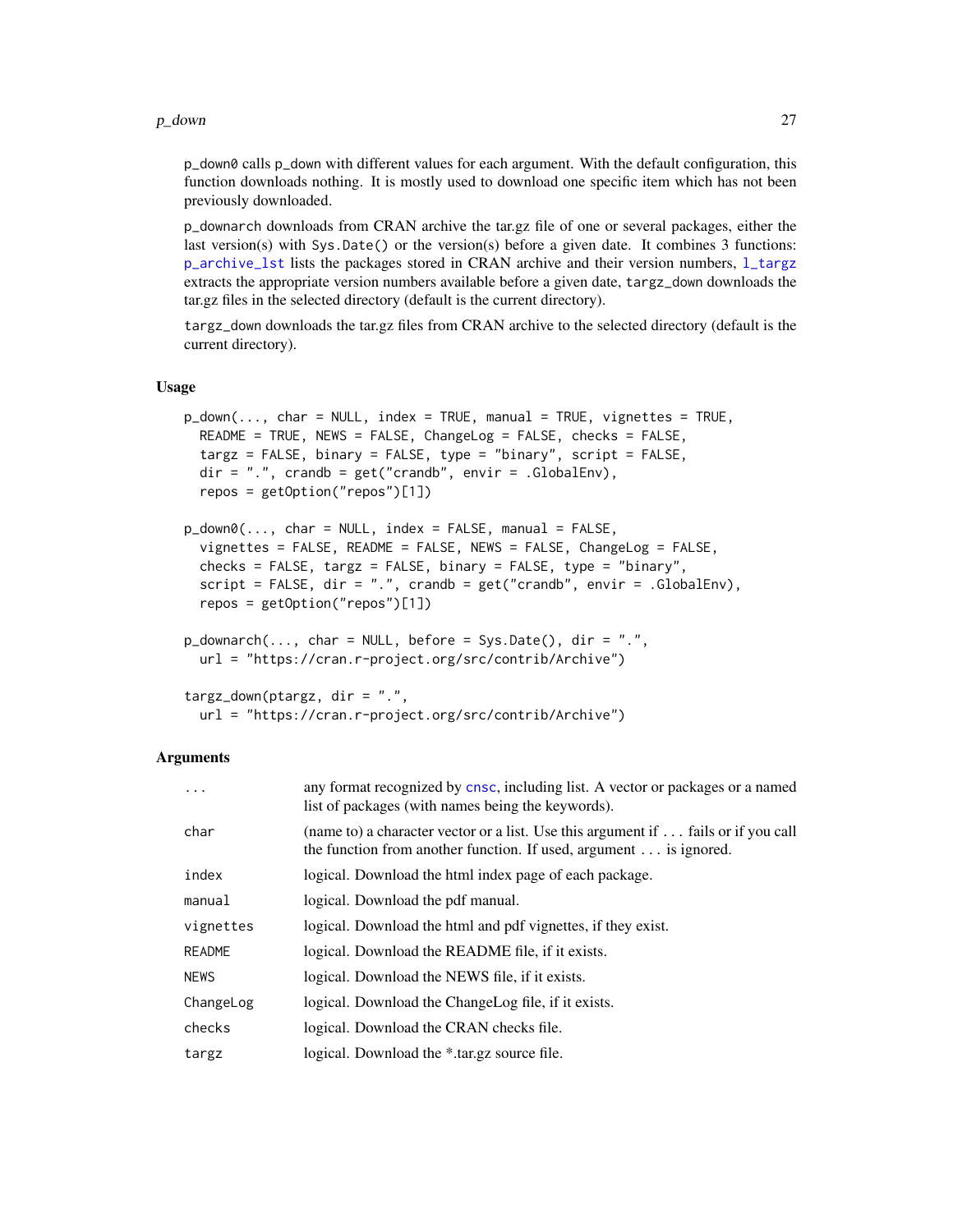<span id="page-27-0"></span>

| binary | logical. Download the *.tgz (Mac OSX) or *.zip (Windows) binary file, depend-<br>ing the type value.                                                                                                                                                                                                                                               |
|--------|----------------------------------------------------------------------------------------------------------------------------------------------------------------------------------------------------------------------------------------------------------------------------------------------------------------------------------------------------|
| type   | character. Either "mac.binary", "mac.binary.el-capitan", or "win.binary".<br>The default, "binary", automatically detects the local OS and the variants be-<br>tween R-3.6.3, R-4.0.0 or (for Windows) gcc8. See the type section of utils::install.packages.                                                                                      |
| script | logical. Create a mini-script and save it in a *.R file.                                                                                                                                                                                                                                                                                           |
| dir    | character. The directory in which the files are saved. Default value "." is the<br>current directory.                                                                                                                                                                                                                                              |
| crandb | data.frame crandb. The data.frame of CRAN packages.                                                                                                                                                                                                                                                                                                |
| repos  | character. The address of your local CRAN.                                                                                                                                                                                                                                                                                                         |
| before | character which can be converted to a Date, for instance "2017-05-14". Ex-<br>tract from CRAN archive the package(s) available before this date. Can be syn-<br>chronized with the release dates of base-R versions listed at: https://CRAN.<br>R-project.org/src/contrib/ and https://CRAN.R-project.org/package=<br>rversions/readme/README.html |
| url    | character. The url address of CRAN archive html file.                                                                                                                                                                                                                                                                                              |
| ptargz | character. A vector of package(s) with their version number and tar.gz extension<br>stored in CRAN archive. These packages can be identified with l_targz.                                                                                                                                                                                         |

#### Examples

```
## In real life, download crandb from CRAN or load it from your directory
## with functions crandb_down() or crandb_load().
## In this example, we use a small file.
crandb_load(system.file("data", "zcrandb.rda", package = "RWsearch"))
## Download the documentation in the "dirpkgs" directory. Flat representation.
dir <- file.path(tempdir(), "dirpkgs")
p_down(RWsearch, pdfsearch, sos, dir = dir, repos = "https://cloud.r-project.org")
list.files(dir, recursive = TRUE, full.names = TRUE)
## Download the documentation in subdirectories named after the keywords.
dir <- file.path(tempdir(), "dirpkgslist")
(lst <- s_crandb_list(thermodynamic, "chemical reaction"))
system.time(
  p_down(lst, dir = dir, repos = "https://cloud.r-project.org")
)
list.files(dir, recursive = TRUE, full.names = TRUE)
## Download tar.gz files stored in CRAN archive.
dir <- file.path(tempdir(), "targzip")
p_downarch(fitur, zmatrix, NotAPkg, before = "2017-05-14", dir = dir)
targz_down("SVN_1.0.tar.gz", dir = dir)
list.files(dir, recursive = TRUE, full.names = TRUE)
```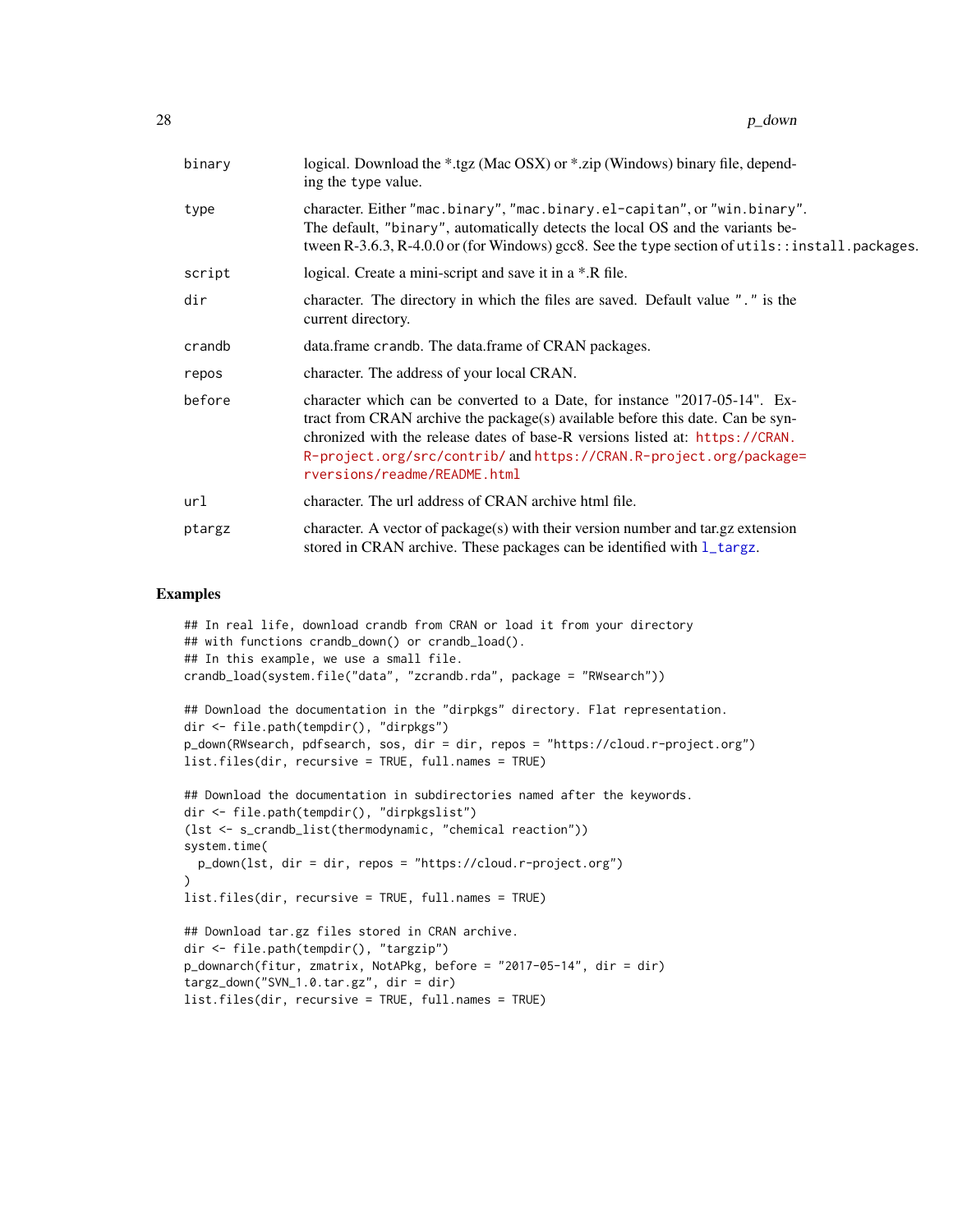<span id="page-28-0"></span>

## <span id="page-28-1"></span>Description

p\_graphF calculates the (recursive/reverse) dependencies of a (vector of) package(s) and displays in the default browser a standard graph (F/Force in the networkD3 terminology) of the package dependencies. It combines the p\_network and n\_graphF functions.

p\_graphF calculates the (recursive/reverse) dependencies of a (vector of) package(s) and displays in the default browser a Sankey graph (in the networkD3 terminology) of the package dependencies. It combines the p\_network and n\_graphS functions.

p\_network returns the (recursive/reverse) dependencies of a (vector of) package(s) as a network of nodes and links.

n\_graphF taks as input a network of package nodes and links and displays them in the default browser as a standard graph (F/Force in the networkD3 terminology) representing the package dependencies.

n\_graphF taks as input a network of package nodes and links and displays them in the default browser as a Sankey graph (in the networkD3 terminology) representing the package dependencies.

Remember that the option  $exclpkgs = ...$  whose default value TRUE is equivalent to  $exclpkgs = ...$ c("graphics","grDevices","methods","stats","tools","utils"), can substantially modify the aspect of the graph, especially for reverse = FALSE.

# Usage

```
p_{\text{graphF}}(\ldots, \text{char} = \text{NULL}, \text{which} = \text{"DIL", recursive} = \text{TRUE},reverse = FALSE, exclpkgs = TRUE, group = 2, fontFamily = "serif",
  fontSize = 11, linkDistance = 50, charge = -100,
  crandb = get("crandb", envir = .GlobalEnv))
p_graphS(..., char = NULL, which = "DIL", recursive = TRUE,
  reverse = FALSE, exclpkgs = TRUE, group = 2, fontFamily = "serif",
  fontSize = 14, nodeWidth = 30, nodePadding = 10,
  crandb = get("crandb", envir = .GlobalEnv))
p_network(..., char = NULL, which = "DIL", recursive = TRUE,
  reverse = FALSE, exclpkgs = TRUE, crandb = get("crandb", envir =.GlobalEnv))
n_graphF(netw, group = 2, fontFamily = "serif", fontSize = 11,
  linkDistance = 50, charge = -100)
n_graphS(netw, group = 2, fontFamily = "serif", fontSize = 14,
  nodeWidth = 30, nodePadding = 10
```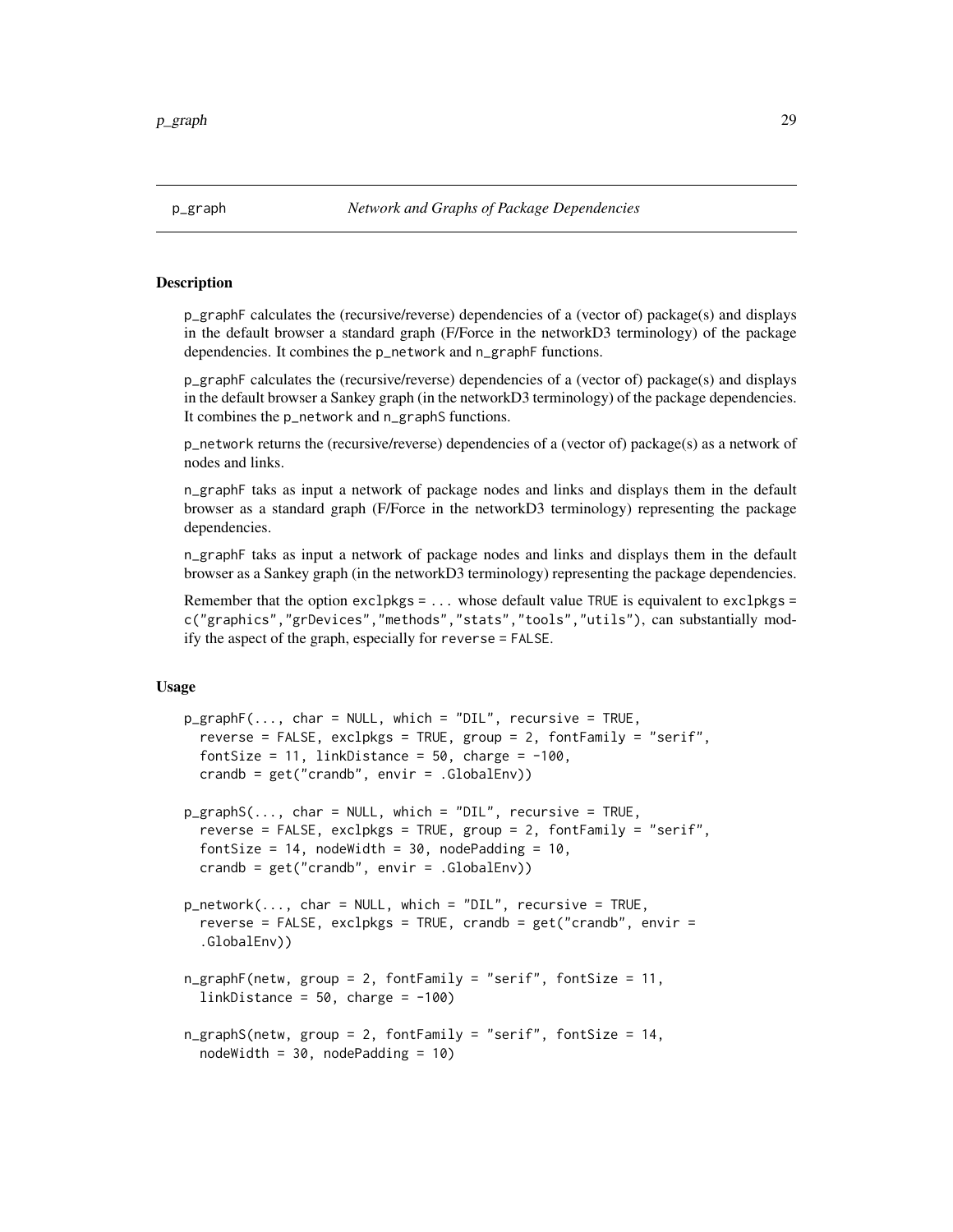# <span id="page-29-0"></span>Arguments

| .            | any format recognized by cnsc. Lists are accepted for p_graphF and p_graphS<br>(and will result in multiple html pages) but not in p_network. A vector or a list<br>of package(s) listed in crandb or in installed.packages().                                                                                       |
|--------------|----------------------------------------------------------------------------------------------------------------------------------------------------------------------------------------------------------------------------------------------------------------------------------------------------------------------|
| char         | (name to) a character vector. Use this argument if $\dots$ fails or if you call the<br>function from another function. If used, argument is ignored.                                                                                                                                                                 |
| which        | character vector. A sub-vector of c("Depends", "Imports", "LinkingTo", "Suggests", "Enhances").<br>The short forms "D", "I", "L", "S", "N", "DL", "DI", "DIL", "DILS", "DILN",<br>"DILSN", "SN" are accepted. "N" is for "Enhances" as the single letter "E" is<br>used by R as a shortcut to EXPR, a reserved word. |
| recursive    | logical. Search for (reverse) dependencies of (reverse) dependencies.                                                                                                                                                                                                                                                |
| reverse      | logical. Search for reverse dependencies.                                                                                                                                                                                                                                                                            |
| exclpkgs     | logical or character vector. TRUE excludes from the network of nodes and links<br>the dependencies c("graphics","grDevices","methods","stats","tools","utils").<br>FALSE includes them. You can provide your own vector of packages to exclude<br>them from the network of nodes and links.                          |
| group        | integer, currently 1, 2 or 3. The suffix of the "NGroup" column in <i>netw</i> . Define<br>a scheme for colouring the nodes.                                                                                                                                                                                         |
| fontFamily   | character. Either "serif" or "sans-serif".                                                                                                                                                                                                                                                                           |
| fontSize     | integer. The size of the font.                                                                                                                                                                                                                                                                                       |
| linkDistance | integer. The minimal distance of a link between two nodes.                                                                                                                                                                                                                                                           |
| charge       | integer. A repulsive value between two nodes.                                                                                                                                                                                                                                                                        |
| crandb       | data.frame crandb. Also accepted is NULL which will search in the local installed.packages().<br>This later form allows (private) packages that are not listed in crandb.                                                                                                                                            |
| nodeWidth    | integer. The width of the rectangular nodes in the Sankey graph.                                                                                                                                                                                                                                                     |
| nodePadding  | integer. The vertical space between two nodes in the same column of a Sankey<br>graph.                                                                                                                                                                                                                               |
| netw         | a list of class "pkgsnetwork" produced by p_network that describes the depen-<br>dencies of one or several packages with nodes and links (a network).                                                                                                                                                                |

# Examples

```
## In real life, download crandb from CRAN or load it from your directory
## with functions crandb_down() or crandb_load().
## In this example, we use a small file.
crandb_load(system.file("data", "zcrandb.rda", package = "RWsearch"))
lst <- as.list(cnsc(RWsearch, visNetwork)) ; lst
p_graphF(lst)
p_graphF(RWsearch, visNetwork)
p_graphS(RWsearch, visNetwork)
p_graphF(actuar, fitdistrplus, reverse = TRUE)
netw <- p_network(actuar, fitdistrplus, reverse = TRUE) ; netw
```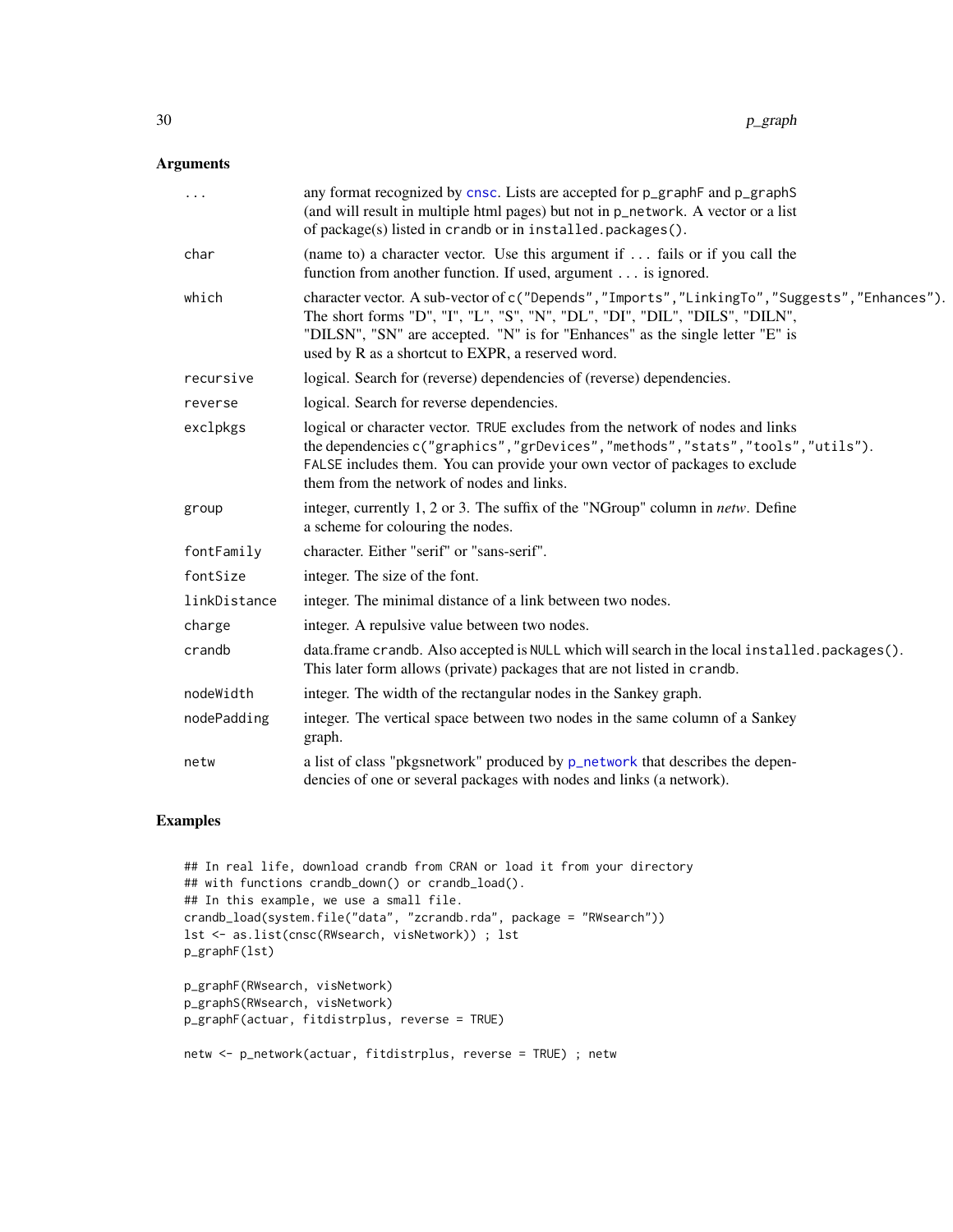#### <span id="page-30-0"></span> $p_\text{thm}$  31

n\_graphF(netw) n\_graphS(netw)

# p\_html *HTML Help Page, PDF Manual and Vignettes*

#### Description

p\_page opens the default browser, connects to your local CRAN and displays the home page of the package(s). An internet connexion is required.

p\_html and p\_html2 open the default browser and display the html help page of the package, if it is installed. On Windows, p\_html returns a local server address *http://127.0.0.1:\*.html* and subfunctions listed in the page can be explored whereas p\_html2 returns a file address *file:///C:/\*.html* with no links to the subfunctions.

p\_htmlweb opens the default browser and displays the html help page of the package housed by the University of Pennsylvania. An internet connexion is required.

p\_pdf displays in a pdf reader the pdf manual of the package, or generates it on the fly in the current directory if the package is installed. Miktex or Texlive is required. This is a very fast function if the files already exist (and overwrite= FALSE) and a (relatively) slow function if the files needs to be generated, usually much slower than:

p\_pdfweb downloads from you local CRAN the pdf manual of the package, saves it in the current directory and opens it in the pdf application of your browser. An internet connexion is required.

p\_vig is a wrapper of utils::browseVignettes. It opens the default browser and displays a list of the vignettes related to a package, if they exist.

p\_vig\_all wraps utils::browseVignettes(NULL). It opens the default browser and displays all vignettes available in the computer. This can be a very large html file.

Use [p\\_archive](#page-20-2) or p\_archive to display in the browser or in the console the package archives. An internet connexion is required.

#### Usage

 $p_{\text{p}}$ age(..., char = NULL, repos = getOption("repos")[1])  $p_{}$ html $($ ..., char = NULL) p\_html2(..., char = NULL) p\_htmlweb(..., char = NULL)  $p_pdf(..., char = NULL, overwrite = FALSE, dir = ".")$  $p\_pdfweb(..., char = NULL, repos = getOption("repos")[1])$  $p_{\text{avg}}(\ldots, \text{char} = \text{NULL})$ p\_vig\_all()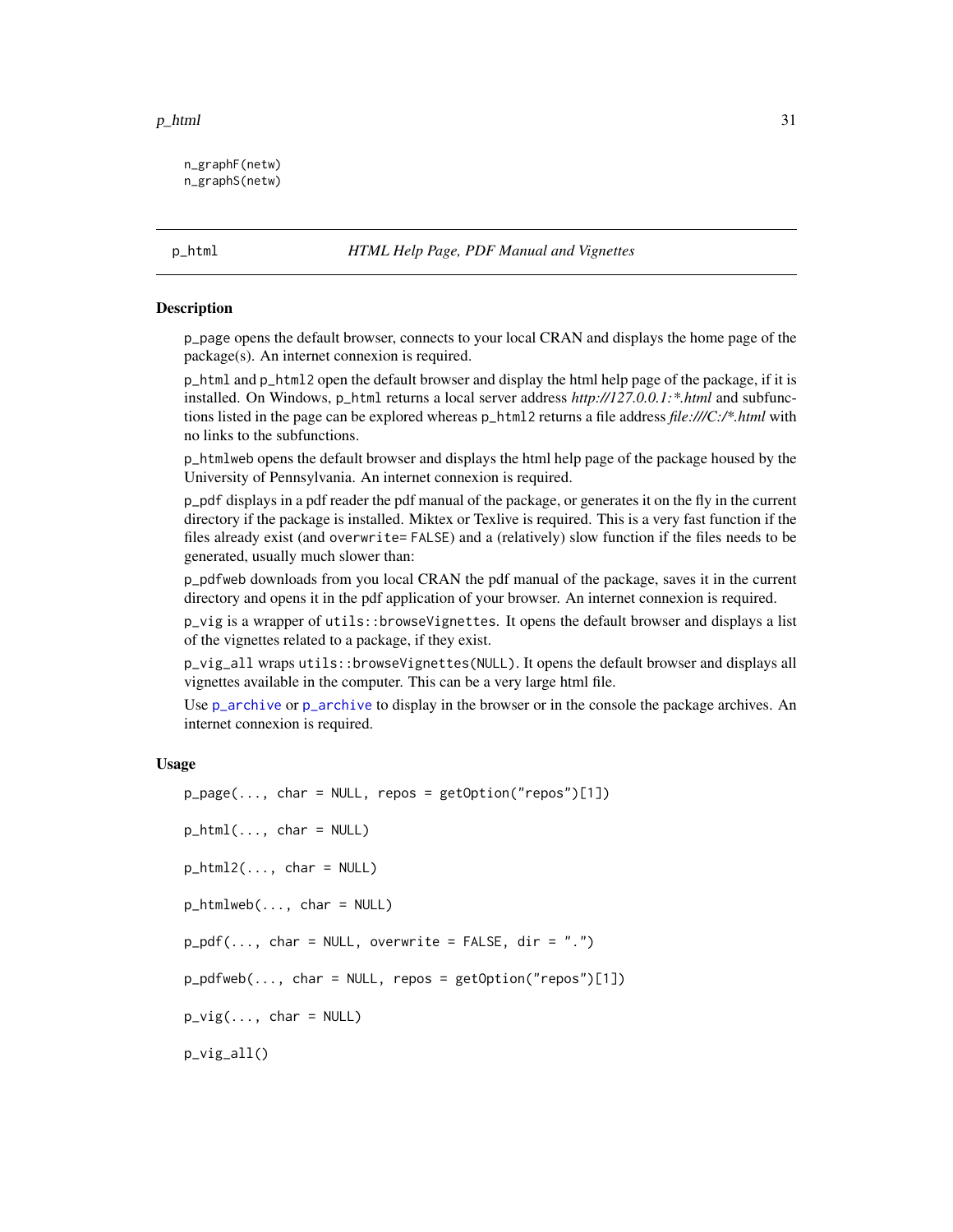#### <span id="page-31-0"></span>**Arguments**

| $\cdots$  | any format recognized by cnsc, except list. A vector of packages.                                                                                     |
|-----------|-------------------------------------------------------------------------------------------------------------------------------------------------------|
| char      | (name to) a character vector. Use this argument if $\ldots$ fails or if you call the<br>function from another function. If used, argument is ignored. |
| repos     | character. The address of your local CRAN.                                                                                                            |
| overwrite | logical. Overwrite already existing file (and use LaTeX intensively).                                                                                 |
| dir       | character. The directory in which the files are read or written. Default value "."<br>is the current directory.                                       |

#### Examples

```
p_page(RWsearch, sos, repos = "https://cloud.r-project.org")
p_html(RWsearch, sos)
p_htmlweb(RWsearch)
p_vig(RWsearch)
p_pdfweb(sos, repos = "https://cloud.r-project.org")
p_pdf(sos, dir = file.path(tempdir(), "ppdf"))
```
p\_inun *List of Installed, Uninstalled and Non-Existing Packages*

# Description

p\_incrandb returns TRUE if all packages are listed in crandb and a vector of FALSE with the names of the packages not listed in crandb.

p\_inun returns a list of packages installed or not installed in the computer.

p\_inun\_crandb checks if the packages exist or do not exist in crandb (see CRAN archives, Bioconductor, Github, your own packages).

The missing packages available on CRAN can be downloaded with  $p_d$  down0, downloaded and checked (by R CMD check) with xfun::rev\_check or installed with install.packages. The packages removed from CRAN but available in CRAN archive can be downloaded with [p\\_downarch](#page-25-1).

#### Usage

```
p_incrandb(..., char = NULL, crandb = get("crandb", envir = .GlobalEnv))p_{i}inun(..., char = NULL)p_inun_crandb(..., char = NULL, crandb = get("crandb", envir = .GlobalEnv))
```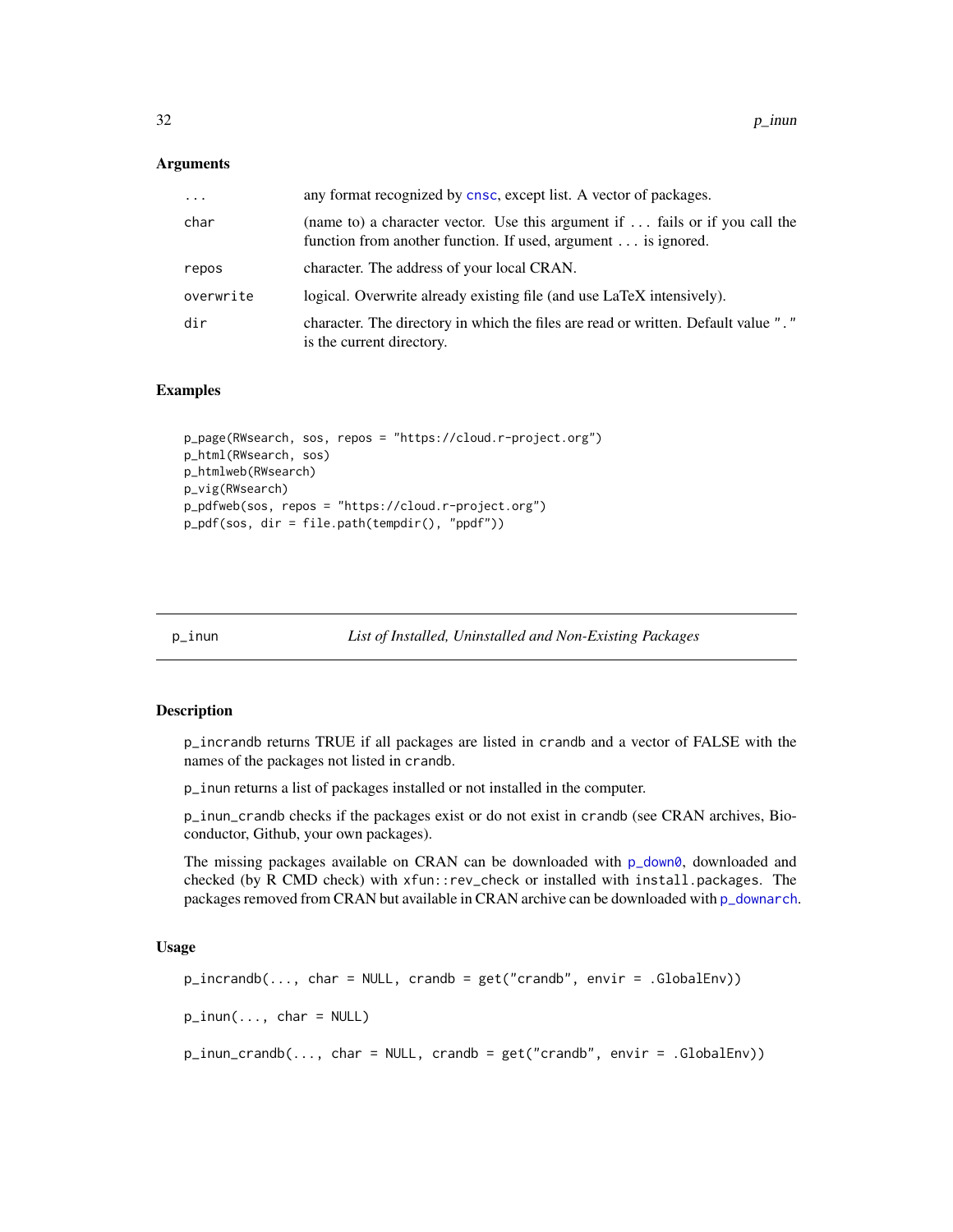# <span id="page-32-0"></span> $p_{\text{table}}$  able 2pdf  $\qquad$  33

#### **Arguments**

| $\cdot$ $\cdot$ $\cdot$ | any format recognized by cnsc, including list. A vector or a list of packages.                                                                                  |
|-------------------------|-----------------------------------------------------------------------------------------------------------------------------------------------------------------|
| char                    | (name to) a character vector or a list. Use this argument if  fails or if you call<br>the function from another function. If used, argument $\dots$ is ignored. |
| crandb                  | data.frame crandb.                                                                                                                                              |

#### Examples

```
## In real life, download crandb from CRAN or load it from your directory
## with functions crandb_down() or crandb_load().
## In this example, we use a small file.
crandb_load(system.file("data", "zcrandb.rda", package = "RWsearch"))
## Check if packages are installed or not, and exist or not in crandb
```

```
p_incrandb(RWsearch, NotAPkg1, pacman, NotAPkg2, sos)
p_inun(RWsearch, NotAPkg1, pacman, NotAPkg2, sos)
p_inun_crandb(RWsearch, NotAPkg1, pacman, NotAPkg2, sos)
```
p\_table2pdf *Package Information in Console and PDF Files*

#### <span id="page-32-1"></span>Description

p\_table returns a subset of crandb for the given packages and the selected columns, by default the Package name, the Title and the Description.

p\_table2 has a preset value to 2 columns: "Package", "Title" and prints the results in the console with a left alignment.

p\_table5 has a preset value to 5 columns: "Package", "Title", "Description", "Author", "Maintainer".

p\_table7 has a preset value to 7 columns: "Package", "Version", "Published", "Title", "Description", "Author", "Maintainer".

table\_pdf prints the results of p\_table, p\_table5 or p\_table7 in pdf file(s). Miktex or Texlive is required.

p\_table2pdf, p\_table3pdf, p\_table5pdf, p\_table7pdf combine the above functions.

#### Usage

```
p_table(..., char = NULL, columns = c("Package", "Title", "Description"),
  crandb = get('crandb'', envir = .GlobalEnv)
```
 $p\_table2(..., char = NULL, crandb = get("crandb", envir = .GlobalEnv))$ 

p\_table5(..., char = NULL, crandb = get("crandb", envir = .GlobalEnv))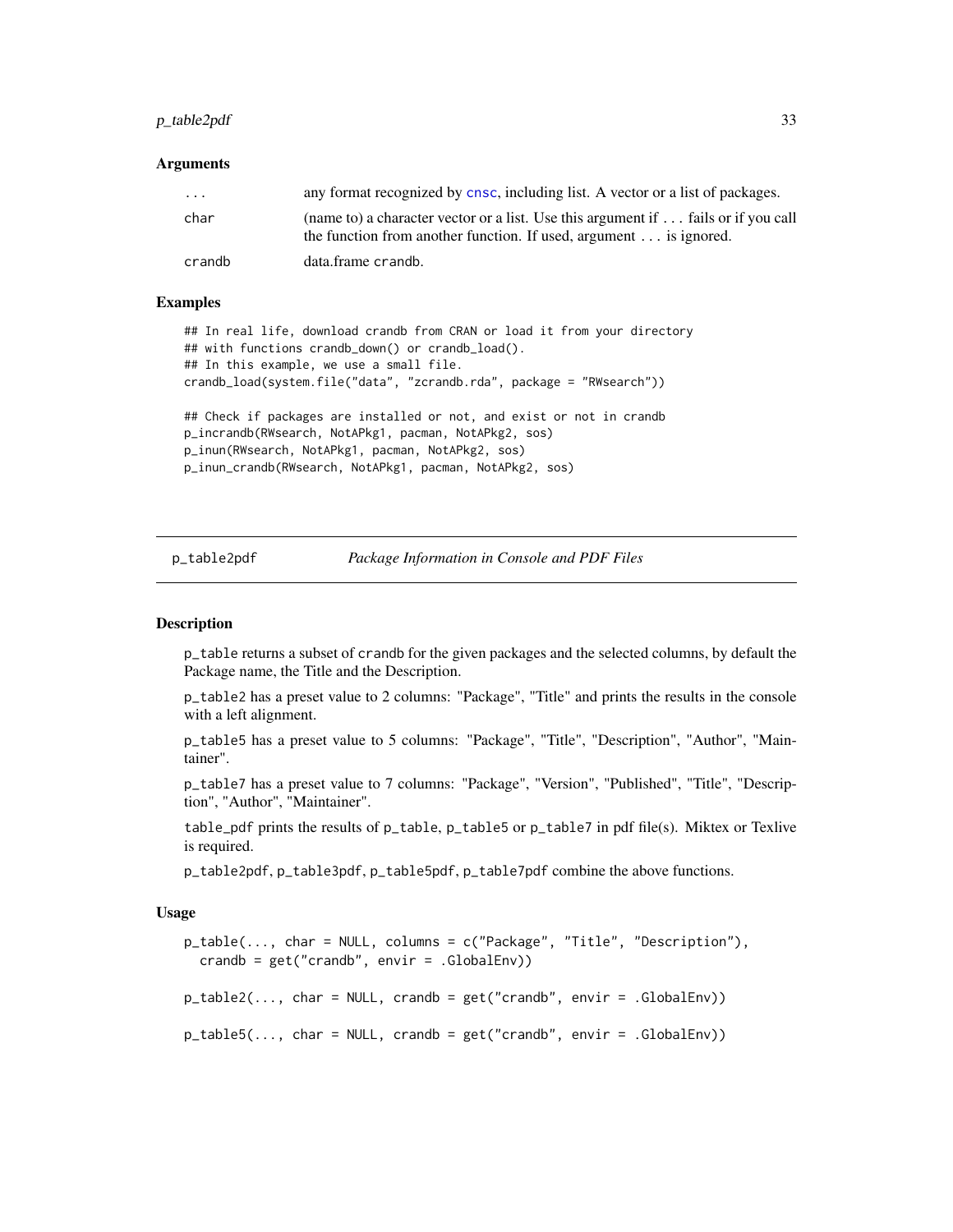```
p_{\text{table7}}(...,\text{char} = \text{NULL},\text{crandb} = \text{get("crandb", envir = .GlobalEnv)})table_pdf(x, filename = "SelectedPkgs.tex", dir = ".",
  texops = "a4paper,landscape,10pt", pdf = TRUE, cleantex = TRUE,
  openpdf = TRUE, verbose = TRUE)
p_table2pdf(..., char = NULL, filename = "Selectedpkgs", dir = ".",
  texops = "a4paper,landscape,10pt", pdf = TRUE, cleantex = TRUE,
  openpdf = TRUE, verbose = TRUE, crandb = get("crandb", envir =.GlobalEnv))
p_table3pdf(..., char = NULL, filename = "Selectedpkgs", dir = ".",
  texops = "a4paper,landscape,10pt", pdf = TRUE, cleantex = TRUE,
  openpdf = TRUE, verbose = TRUE, crandb = get("crandb", envir =.GlobalEnv))
p_table5pdf(..., char = NULL, filename = "Selectedpkgs", dir = ".",
  texops = "a4paper,landscape,10pt", pdf = TRUE, cleantex = TRUE,
  openpdf = TRUE, verbose = TRUE, crandb = get("crandb", envir =.GlobalEnv))
p_table7pdf(..., char = NULL, filename = "Selectedpkgs", dir = ".",
  texops = "a4paper,landscape,10pt", pdf = TRUE, cleantex = TRUE,
  openpdf = TRUE, verbose = TRUE, crandb = get("crandb", envir =
```
#### Arguments

.GlobalEnv))

| $\ddots$ .   | any format recognized by cnsc, including list. A vector or a list of packages.                                                                                                                                                             |
|--------------|--------------------------------------------------------------------------------------------------------------------------------------------------------------------------------------------------------------------------------------------|
| char         | (name to) a character vector. Use this argument if $\ldots$ fails or if you call the<br>function from another function. If used, argument is ignored.                                                                                      |
| columns      | character vector. A sub-vector of colnames (crandb). The short form "P", "T",<br>"D", "PT", "PD", "TD", "PTD", "A", "M", "AM" describing the Package name,<br>Title, Description, Author, Maintainer or a combination of them is accepted. |
| crandb       | data.frame crandb. The data.frame of CRAN packages.                                                                                                                                                                                        |
| $\mathsf{x}$ | (list of) data.frame produced by $p$ _table (with 3 columns), $p$ _table 5 (5 columns)<br>or $p_{\text{table}}$ (7 columns). If x is a list, the names of the list will be appended to<br>filename.                                        |
| filename     | character. The file name (with or without extension).                                                                                                                                                                                      |
| dir          | character. The directory in which the files are read or written. Default value "."<br>is the current directory.                                                                                                                            |
| texops       | character vector. Options passed to instruction document class in *.tex file.                                                                                                                                                              |
| pdf          | logical. FALSE generates the *.tex file. TRUE generates both the *.tex and *.pdf<br>files.                                                                                                                                                 |
| cleantex     | logical. Remove the . tex file(s) (only if $pdf = TRUE$ ).                                                                                                                                                                                 |
| openpdf      | logical. Open the generated *.pdf file(s) in a pdf viewer (only if $pdf = TRUE$ ).                                                                                                                                                         |
| verbose      | logical. Print the path $(s)$ to the generated file $(s)$ .                                                                                                                                                                                |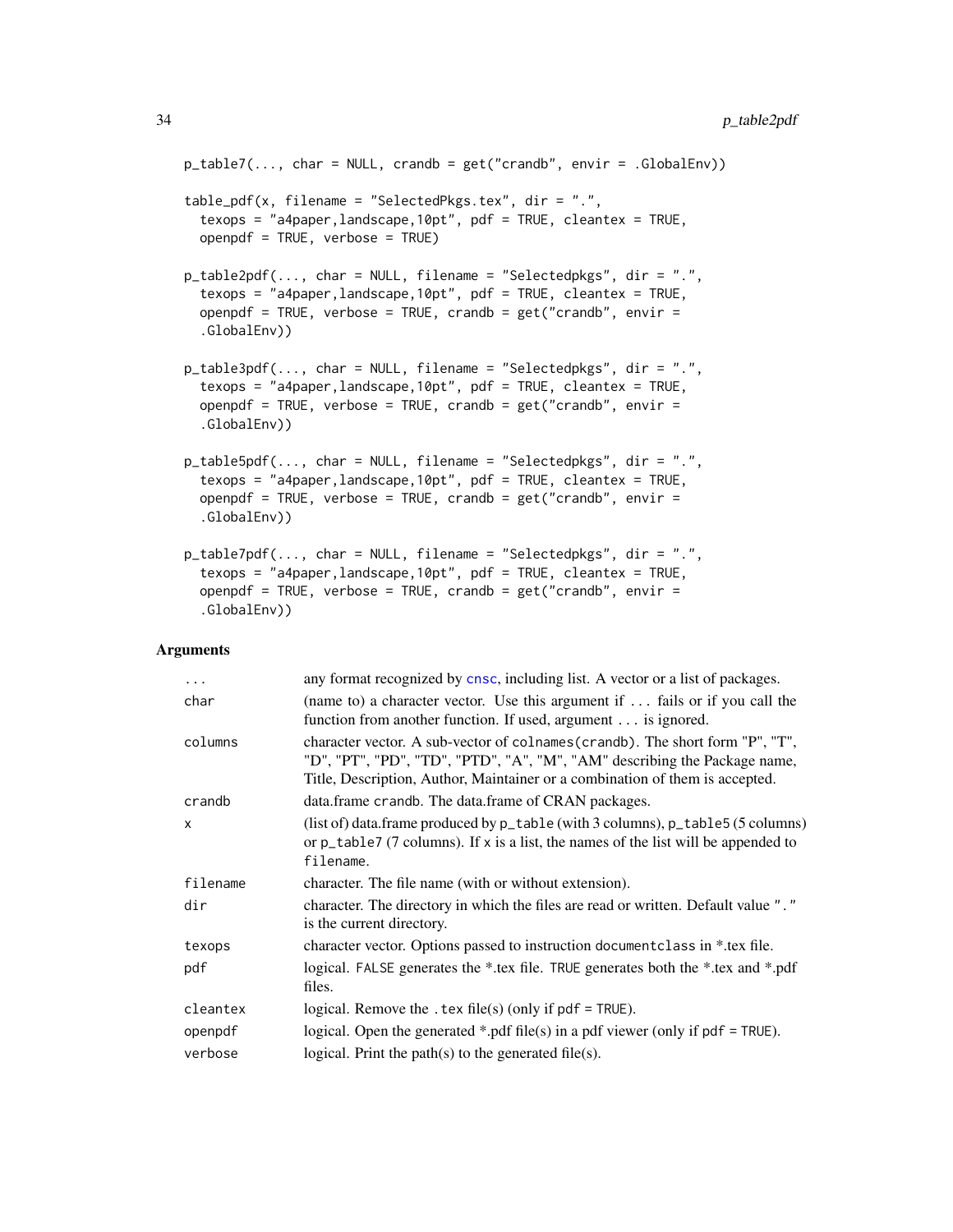# <span id="page-34-0"></span> $p_{\text{text2pdf}}$  35

## Examples

```
## In real life, download crandb from CRAN or load it from your directory
## with functions crandb_down() or crandb_load().
## In this example, we use a small file.
crandb_load(system.file("data", "zcrandb.rda", package = "RWsearch"))
## Use a large console (useful for p_table2())
p_table2(pacman, pdfsearch, sos)
(lst <- s_crandb_list("thermodynamic", "chemical reaction", "distillation"))
p_table2(lst)
dir <- file.path(tempdir(), "ppdf")
## print the tables as pdf files and open them in a pdf viewer.
p_table5pdf(pacman, pdfsearch, sos, dir = dir)
p_table7pdf(lst, dir = dir, cleantex = FALSE, openpdf = TRUE)
```
p\_text2pdf *Download Package Documentation in Text Files*

#### <span id="page-34-1"></span>Description

p\_text extracts from CRAN the most relevant information related to one or several packages and print them in a text file which can be tailored to various formats: \*.txt, \*.md, \*.tex for further treatment.

p\_text2md has preset values for markdown files.

- p\_text2tex has preset values for latex files.
- p\_text2pdf has preset values for pdf files.

#### Usage

```
p_{\text{text}}(...,\text{char} = \text{NULL},\text{filename} = \text{"txtpkgs.txt",\text{dir} = \text{"."},beforetext = "", f_maintext = funmaintext, sep1 = "== ",
  sep2 = " ==", eol = "\\n", README = TRUE, NEWS = TRUE,vignettes = TRUE, aftertext = "", editor = FALSE, pager = FALSE,
  verbose = TRUE, crandb = get("crandb", envir = .GlobalEnv),
  repos = getOption("repos")[1])
p_text2md(..., char = NULL, filename = "mdpkgs.md", dir = ".",
  beforetext = funheadermd(), f_maintext = funmaintext, sep1 = "# ",
  sep2 = " " , col = " \cap", README = TRUE, NEWS = TRUE,vignettes = TRUE, aftertext = "", editor = FALSE, pager = FALSE,
  verbose = TRUE, crandb = get("crandb", envir = .GlobalEnv),
  repos = getOption("repos")[1])
p_text2tex(..., char = NULL, filename = "texpkgs.tex", dir = ".",
```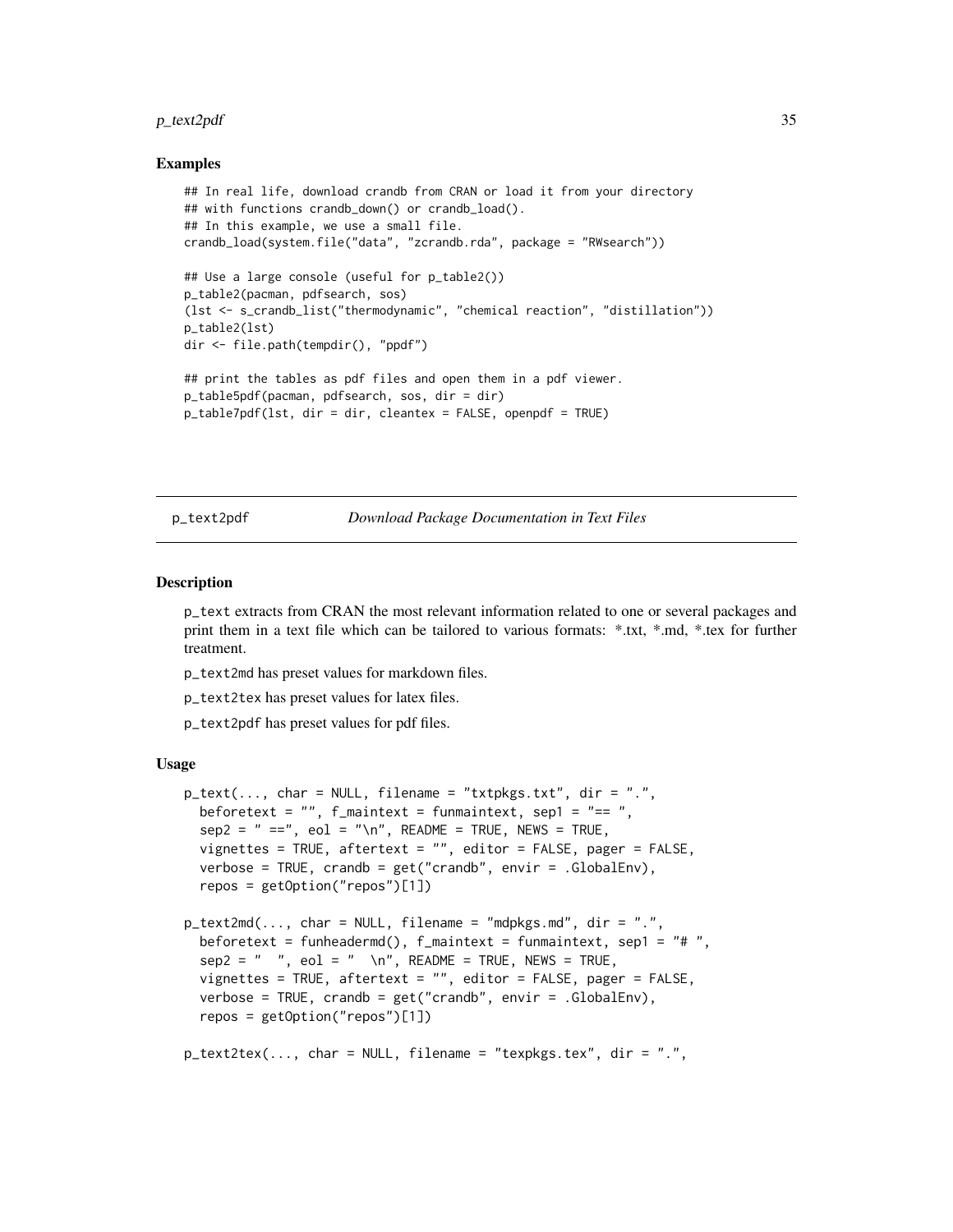```
beforetext = funheadertex(), f_{\text{.} maintext = funmaintex,
  sep1 = "\\section{", sep2 = "}", eol = " \\\\\n",
 README = TRUE, NEWS = TRUE, vignettes = TRUE,
  aftertext = funfootertex(), editor = FALSE, pager = FALSE,
  verbose = TRUE, crandb = get("crandb", envir = .GlobalEnv),
  repos = getOption("repos")[1])
p_{\text{text2pdf}(\ldots, \text{char} = \text{NULL}, \text{filename} = "pdfpkgs.pdf", \text{dir} = ".",beforetext = funheadertex(), f_{\text{\_maintext}} = funmaintex,
  sep1 = "\\section{", sep2 = "}", eol = " \\\\\n",
 README = TRUE, NEWS = TRUE, vignettes = TRUE,
 aftertext = funfootertex(), cleantex = TRUE, openpdf = FALSE,
  verbose = TRUE, crandb = get("crandb", envir = .GlobalEnv),
  repos = getOption("repos")[1])
```
# Arguments

| $\cdots$      | any format recognized by cnsc, including list. A vector or packages or a named<br>list of packages (with names being the keywords).                     |
|---------------|---------------------------------------------------------------------------------------------------------------------------------------------------------|
| char          | (name to) a character vector or a list. Use this argument if  fails or if you call<br>the function from another function. If used, argument is ignored. |
| filename      | character. The file name with extension. If $\ldots$ (or $\ldots$ ) is a list, the names of<br>the list will be appended to filename.                   |
| dir           | character. The directory in which the files are read or written. Default value "."<br>is the current directory.                                         |
| beforetext    | character. The text written at the beginning of the file.                                                                                               |
| f_maintext    | function name. The function used to extract the main text from crandb (supplied<br>with no parenthesis).                                                |
| sep1          | character. The symbols written just before each package name.                                                                                           |
| sep2          | character. The symbols written just after each package name. If used with with<br>mardkdown, add two blank characters at the end to force a new line.   |
| eol           | character. The end of line for the main text (but not for the header and the<br>footer). "\n" for text, " \n" for rmarkdown, " \\ \n" for latex.        |
| <b>README</b> | logical. Write the line related to the README page, if it exists.                                                                                       |
| <b>NEWS</b>   | logical. Write the line related to the NEWS page, if it exists.                                                                                         |
| vignettes     | logical. Write the lines related to the vignette $(s)$ , if they exist.                                                                                 |
| aftertext     | character. The text written at the end of the file.                                                                                                     |
| editor        | logical. Open the text file with editor.                                                                                                                |
| pager         | logical. Open the text file with pager.                                                                                                                 |
| verbose       | logical. List the generated file $(s)$ .                                                                                                                |
| crandb        | data.frame crandb. The data.frame of CRAN packages.                                                                                                     |
| repos         | character. The address of your local CRAN.                                                                                                              |
| cleantex      | logical. Remove the $text{ etc.}$ file(s).                                                                                                              |
| openpdf       | logical. Open the pdf files in the default pdf viewer.                                                                                                  |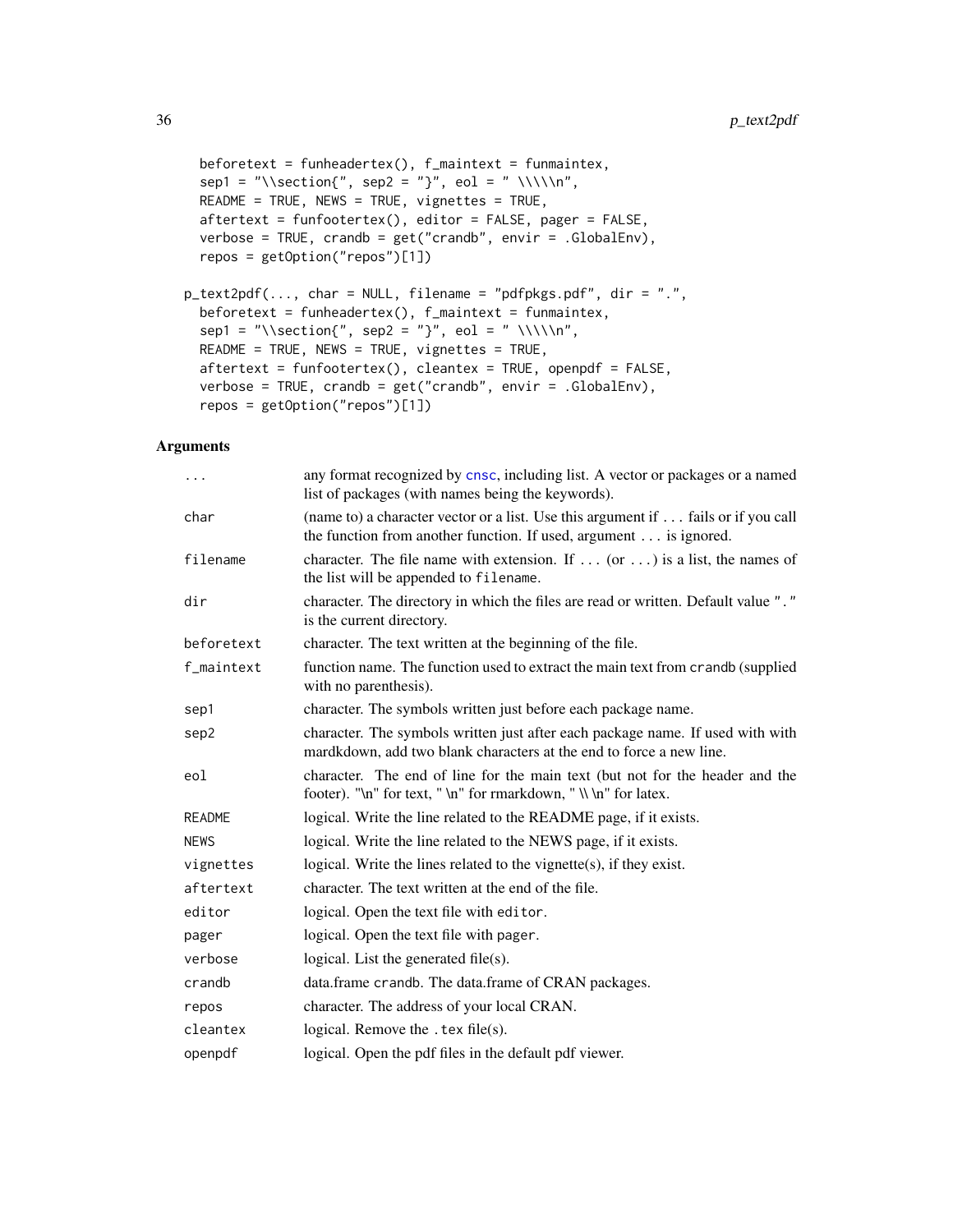#### <span id="page-36-0"></span> $p_{\text{S}}$  proposes and  $\frac{37}{2}$

# Examples

```
## In real life, download crandb from CRAN or load it from your directory
## with functions crandb_down() or crandb_load().
## In this example, we use a small file.
crandb_load(system.file("data", "zcrandb.rda", package = "RWsearch"))
## Search in crandb
vec <- s_crandb(search, find, select = "PT") ; vec
lst <- s_crandb_list(thermodynamic, "chemical reaction") ; lst
dir <- file.path(tempdir(), "ptext")
## Generate a txt file
p_text(vec[1:5], filename = "SearchFind.txt", dir = dir,
       repos = "https://cloud.r-project.org")
## Generate 2 tex + 2 pdf files (10-20 seconds)
p_text2pdf(lst, dir = dir, cleantex = FALSE, openpdf = FALSE,
           repos = "https://cloud.r-project.org")
```
p\_vers *Package Version*

# Description

Return a data.frame with the version number of each package. NA and a warning is issued if the package is not installed. A vectorized version of utils::packageVersion.

#### Usage

p\_vers(..., char = NULL)

# Arguments

| $\cdot$ $\cdot$ $\cdot$ | any format recognized by cnsc, except list. A vector of packages.                                                                             |
|-------------------------|-----------------------------------------------------------------------------------------------------------------------------------------------|
| char                    | (name to) a character vector. Use this argument if  fails or if you call the<br>function from another function. If used, argument is ignored. |

# Examples

p\_vers(RWsearch, MASS, Matrix, survival, R)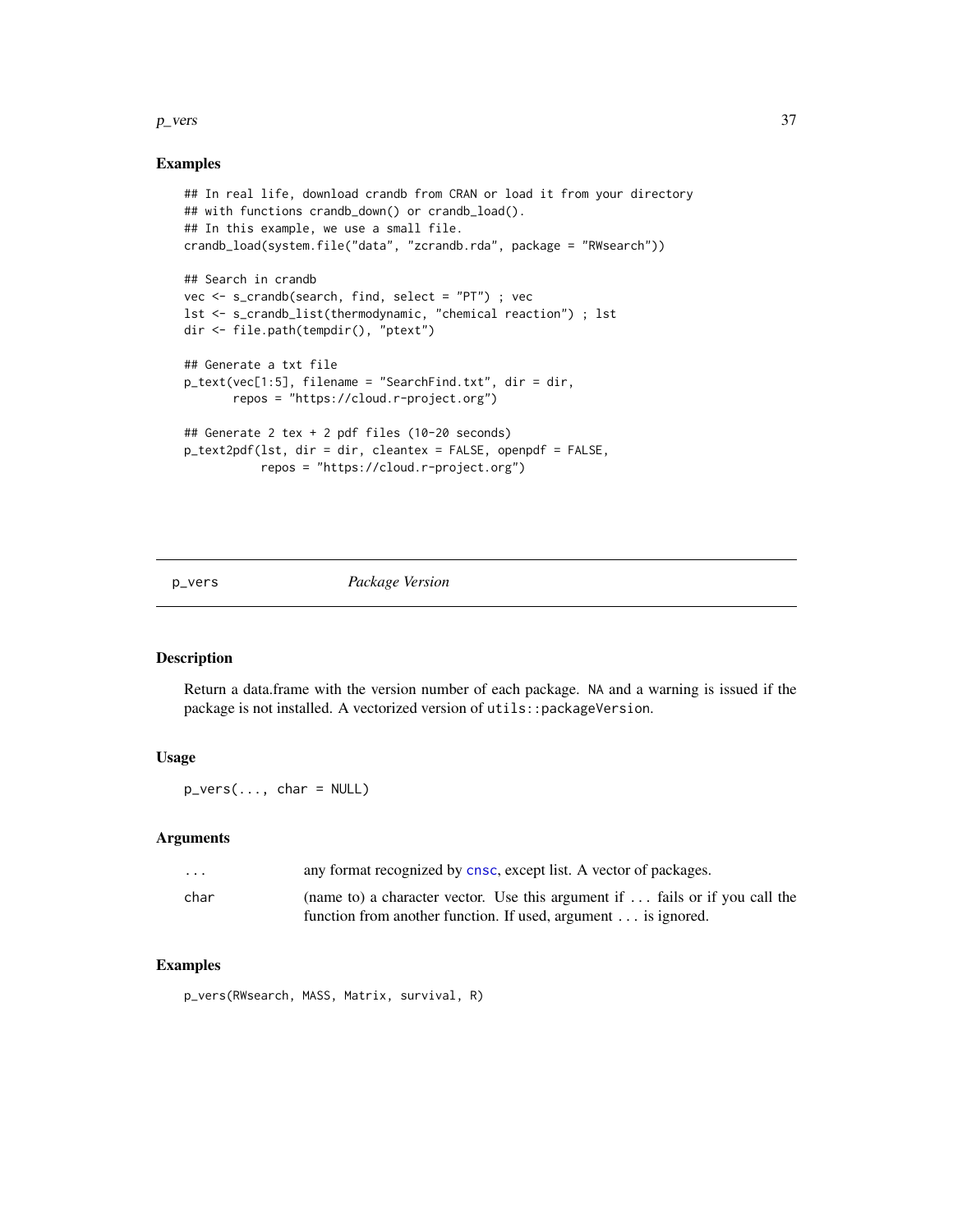<span id="page-37-1"></span><span id="page-37-0"></span>

#### <span id="page-37-2"></span>**Description**

The most important functions in this package along with  $p_d$  down.

Search packages in data.frame crandb that contain one or several keywords in the columns "Package", "Title", "Description", "Author" or "Maintainer".

s\_crandb returns a vector of the packages that contain the keywords.

s\_crandb\_list returns a list where each element of the list is one of the keywords.

s\_crandb\_PTD returns a list split by results in columns "Package", "Title" and "Description". Option mode = "and","relax" is ignored.

s\_crandb\_AM returns a list split by results in columns "Author" and "Maintainer". Option mode = "and", "relax" is ignored.

Use [p\\_table2](#page-32-1) to print the results of s\_crandb and s\_crandb\_list in the console. Use [p\\_text](#page-34-1) to send the results in txt, md or pdf files. Use [p\\_display](#page-24-1) to visualize the results in html pages in the browser.

#### Usage

```
s_ccrandb(..., char = NULL, select = "PTD", mode = "or",sensitive = FALSE, perl = FALSE, fixed = FALSE, agrep = FALSE,
 max.distance = 0.1, costs = NULL, crandb = get("crandb", envir =
  .GlobalEnv))
s_ccrandb_list(..., char = NULL, select = "PTD", mode = "or",sensitive = FALSE, perl = FALSE, fixed = FALSE, agrep = FALSE,
  max.distance = 0.1, costs = NULL, crandb = get("crandb", envir =.GlobalEnv))
s_crandb_PTD(..., char = NULL, mode = "or", sensitive = FALSE,
  perl = FALSE, fixed = FALSE, agrep = FALSE, max.distance = 0.1,
  costs = NULL, crandb = get("crandb", envir = .GlobalEnv))
s_ccrandb_AM(..., char = NULL, mode = "or", sensitive = FALSE,perl = FALSE, fixed = FALSE, agrep = FALSE, max.distance = 0.1,
  costs = NULL, crandb = get('crandb", envir = .GlobalEnv)
```
#### Arguments

... any format recognized by [cnsc](#page-6-1), except list. One or several keywords. char (name to) a character vector. Use this argument if ... fails or if you call the

function from another function. If used, argument ... is ignored.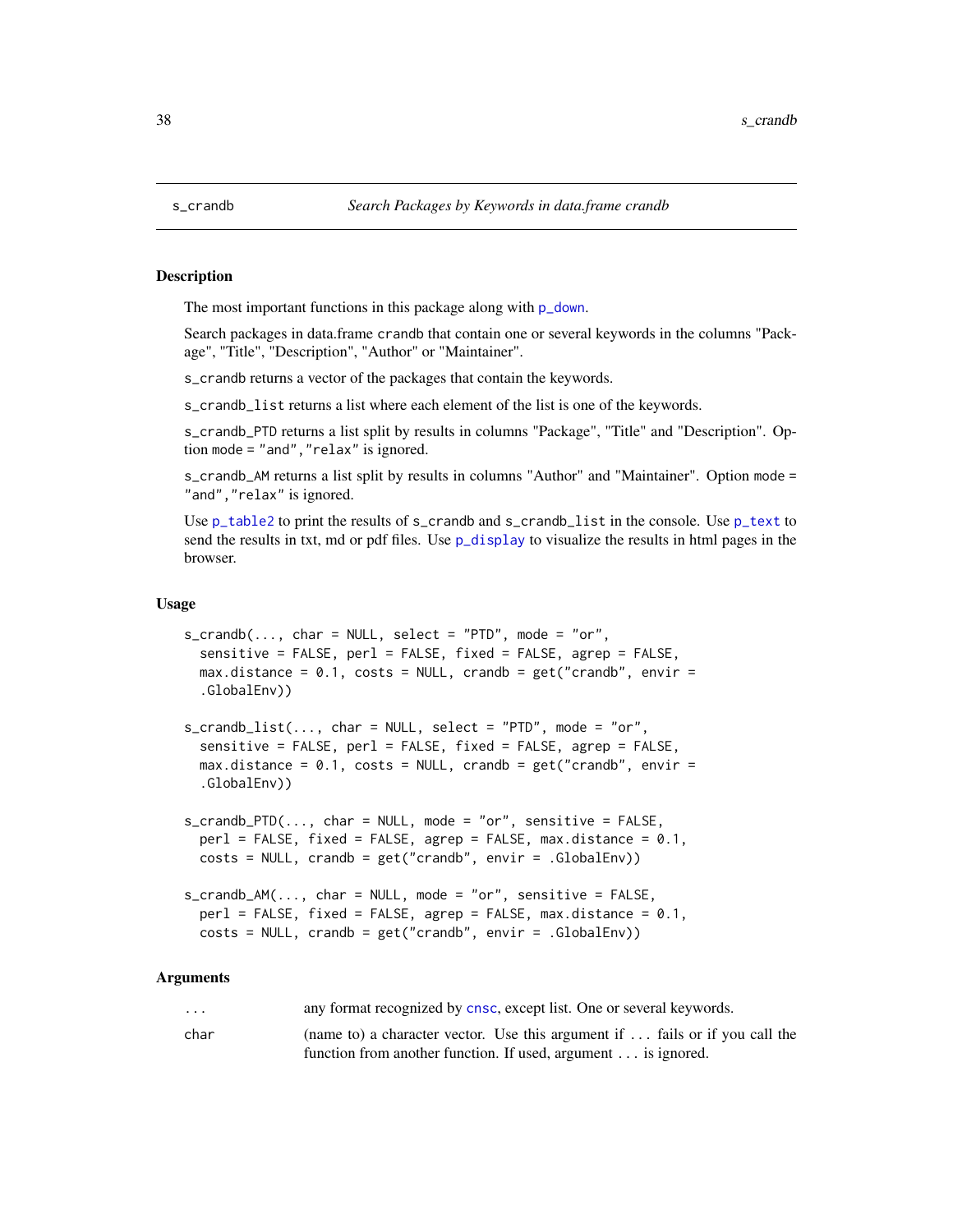#### <span id="page-38-0"></span>s\_crandb 39

| select       | character vector. A sub-vector of colnames (crandb). The short form "P", "T",<br>"D", "PT", "PD", "TD", "PTD", "A", "M", "AM" describing the Package name,<br>Title, Description, Author, Maintainer or a combination of them is accepted.                   |
|--------------|--------------------------------------------------------------------------------------------------------------------------------------------------------------------------------------------------------------------------------------------------------------|
| mode         | character among "or", "and", "relax". The search mode. "relax" is for 3 words<br>and more. It is an intermediate between "or" and "and" as it requires just<br>2 matching words: ("word1" AND "word2") OR ("word1" AND "word3") OR<br>("word1" AND "word3"). |
| sensitive    | logical. TRUE forces the search to be case sensitive.                                                                                                                                                                                                        |
| perl         | logical. Used only if fixed = FALSE. TRUE uses Perl-compatible regex. FALSE<br>uses default regexps.                                                                                                                                                         |
| fixed        | logical. TRUE matchs the keywords as is (and sensitive is forced to TRUE).<br>FALSE allows grep or Perl regexps. See grep. Not used by agrep.                                                                                                                |
| agrep        | logical. For approximate matching, use agrep function rather than grep.                                                                                                                                                                                      |
| max.distance | integer or numeric. See agrep.                                                                                                                                                                                                                               |
| costs        | NULL or list. See agrep.                                                                                                                                                                                                                                     |
| crandb       | data.frame crandb.                                                                                                                                                                                                                                           |
|              |                                                                                                                                                                                                                                                              |

#### Examples

```
## In real life, download crandb from CRAN or load it from your directory
## with functions crandb_down() or crandb_load().
## In this example, we use a small file.
crandb_load(system.file("data", "zcrandb.rda", package = "RWsearch"))
```

```
## Search using standard or non-standard content
s_crandb(c("thermodynamic", "chemical reaction", "distillation"))
s_crandb_list(thermodynamic, "chemical reaction", distillation)
```

```
## Search using the various options
s_crandb(pH, sensitive = TRUE)
s_crandb_PTD(pH, sensitive = TRUE)
s_crandb_PTD("C++", fixed = TRUE)
s_crandb(search, find, cran, web, select = "PD", mode = "and")
s_crandb(search, find, cran, web, select = "PD", mode = "relax")
s_crandb(search, find, cran, web, select = "PD", mode = "or")
```

```
## Search for some authors using the various options
s_crandb_AM(Kiener, Dutang, ORPHANED)
```

```
## Non-standard content can be unquoted words or objects in .GlobalEnv
## They are transformed into character or are evaluated
## Here, the searched keywords are "find" and "search".
OTHER <- "search"
(lst <- s_crandb_list(find, OTHER, select = "P", sensitive = TRUE))
```

```
## Display in the browser this list of packages
p_display5(lst, dir = tempdir())
```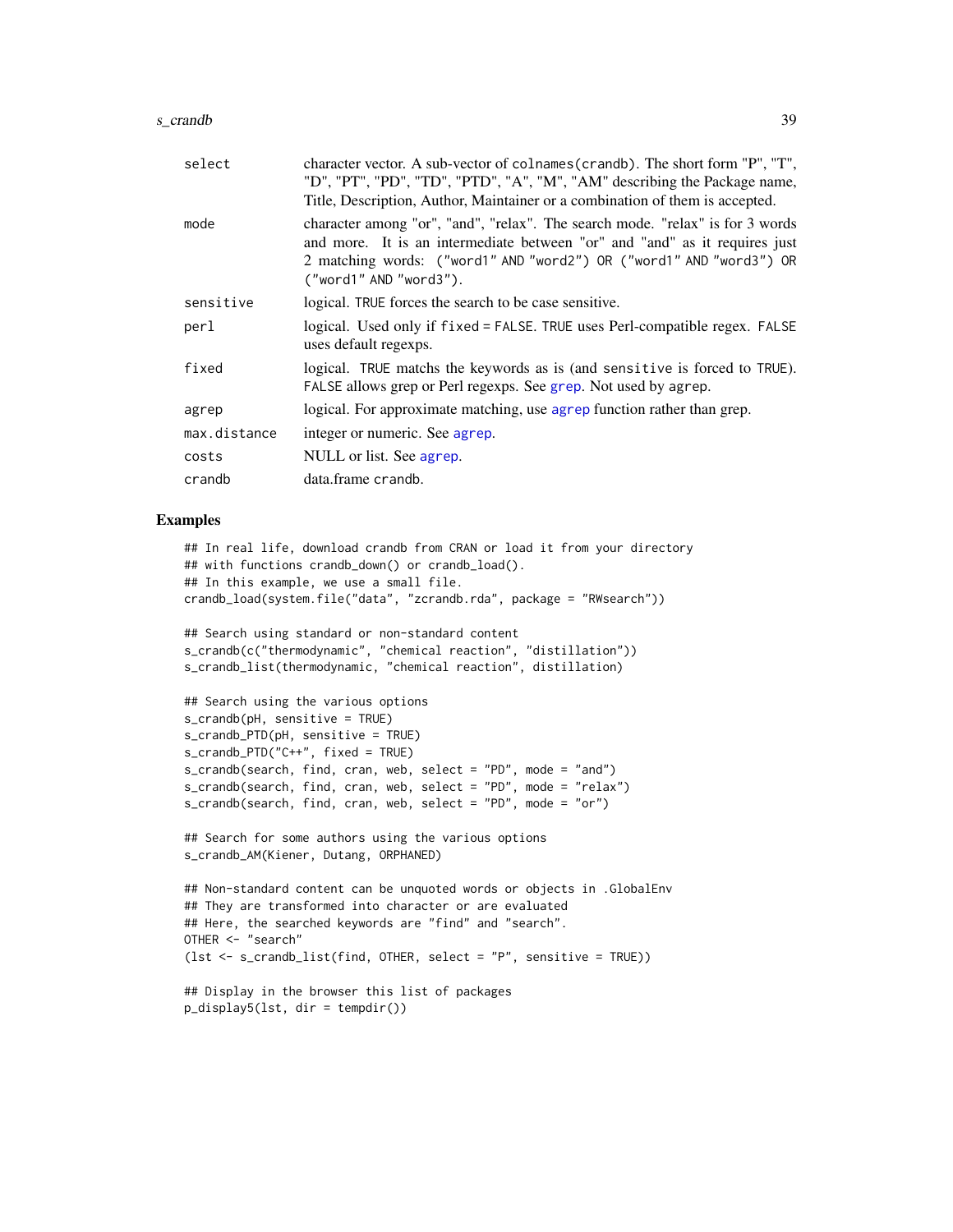<span id="page-39-1"></span><span id="page-39-0"></span>

### Description

This is a function for task view maintenance.

Search packages in a subset of crandb within dates from and to that contain one or several keywords in the columns "Package", "Title", "Description", 'Author" or "Maintainer", then verify if these packages are already refereed in one of the task views stored in tvdb.

#### Usage

```
s_crandb_tvdb(..., char = NULL, tv = "Distributions", from = -10,
  to = Sys.Date(), select = "PTD", mode = "or", sensitive = FALSE,
 perl = FALSE, fixed = FALSE, agrep = FALSE, max.distance = 0.1,
  costs = NULL, crandb = get("crandb", envir = .GlobalEnv),
  tvdb = get("tvdb", envir = .GlobalEnv))
```
#### Arguments

| $\cdots$     | any format recognized by cnsc, except list. One or several keywords.                                                                                                                                                                                         |
|--------------|--------------------------------------------------------------------------------------------------------------------------------------------------------------------------------------------------------------------------------------------------------------|
| char         | (name to) a character vector. Use this argument if $\ldots$ fails or if you call the<br>function from another function. If used, argument is ignored.                                                                                                        |
| tv           | character. One task view among those listed in tvdb.                                                                                                                                                                                                         |
| from         | character representing a date earlier than date to. Or a negative integer repre-<br>senting the number of days preceeding the date to.                                                                                                                       |
| to           | date. The upper date in the search.                                                                                                                                                                                                                          |
| select       | character vector. A sub-vector of colnames (crandb). The short form "P", "T",<br>"D", "PT", "PD", "TD", "PTD", "A", "M", "AM" describing the Package name,<br>Title, Description, Author, Maintainer or a combination of them is accepted.                   |
| mode         | character among "or", "and", "relax". The search mode. "relax" is for 3 words<br>and more. It is an intermediate between "or" and "and" as it requires just<br>2 matching words: ("word1" AND "word2") OR ("word1" AND "word3") OR<br>("word1" AND "word3"). |
| sensitive    | logical. TRUE forces the search to be case sensitive.                                                                                                                                                                                                        |
| perl         | logical. Used only if fixed = FALSE. TRUE uses Perl-compatible regex. FALSE<br>uses default regexps.                                                                                                                                                         |
| fixed        | logical. TRUE matchs the keywords as is (and sensitive is forced to TRUE).<br>FALSE allows grep or Perl regexps. See grep. Not used by agrep.                                                                                                                |
| agrep        | logical. For approximate matching, use agrep function rather than grep.                                                                                                                                                                                      |
| max.distance | integer or numeric. See agrep.                                                                                                                                                                                                                               |
| costs        | NULL or list. See agrep.                                                                                                                                                                                                                                     |
| crandb       | data.frame crandb.                                                                                                                                                                                                                                           |
| tvdb         | list. The list of the task views.                                                                                                                                                                                                                            |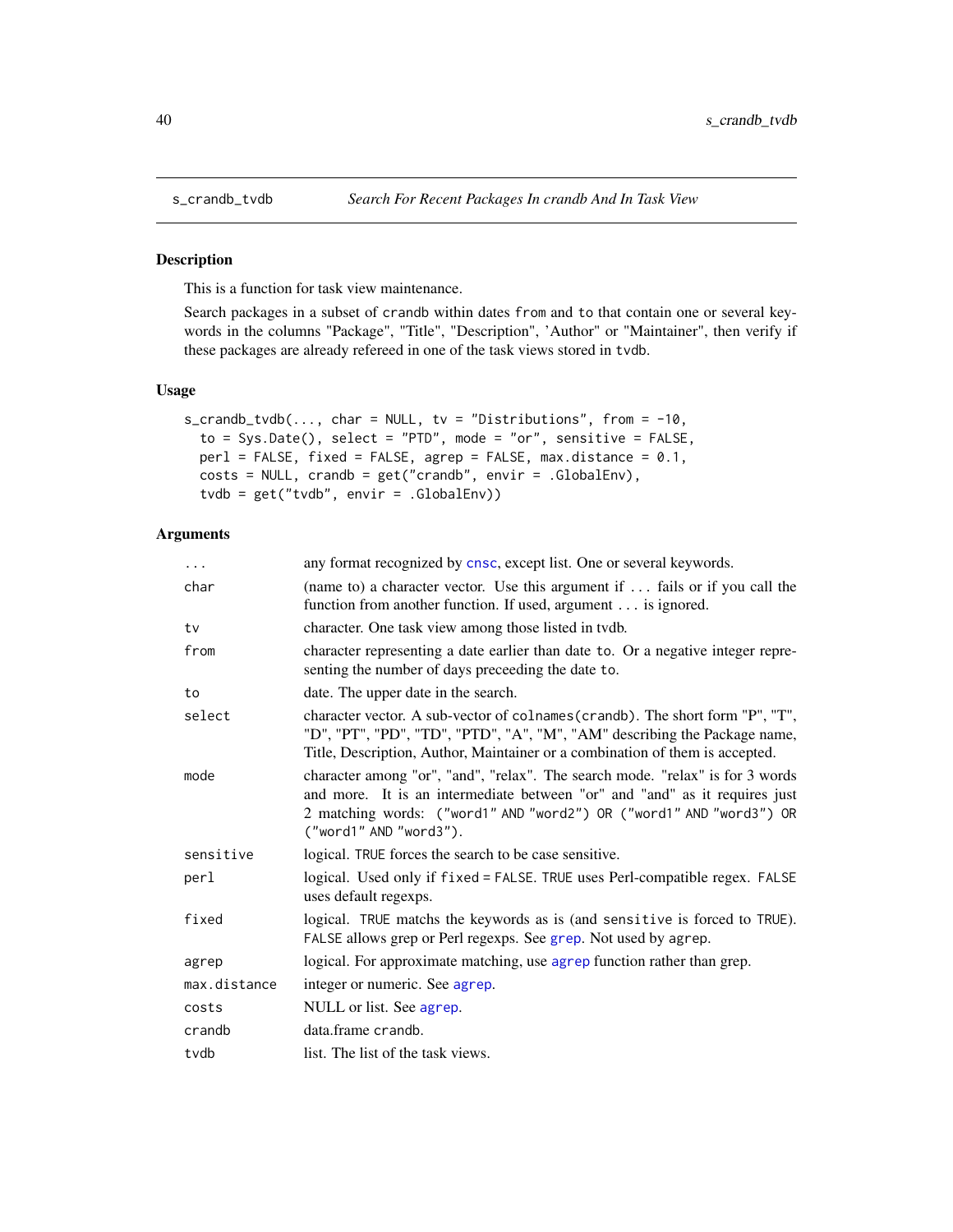# <span id="page-40-0"></span>Value

A list with the following vectors:

- spkgs: The selected packages that contain the keyword(s).
- inTV: The packages that contain the keyword(s) already refereed in the task view.
- notinTV: The packages that contain the keyword(s) not (yet) refereed in the task view.
- inTV\_in: Among the packages available in the task view, those installed in the computer.
- inTV un: Among the packages available in the task view, those not installed in the computer.
- notinTV\_in: Among the packages not refereed in the task view, those installed in the computer.
- notinTV un: Among the packages not refereed in the task view, those not installed in the computer.

# Examples

```
### TASK VIEW MAINTENANCE (tvdb + crandb)
## In real life, download crandb and tvdb from CRAN or load them from your directory
## with functions crandb_down(), crandb_load(), tvdb_down(), tvdb_load().
## In this example, we use small files.
crandb_load(system.file("data", "zcrandb.rda", package = "RWsearch"))
tvdb_load(system.file("data", "ztvdb.rda", package = "RWsearch"))
## List the task views
tvdb_vec()
## Search for the recent packages in crandb that contain the keyword
## and verify the packages already refereed in the task view.
(lst <- s_crandb_tvdb("distribution", tv = "Distributions", from = "2018-01-01"))
p_display7(lst[c("inTV", "notinTV")], dir = tempdir())
```
s\_hs *Search Packages and Functions in Installed Packages*

#### Description

s\_hs is a wrapper of the well known function ?? and its parent function help.search. Visit the help page help. search for details on the various arguments.

#### Usage

```
s_hs(..., char = NULL, fields = c("alias", "concept", "title"), apropos,
 keyword, whatis, ignore.case = TRUE, package = NULL, agrep = NULL,
 use_UTF8 = FALSE)
```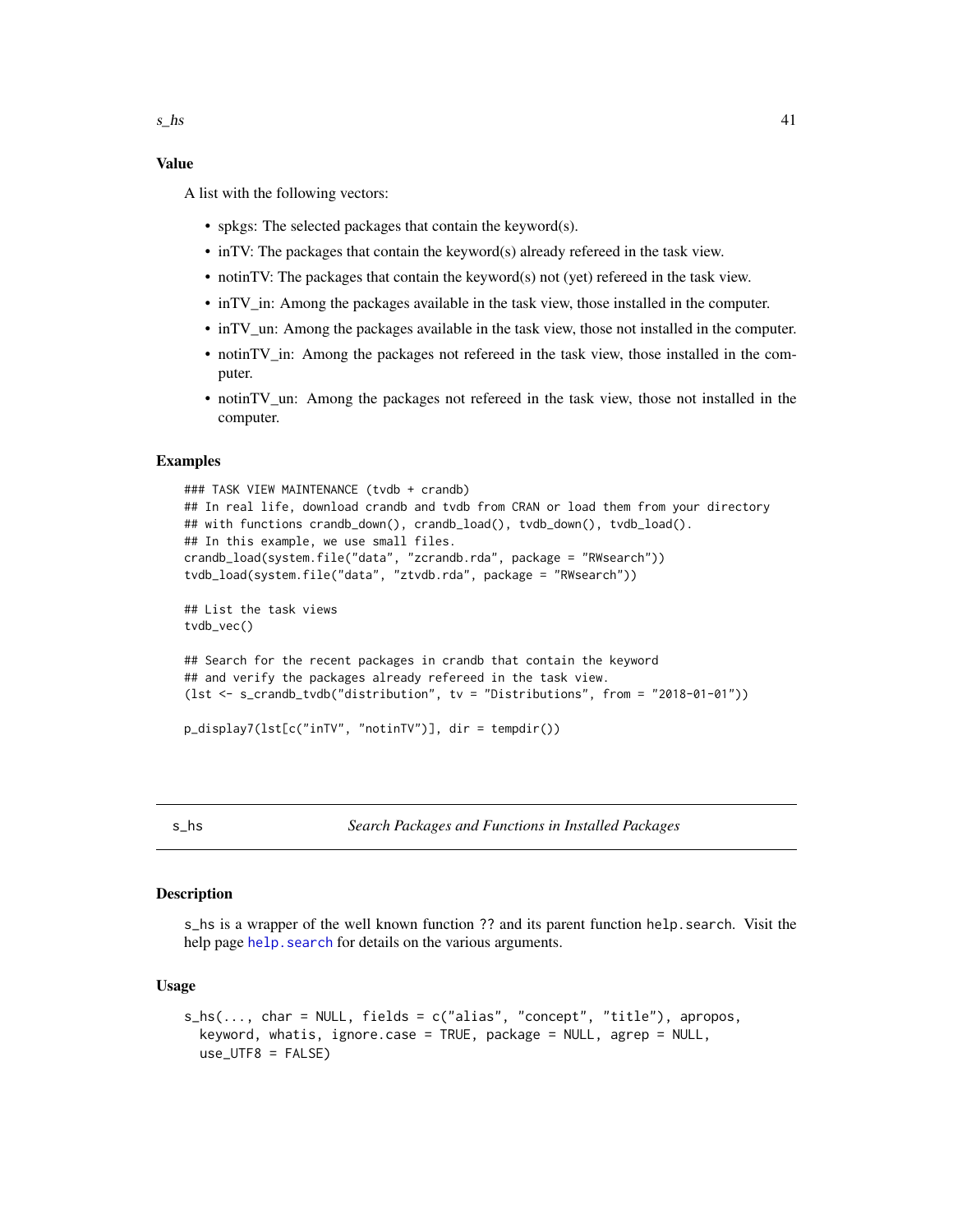# <span id="page-41-0"></span>Arguments

| $\cdots$    | one single character string recognized by cnsc. One and only one pattern                                                                                     |
|-------------|--------------------------------------------------------------------------------------------------------------------------------------------------------------|
| char        | (name to) a single character string. Use this argument if  fails or if you call<br>the function from another function. If used, argument $\dots$ is ignored. |
| fields      | See help.search.                                                                                                                                             |
| apropos     | See help.search.                                                                                                                                             |
| keyword     | See help.search.                                                                                                                                             |
| whatis      | See help.search.                                                                                                                                             |
| ignore.case | See help. search.                                                                                                                                            |
| package     | See help.search.                                                                                                                                             |
| agrep       | See help. search.                                                                                                                                            |
| use_UTF8    | See help.search.                                                                                                                                             |
|             |                                                                                                                                                              |

s\_sos *Search Packages and Functions in U. of Pennsylvania and RDocumentation*

#### Description

s\_sos searchs in all R documentation packages and functions that contain one or several keywords, open the default browser and display the results in a html page. For one or two keywords, s\_sos may find more results than [s\\_crandb](#page-37-1) as it goes deeper in the documentation, down to the function level. An internet connection is required to reach the website maintained by the University of Pennsylvania.

s\_sos is a minimal wrapper of the function *sos::findFn*. Use directly the package *sos* and read its vignette for advanced search options.

#### Usage

 $s\_sos(..., char = NULL)$ 

#### Arguments

| .    | any format recognized by cnsc, except list. One or several keywords.         |
|------|------------------------------------------------------------------------------|
| char | (name to) a character vector. Use this argument if  fails or if you call the |
|      | function from another function. If used, argument is ignored.                |

# See Also

http://finzi.psych.upenn.edu,

<https://CRAN.R-project.org/package=sos> (index and vignette).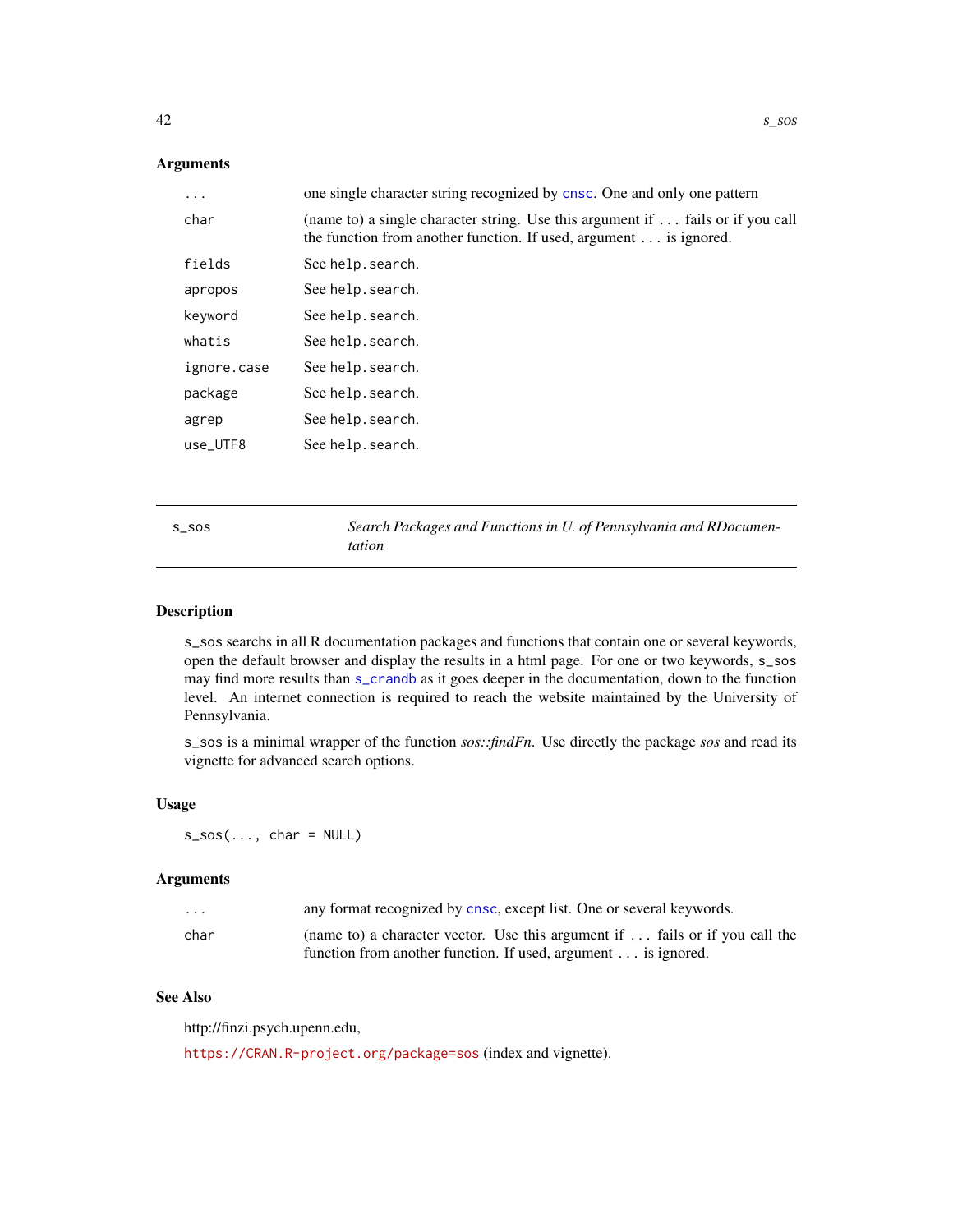#### <span id="page-42-0"></span> $s_t$ tvdb $\qquad \qquad \qquad \text{43}$

# Examples

```
## Search using standard or non-standard content
## and display the results in a browser.
s_sos("chemical reaction")
(res <- s_sos(distillation))
data.frame(res)
```
# s\_tvdb *Search Packages in Task Views*

# Description

s\_tvdb searchs if one or several package(s) are referred in some task views and lists these task views.

# Usage

```
s_t vdb(\ldots, char = NULL, tvdb = get("tvdb", envir = .GlobalEnv))
```
# Arguments

| $\cdot$ | any format recognized by cnsc, except list. The names of one or several task<br>views.                                                                          |
|---------|-----------------------------------------------------------------------------------------------------------------------------------------------------------------|
| char    | (name to) a character vector or a list. Use this argument if  fails or if you call<br>the function from another function. If used, argument $\dots$ is ignored. |
| tvdb    | list. The list of the task views.                                                                                                                               |

# Examples

```
## In real life, download tvdb from CRAN or load it from your directory
## with functions tvdb_down() or tvdb_load().
## In this example, we use a small file.
tvdb_load(system.file("data", "ztvdb.rda", package = "RWsearch"))
tvdb_dfr()
s_tvdb(actuar, FatTailsR, MASS, zoo, NotAPkg)
```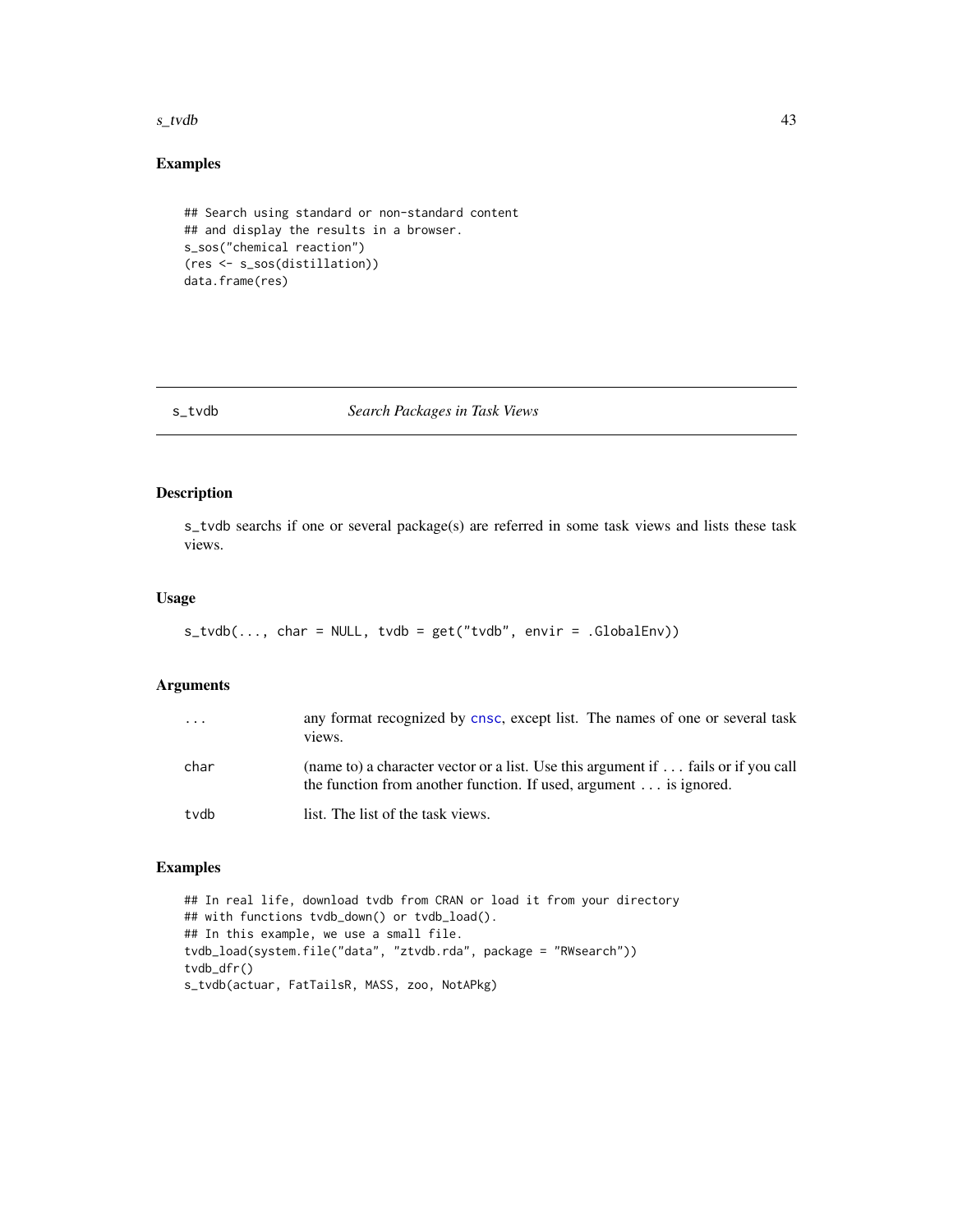# <span id="page-43-0"></span>Description

tvdb\_down downloads from CRAN the file "Views.rds", a file refreshed every day that describes the task views available in CRAN for this day, rearranges the list in an alphabetical order and gives names to the list names, then loads in .GlobalEnv this list (of class ctvlist) under the name tvdb and saves it with the filename tvdb.rda.

tvdb\_load loads the file filename in .GlobalEnv under the name tvdb. Equivalent to load("tvdb.rda").

tvdb\_vec displays the list of the task views. There are 36 task views in August 2018.

tvdb\_dfr extracts from tvdb a data.frame *version, name, topic* of the task views.

tvdb\_list extracts from tvdb the list of the task views and the referenced packages.

tvdb\_pkgs displays the packages referenced by one or several task views.

Visit [s\\_crandb\\_tvdb](#page-39-1) to conduct task view maintenance.

#### Usage

tvdb\_down(dir = ".", repos = getOption("repos")[1]) tvdb\_load(filename = "tvdb.rda") tvdb\_vec(tvdb = get("tvdb", envir = .GlobalEnv)) tvdb\_dfr(tvdb = get("tvdb", envir = .GlobalEnv)) tvdb\_list(tvdb = get("tvdb", envir = .GlobalEnv)) tvdb\_pkgs(..., char = NULL, tvdb = get("tvdb", envir = .GlobalEnv))

#### Arguments

| dir      | character. The directory where "tydb.rda" is saved. Default value "." is the<br>current directory.                                                                     |
|----------|------------------------------------------------------------------------------------------------------------------------------------------------------------------------|
| repos    | character. The address of your local CRAN.                                                                                                                             |
| filename | character. The path to file "tydb.rda". The default is to read in the current direc-<br>tory.                                                                          |
| tvdb     | list. The list of the task views.                                                                                                                                      |
| .        | any format recognized by cnsc, except list. The names of one or several task<br>views.                                                                                 |
| char     | (name to) a character vector or a list. Use this argument if $\dots$ fails or if you call<br>the function from another function. If used, argument $\dots$ is ignored. |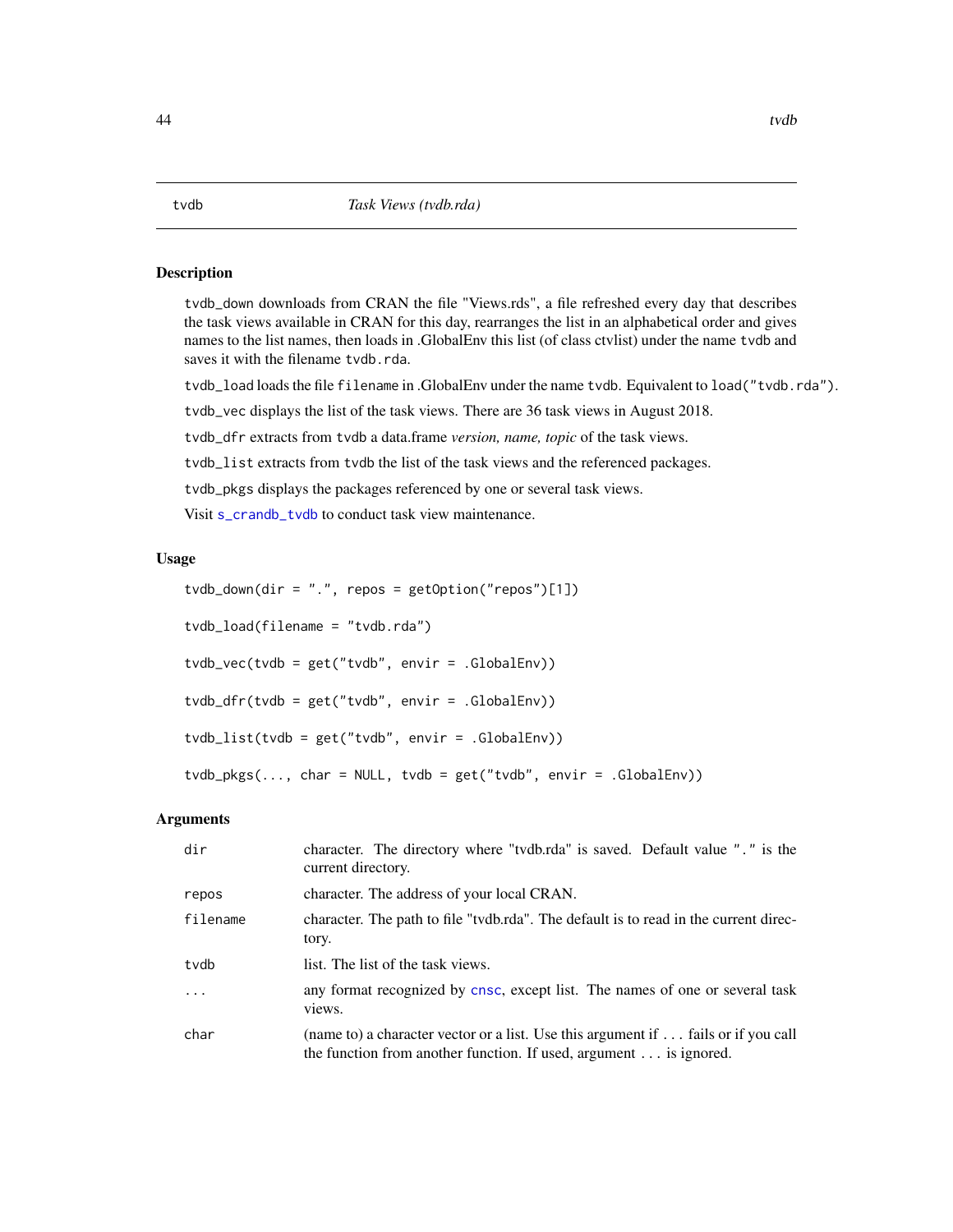#### <span id="page-44-0"></span>zcrandb 45

#### Examples

```
### DOWNLOAD AND VISUALIZE THE TASK VIEWS (tvdb)
## In real life, download tvdb from CRAN or load it from your directory
## with functions tvdb_down() or tvdb_load().
## In this example, we use a small file.
tvdb_load(system.file("data", "ztvdb.rda", package = "RWsearch"))
length(tvdb)
## List the task views
tvdb_vec()
tvdb_dfr()
tvdb_pkgs("Genetics")
lengths(tvdb_list())
## Here, 'lst' is subsetted from the small crandb file.
crandb_load(system.file("data", "zcrandb.rda", package = "RWsearch"))
'%in2%' <- function (x, y) x[match(x, y, nomatch = 0) > 0]
lst <- lapply(tvdb_list()[1:3], '%in2%', crandb$Package) ; lst
p_display7(lst, dir = file.path(tempdir(), "pdisp"), verbose = TRUE)
```
zcrandb *File zcrandb.rda: A Subset of crandb Dataset*

#### **Description**

File *zcrandb.rda* loads in .Globalenv as crandb, a data.frame of dim 50 x 65. It contains 50 packages that match the keywords used in the examples of this package.

File *zcrandb.rda*, 22 ko, acts as a replacement of the original but large file *crandb.rda* to be downloaded from CRAN. The weight of *crandb.rda* was 4.3 Mo with 13001 packages on August 31, 2018 and 6.7 Mo with 13902 packages on March 17, 2019 . The use of zcrandb.rda avoids inappropriate connections to CRAN and increases the speed in the examples.

#### Examples

```
crandb_load(system.file("data", "zcrandb.rda", package = "RWsearch"))
```
ztvdb *File ztvdb.rda: A Subset of tvdb Dataset*

#### Description

File *ztvdb.rda* is a small file of 5 ko that contains 6 task views and acts as a replacement of the large file *tvdb.rda* downloaded from CRAN that contains 36 task views. It loads in .GlobalEnv as tvdb. The use of *ztvdb.rda* avoids inappropriate connections to CRAN and increases the speed in the examples.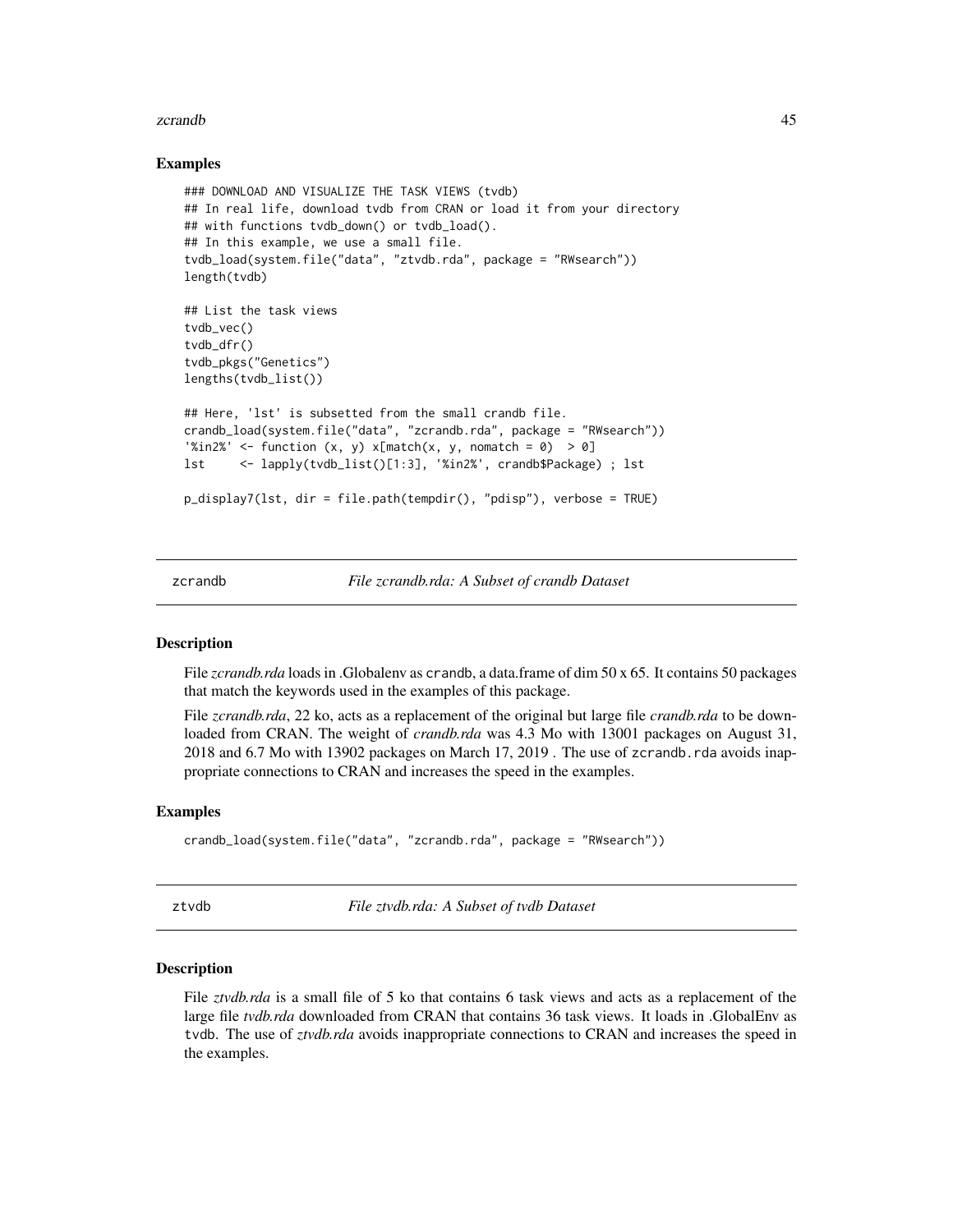# Examples

tvdb\_load(system.file("data", "ztvdb.rda", package = "RWsearch"))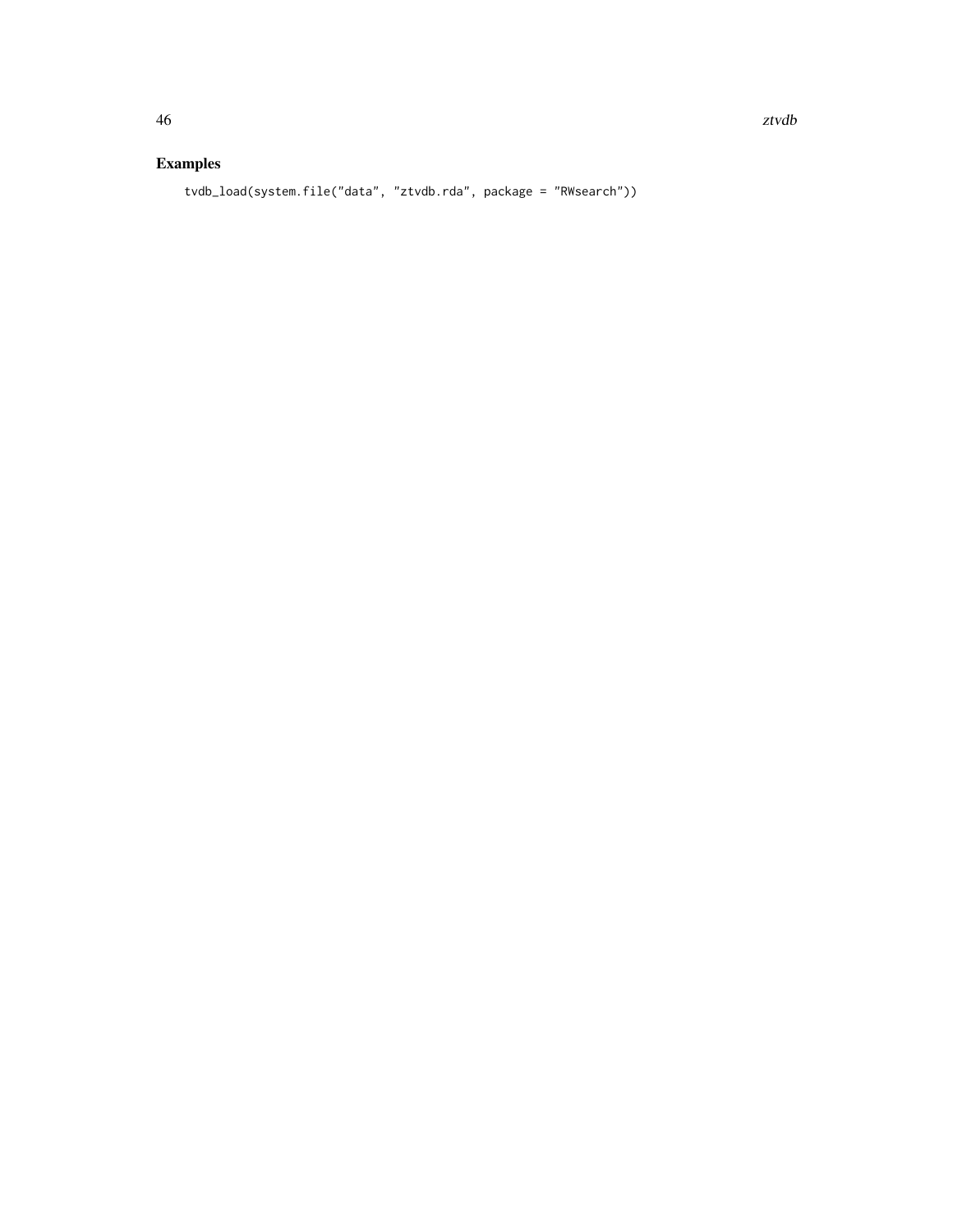# <span id="page-46-0"></span>**Index**

∗Topic datasets

zcrandb, [45](#page-44-0) ztvdb, [45](#page-44-0) agrep, *[39,](#page-38-0) [40](#page-39-0)* archivedb, [5](#page-4-0) archivedb\_down *(*archivedb*)*, [5](#page-4-0) archivedb\_list, *[21](#page-20-0)* archivedb\_list *(*archivedb*)*, [5](#page-4-0) archivedb\_load *(*archivedb*)*, [5](#page-4-0) archivedb\_npkgs *(*archivedb*)*, [5](#page-4-0) archivedb\_pkgs *(*archivedb*)*, [5](#page-4-0) archivedb\_rempkgs *(*archivedb*)*, [5](#page-4-0) args, *[12](#page-11-0)* checkdb, [7](#page-6-0) checkdb\_down, *[22,](#page-21-0) [23](#page-22-0)* checkdb\_down *(*checkdb*)*, [7](#page-6-0) checkdb\_load, *[22,](#page-21-0) [23](#page-22-0)* checkdb\_load *(*checkdb*)*, [7](#page-6-0) cnsc, [7,](#page-6-0) *[11](#page-10-0)*, *[13](#page-12-0)*, *[19](#page-18-0)[–24](#page-23-0)*, *[26,](#page-25-0) [27](#page-26-0)*, *[30](#page-29-0)*, *[32–](#page-31-0)[34](#page-33-0)*, *[36](#page-35-0)[–38](#page-37-0)*, *[40](#page-39-0)*, *[42–](#page-41-0)[44](#page-43-0)* cnscinfun *(*cnsc*)*, [7](#page-6-0) cnscinfun2 *(*cnsc*)*, [7](#page-6-0) crandb, [8](#page-7-0) crandb\_comp *(*crandb*)*, [8](#page-7-0) crandb\_down *(*crandb*)*, [8](#page-7-0) crandb\_fromto *(*crandb*)*, [8](#page-7-0) crandb\_load *(*crandb*)*, [8](#page-7-0) crandb\_pkgs *(*crandb*)*, [8](#page-7-0) cranmirrors, [10](#page-9-0) cranmirrors\_down *(*cranmirrors*)*, [10](#page-9-0) e\_check, [11](#page-10-0)

f\_args, [12](#page-11-0)  $f$ <sub>-pdf</sub>, [13](#page-12-0) f\_sig *(*f\_args*)*, [12](#page-11-0) funfootertex *(*funmaintext*)*, [11](#page-10-0) funheadermd *(*funmaintext*)*, [11](#page-10-0)

funheadertex *(*funmaintext*)*, [11](#page-10-0) funmaintex *(*funmaintext*)*, [11](#page-10-0) funmaintext, [11](#page-10-0)

# grep, *[39,](#page-38-0) [40](#page-39-0)*

h\_1bis *(*h\_engine*)*, [15](#page-14-0) h\_abcbourse *(*h\_engine*)*, [15](#page-14-0) h\_academie *(*h\_direct*)*, [14](#page-13-0) h\_arxiv *(*h\_engine*)*, [15](#page-14-0) h\_arxivpdf *(*h\_engine*)*, [15](#page-14-0) h\_ask *(*h\_engine*)*, [15](#page-14-0) h\_baidu *(*h\_engine*)*, [15](#page-14-0) h\_bing *(*h\_engine*)*, [15](#page-14-0) h\_biocstats *(*h\_R*)*, [19](#page-18-0) h\_biorxiv *(*h\_engine*)*, [15](#page-14-0) h\_biorxivpdf *(*h\_engine*)*, [15](#page-14-0) h\_blackle *(*h\_engine*)*, [15](#page-14-0) h\_bmap *(*h\_engine*)*, [15](#page-14-0) h\_boursorama *(*h\_engine*)*, [15](#page-14-0) h\_cnrtl *(*h\_engine*)*, [15](#page-14-0) h\_collins *(*h\_engine*)*, [15](#page-14-0) h\_cpan *(*h\_engine*)*, [15](#page-14-0) h\_cran *(*h\_R*)*, [19](#page-18-0) h\_cranberries *(*h\_R*)*, [19](#page-18-0) h\_cranbydate *(*h\_R*)*, [19](#page-18-0) h\_cranbyname *(*h\_R*)*, [19](#page-18-0) h\_cranchecks, *[22](#page-21-0)* h\_cranchecks *(*h\_R*)*, [19](#page-18-0) h\_crancheckwindows, *[22](#page-21-0)* h\_crancheckwindows *(*h\_R*)*, [19](#page-18-0) h\_cranstatus *(*h\_R*)*, [19](#page-18-0) h\_crantv *(*h\_R*)*, [19](#page-18-0) h\_crossref *(*h\_engine*)*, [15](#page-14-0) h\_ctan *(*h\_engine*)*, [15](#page-14-0) h\_daum *(*h\_engine*)*, [15](#page-14-0) h\_ddg *(*h\_engine*)*, [15](#page-14-0) h\_direct, [14](#page-13-0) h\_dm *(*h\_engine*)*, [15](#page-14-0) h\_doi *(*h\_engine*)*, [15](#page-14-0)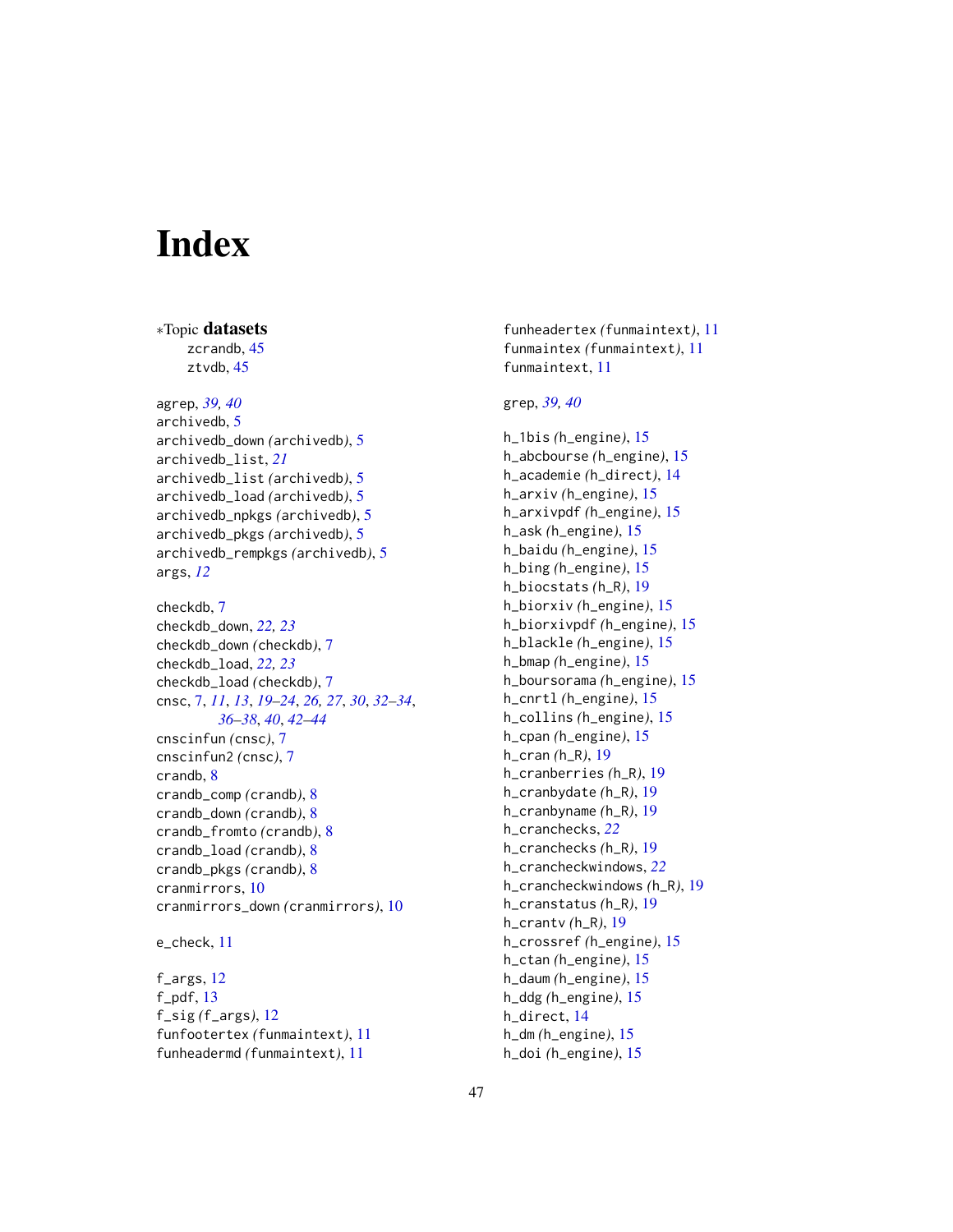48 INDEX

h\_ecosia *(*h\_engine *)* , [15](#page-14-0) h\_egerin *(*h\_engine *)* , [15](#page-14-0) h\_engine, [15](#page-14-0) h\_estrep *(*h\_engine *)* , [15](#page-14-0) h\_etz *(*h\_direct *)* , [14](#page-13-0) h\_evene *(*h\_engine *)* , [15](#page-14-0) h\_exalead *(*h\_engine *)* , [15](#page-14-0) h\_excite *(*h\_engine *)* , [15](#page-14-0) h\_framabee *(*h\_engine *)* , [15](#page-14-0) h\_framasoft *(*h\_direct *)* , [14](#page-13-0) h\_framasoft0 *(*h\_direct *)* , [14](#page-13-0) h\_gepuro *(*h\_R *)* , [19](#page-18-0) h\_gigablast *(*h\_engine *)* , [15](#page-14-0) h\_github *(*h\_engine *)* , [15](#page-14-0) h\_gitlab *(*h\_engine *)* , [15](#page-14-0) h\_gmap *(*h\_engine *)* , [15](#page-14-0) h\_google *(*h\_engine *)* , [15](#page-14-0) h\_googletranslate *(*h\_direct *)* , [14](#page-13-0) h\_gscholar *(*h\_engine *)* , [15](#page-14-0) h\_info *(*h\_engine *)* , [15](#page-14-0) h\_interglot *(*h\_direct *)* , [14](#page-13-0) h\_ixquick *(*h\_engine *)* , [15](#page-14-0) h\_khoj *(*h\_engine *)* , [15](#page-14-0) h\_lesechos *(*h\_engine *)* , [15](#page-14-0) h\_lexilogos *(*h\_direct *)* , [14](#page-13-0) h\_lilo *(*h\_engine *)* , [15](#page-14-0) h\_linguee *(*h\_direct *)* , [14](#page-13-0) h\_lt *(*h\_engine *)* , [15](#page-14-0) h\_lycos *(*h\_engine *)* , [15](#page-14-0) h\_mappy *(*h\_engine *)* , [15](#page-14-0) h\_mw *(*h\_engine *)* , [15](#page-14-0) h\_nabble *(*h\_R *)* , [19](#page-18-0) h\_nate *(*h\_engine *)* , [15](#page-14-0) h\_naver *(*h\_engine *)* , [15](#page-14-0) h\_orcid *(*h\_engine *)* , [15](#page-14-0) h\_osm *(*h\_engine *)* , [15](#page-14-0) h\_osmn *(*h\_engine *)* , [15](#page-14-0) h\_parsijoo *(*h\_engine *)* , [15](#page-14-0) h\_peertube *(*h\_engine *)* , [15](#page-14-0) h\_peru *(*h\_engine *)* , [15](#page-14-0) h\_pipilika *(*h\_engine *)* , [15](#page-14-0) h\_promt *(*h\_direct *)* , [14](#page-13-0) h\_qwant *(*h\_engine *)* , [15](#page-14-0) h\_qwfr *(*h\_engine *)* , [15](#page-14-0) h\_R , [19](#page-18-0) h\_rbloggers *(*h\_R *)* , [19](#page-18-0)

h\_rdoc *(*h\_R *)* , [19](#page-18-0) h\_rdoctv *(*h\_R *)* , [19](#page-18-0) h\_reverso *(*h\_direct *)* , [14](#page-13-0) h\_reverso\_d *(*h\_engine *)* , [15](#page-14-0) h\_Rml *(*h\_R *)* , [19](#page-18-0) h\_Rnews *(*h\_R *)* , [19](#page-18-0) h\_rseek *(*h\_R *)* , [19](#page-18-0) h\_Rversions *(*h\_R *)* , [19](#page-18-0) h\_sapo *(*h\_engine *)* , [15](#page-14-0) h\_searx *(*h\_engine *)* , [15](#page-14-0) h\_so *(*h\_engine *)* , [15](#page-14-0) h\_sogou *(*h\_engine *)* , [15](#page-14-0) h\_ssrn *(*h\_engine *)* , [15](#page-14-0) h\_ssrnauth *(*h\_engine *)* , [15](#page-14-0) h\_startpage *(*h\_engine *)* , [15](#page-14-0) h\_systran *(*h\_direct *)* , [14](#page-13-0) h\_tad *(*h\_direct *)* , [14](#page-13-0) h\_tadsm *(*h\_direct *)* , [14](#page-13-0) h\_ttp , [21](#page-20-0) h\_twfr *(*h\_engine *)* , [15](#page-14-0) h\_twitter *(*h\_engine *)* , [15](#page-14-0) h\_un *(*h\_engine *)* , [15](#page-14-0) h\_verbes *(*h\_engine *)* , [15](#page-14-0) h\_via *(*h\_engine *)* , [15](#page-14-0) h\_vimeo *(*h\_engine *)* , [15](#page-14-0) h\_wego *(*h\_engine *)* , [15](#page-14-0) h\_wp *(*h\_engine *)* , [15](#page-14-0) h\_wpfr *(*h\_engine *)* , [15](#page-14-0) h\_yacy *(*h\_direct *)* , [14](#page-13-0) h\_yahoo *(*h\_engine *)* , [15](#page-14-0) h\_yahoofin *(*h\_engine *)* , [15](#page-14-0) h\_yandex *(*h\_engine *)* , [15](#page-14-0) h\_yooz *(*h\_engine *)* , [15](#page-14-0) h\_yt *(*h\_engine *)* , [15](#page-14-0) help.search , *[41](#page-40-0)* l\_targz , *[21](#page-20-0)* , *[27,](#page-26-0) [28](#page-27-0)* l\_targz *(*p\_archive *)* , [21](#page-20-0) n\_graphF *(*p\_graph *)* , [29](#page-28-0) n\_graphS *(*p\_graph *)* , [29](#page-28-0)

h\_rdrr *(*h\_R *)* , [19](#page-18-0)

p\_archive , [21](#page-20-0) , *[31](#page-30-0)* p\_archive\_lst , *[5](#page-4-0)* , *[27](#page-26-0)* p\_archive\_lst *(*p\_archive *)* , [21](#page-20-0) p\_check , *[5](#page-4-0)* , [22](#page-21-0) p\_check\_lst *(*p\_check *)* , [22](#page-21-0) p\_checkdeps *(*p\_check *)* , [22](#page-21-0) p\_checkdeps\_lst *(*p\_check *)* , [22](#page-21-0) p\_deps , [24](#page-23-0)